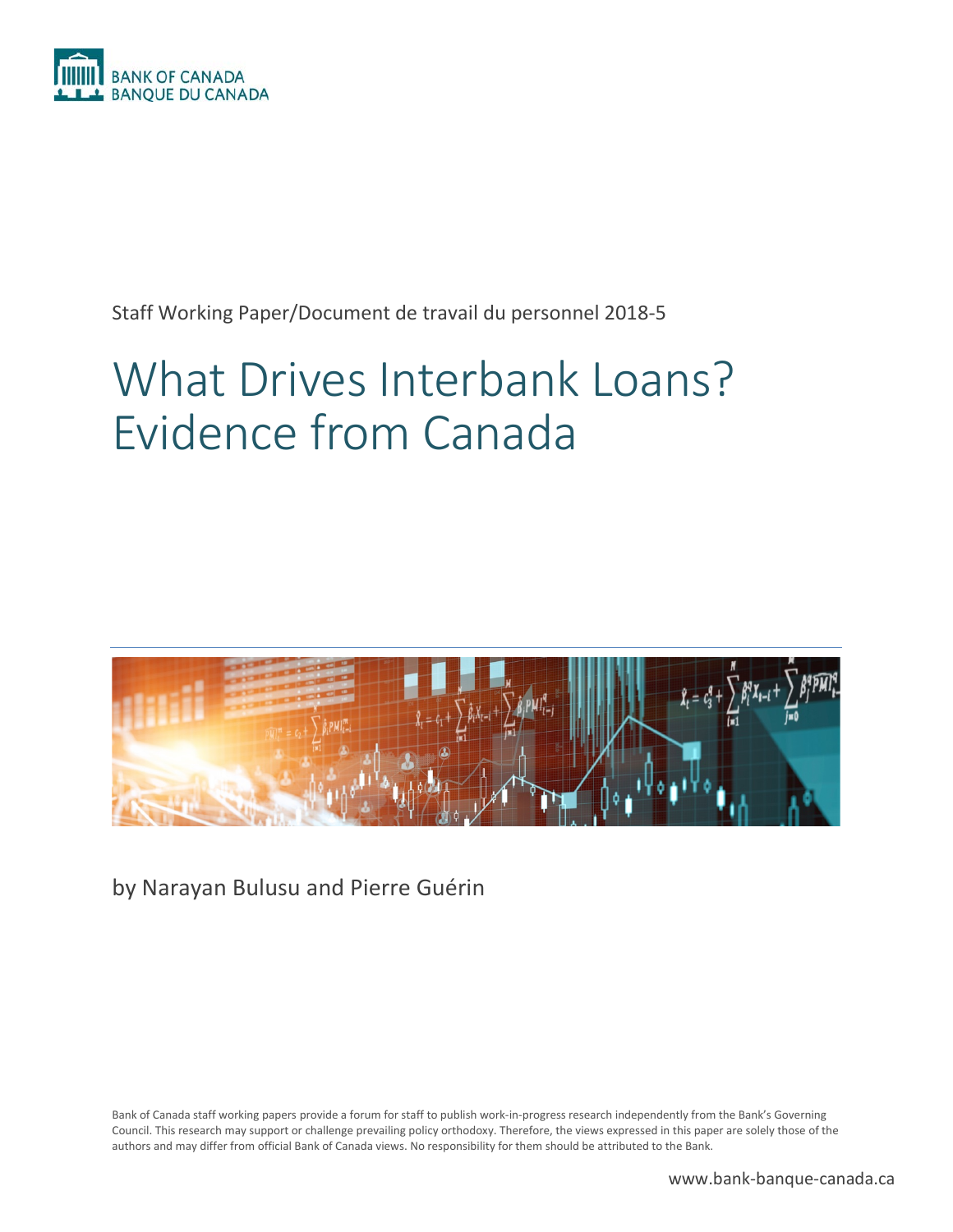Bank of Canada Staff Working Paper 2018-5

January 2018

# **What Drives Interbank Loans? Evidence from Canada**

**by**

## **Narayan Bulusu1 and Pierre Guérin2**

1Funds Management and Banking Department Bank of Canada Ottawa, Ontario, Canada K1A 0G9 [nbulusu@bankofcanada.ca](mailto:nbulusu@bankofcanada.ca)

2Organisation for Economic Co-operation and Development Paris, France [pierre.guerin@oecd.org](mailto:pierre.guerin@oecd.org)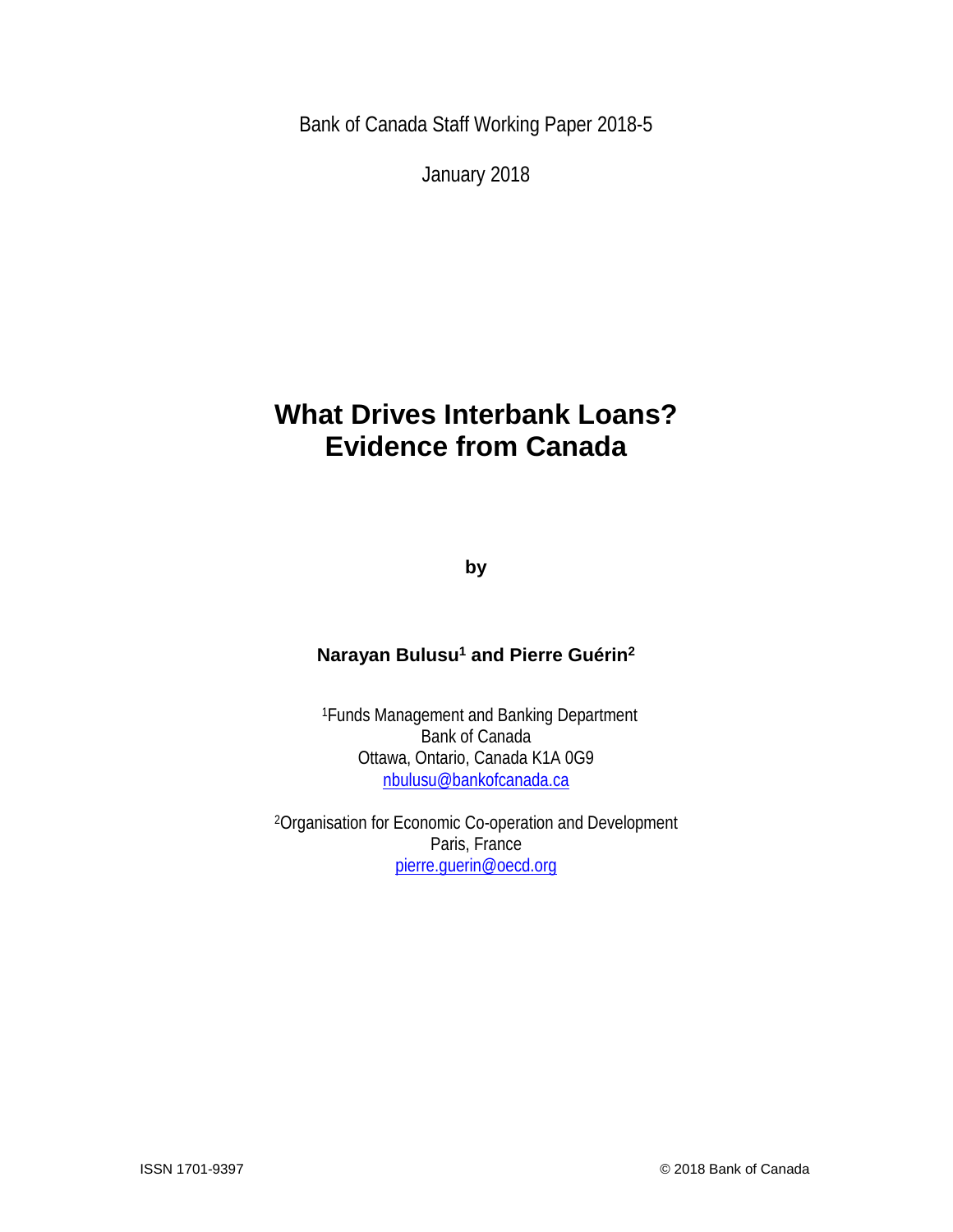# **Acknowledgements**

Thanks to Peter Christoffersen, Antonio Diez, Itay Goldstein, Charles Kahn, Liu Liu, Francisco Rivadeneyra, Francesco Trebbi, Liyan Yang, Yu Zhu, and participants of the IFABS 2017 Oxford Conference, 24th Annual Meeting of the German Finance Association, 27th Annual Meeting of the Midwest Econometrics Group, and seminars at the Bank of Canada, for comments. Thanks also to Mark Rempel for providing the uncollateralized loan data used in this paper.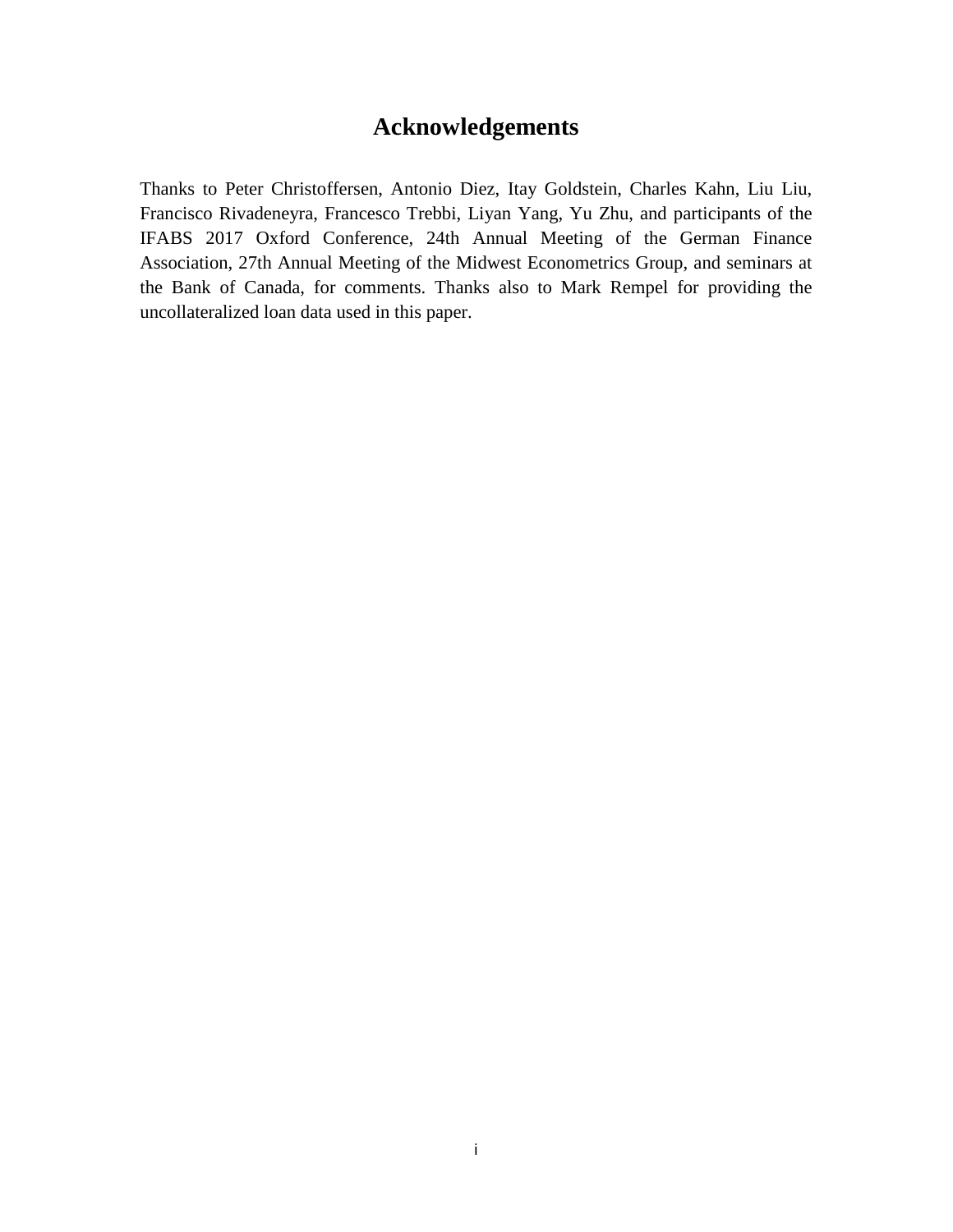# **Abstract**

We identify the drivers of unsecured and collateralized loan volumes, rates and haircuts in Canada using the Bayesian model averaging approach to deal with model uncertainty. Our results suggest that the key friction driving behaviour in this market is the collateral reallocation cost faced by borrowers. Borrowers therefore adjust unsecured lending in response to changes in short-term cash needs, and use repos to finance persistent liquidity demand. We also find that lenders set rates and haircuts taking into account counterparty credit risk and collateral market price volatility.

*Bank topics: Financial markets; Wholesale funding JEL codes: C55, E43, G23*

# **Résumé**

En utilisant la méthode de la combinaison bayésienne de modèles pour contrer l'incertitude qui entache les modèles, nous distinguons, pour le Canada, les déterminants des volumes et des taux des prêts non garantis et des prêts garantis, ainsi que des décotes appliquées aux actifs donnés en garantie. Nos résultats indiquent que les coûts de réaffectation des actifs donnés en garantie supportés par les emprunteurs constituent la principale friction régissant le comportement des acteurs sur ce marché. Les emprunteurs s'adaptent aux variations de leurs besoins de trésorerie à court terme en modifiant leur recours aux prêts non garantis et comblent leurs besoins persistants de liquidité au moyen des mises en pension. Nous constatons en outre que les prêteurs fixent les taux et les décotes en tenant compte du risque de contrepartie et de la volatilité de la valeur de marché des actifs donnés en garantie.

*Sujets : Marchés financiers; Financement de gros Codes JEL : C55, E43, G23*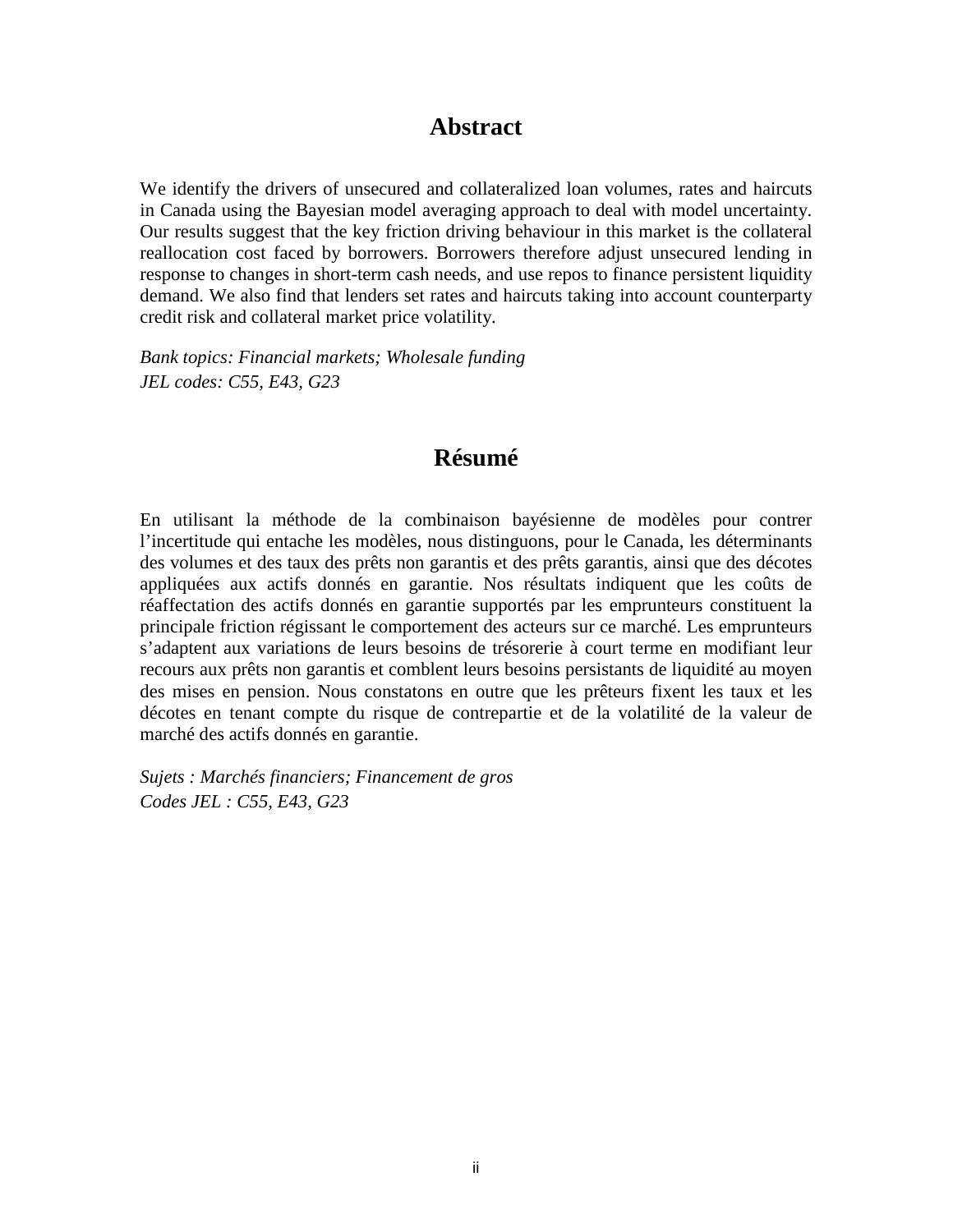# Non-technical summary

Financial institutions rely on interbank markets to meet demands for cash arising from the conduct of their business. Due to their role in reallocating funding liquidity among participants in the financial system, these markets play a crucial role in the transmission of monetary policy. Despite the importance of interbank lending to the economy, there is little agreement in the literature about the variables influencing the choice of collateral posted by borrowers to obtain cash in the interbank market. Our paper analyzes the drivers of unsecured and collateralized loans (repos), which helps us understand the frictions in the interbank market.

In our analysis, we use weekly data from September 2009 to December 2015 on 65 potential explanatory variables spanning the following categories: (i) funding liquidity indicators, (ii) economic and financial indicators, (iii) proxies for collateral risk, and (iv) prices of alternate short-term sources of cash. The large number of potential determinants makes it infeasible to estimate models with all possible combinations of variables to obtain the model that best explains each of the overnight loan variables. We therefore use the Bayesian Model Averaging (BMA) technique, which compares the goodness of fit of a sequence of randomly chosen subset of regressors against alternatives, and estimates the probability that each regressor is part of the best-fitting models.<sup>[1](#page-4-0)</sup>

Our results suggest that the cost incurred by borrowers to reallocate their collateral across different counterparties is the key friction in the interbank market.<sup>[2](#page-4-1)</sup> Borrowers may be reluctant to pay these costs, especially for temporary changes in the demand for funding liquidity. Therefore, they seek to meet unexpected short-term cash needs by adjusting their borrowing in unsecured loans. Borrowers change the repos in response to anticipated persistent changes in liquidity demand. Lenders, on the other hand, appear to set rates and haircuts on repos to account for counterparty and collateral risk.

These results stand in contrast to the existing literature that suggests that repos against riskier collateral fall in times of financial stress, since lenders prefer safer collateral to protect themselves against the increased likelihood of counterparty default. We believe that the difference between our results and those in the literature could be explained by the heightened sensitivity of lenders to counterparty risk in periods of financial stress. Concerns about bankruptcy of borrowers could be low enough in the absence of financial

<span id="page-4-0"></span><sup>&</sup>lt;sup>1</sup>The larger this probability, the greater the confidence that the variable determines the dependent variable in question.

<span id="page-4-1"></span><sup>&</sup>lt;sup>2</sup>The principal cost incurred in reallocating collateral is the time and effort required to renegotiate loan contracts on a bilateral basis with all the counterparties involved in the operation.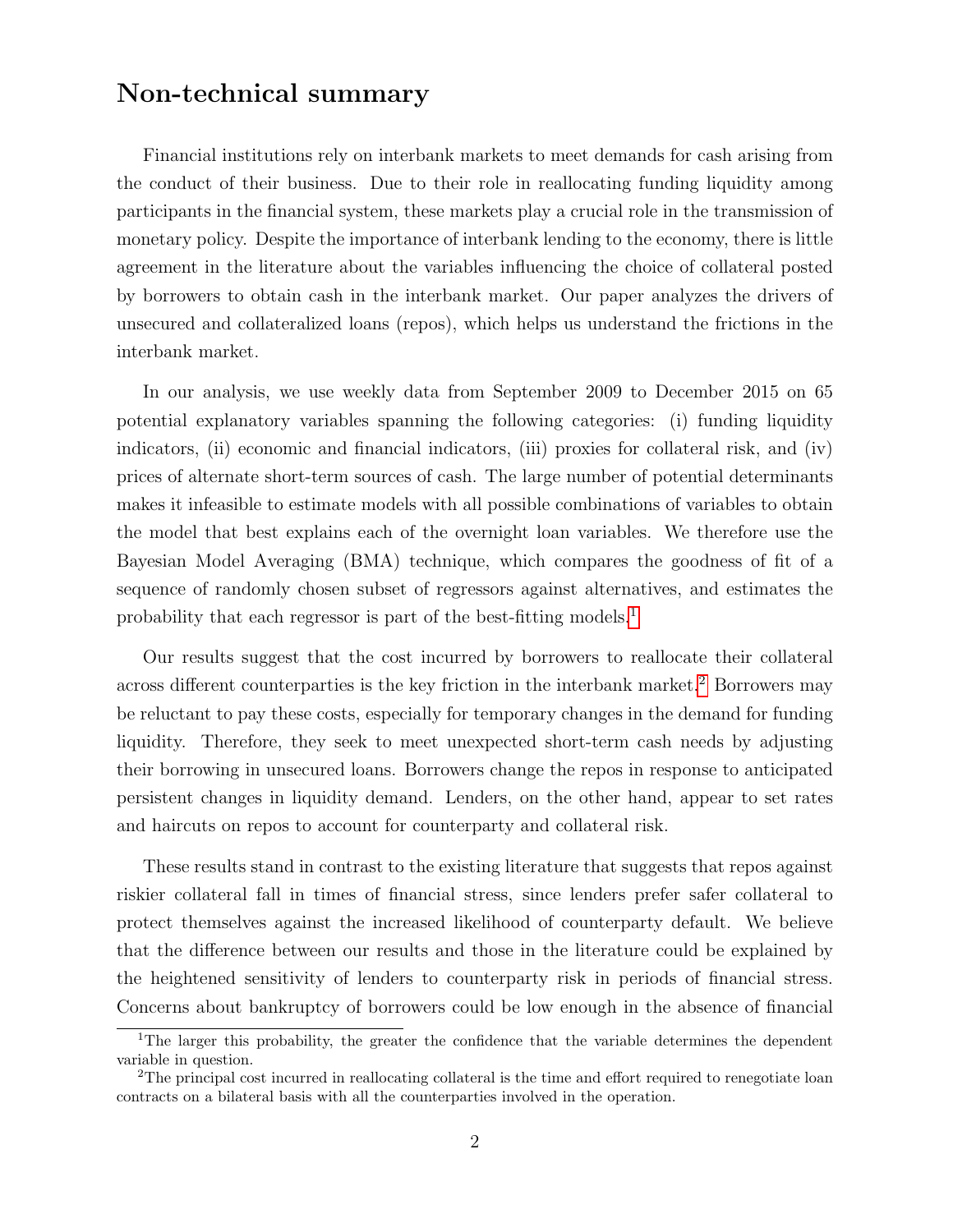stresses for lenders to accede to borrower preferences to keep collateral reallocation to a minimum.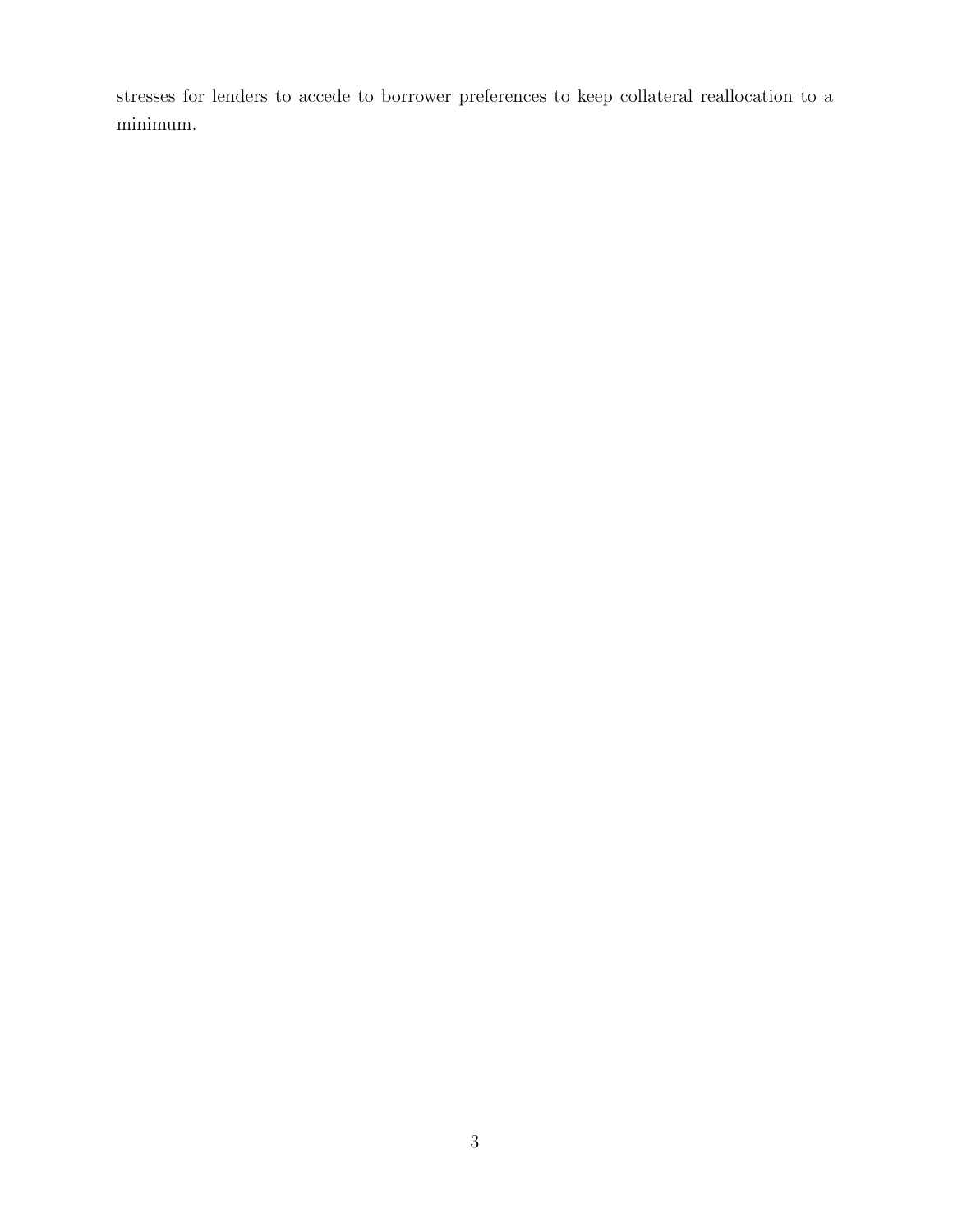# 1 Introduction

The importance of interbank markets for the transmission of monetary policy is widely recognized [\(Ritz and Walther](#page-28-0) [\(2015\)](#page-28-0), [Iyer et al.](#page-27-0) [\(2014\)](#page-27-0) and [Chodorow-Reich](#page-26-0) [\(2014\)](#page-26-0)). The global financial crisis of 2007–2009 also highlighted the reliance of the financial system on the market for short-term lending [\(Brunnermeier and Pedersen](#page-26-1) [\(2009\)](#page-26-1)). Financial institutions use interbank markets to meet demands for cash arising from the conduct of their business. For example, banks may face unanticipated withdrawals by depositors, and mutual funds could be subject to investor redemptions. Other market participants such as hedge funds regularly need to borrow cash to meet counterparties' margin calls.<sup>[3](#page-6-0)</sup>

Much of the literature focuses on the dynamics of interbank markets under financial stress. The two most common sources of funding liquidity analyzed in the literature are the unsecured overnight market (examples include [Afonso et al.](#page-25-0) [\(2011\)](#page-25-0), who use FedWire data in the US, and [Angelini et al.](#page-25-1) [\(2011\)](#page-25-1), who study the Italian unsecured lending market using e-MID data), and the repurchase agreement (repo) market (see [Gorton and Metrick](#page-27-1) [\(2010\)](#page-27-1) and [Boissel et al.](#page-25-2) [\(2017\)](#page-25-2), respectively, for analysis of US and Euro-area repos).

Many instruments are available to market participants to raise cash at short notice, e.g., unsecured loans, repos backed by collateral of different credit quality, or sale of moneymarket instruments. Therefore, the choice of contracts, and the relationship between the terms of the contracts, used to fill liquidity needs could reveal the frictions underlying interbank markets.[4](#page-6-1)

We seek to understand the frictions in the interbank market by undertaking a comprehensive analysis of the drivers of overnight loans in the unsecured and repo markets in Canada.[5](#page-6-2) The nature of these frictions could have implications for the broader economy, as shown in, e.g., [Acharya et al.](#page-25-3) [\(2012\)](#page-25-3) and [Bianchi and Bigio](#page-25-4) [\(2014\)](#page-25-4). An understanding of the drivers of interbank lending could help monetary and financial authorities design more effective policies towards achieving their monetary policy and financial stability mandates.

<span id="page-6-0"></span> $3$ We use the term "interbank markets" to refer to the venues of trade used to arrange short-term loans between all types of financial institutions. Some authors prefer the term "money markets" to emphasize the exchange of money that is central to these trades. Still others call this the market for funding liquidity to highlight the fact that these short-term loans play an important role in funding longer-term, less-liquid assets.

<span id="page-6-1"></span><sup>4</sup>For example, as [Acharya and Merrouche](#page-25-5) [\(2013\)](#page-25-5) argue, the sign of the correlation between lending volumes and rates indicates whether lenders either have excess or hoard liquidity. Alternately, the relative preference for collateral of different types could suggest whether borrowers are constrained by the availability of desired collateral.

<span id="page-6-2"></span><sup>&</sup>lt;sup>5</sup>As in most jurisdictions, overnight unsecured loans and repos make up the bulk of short-term funding in Canada.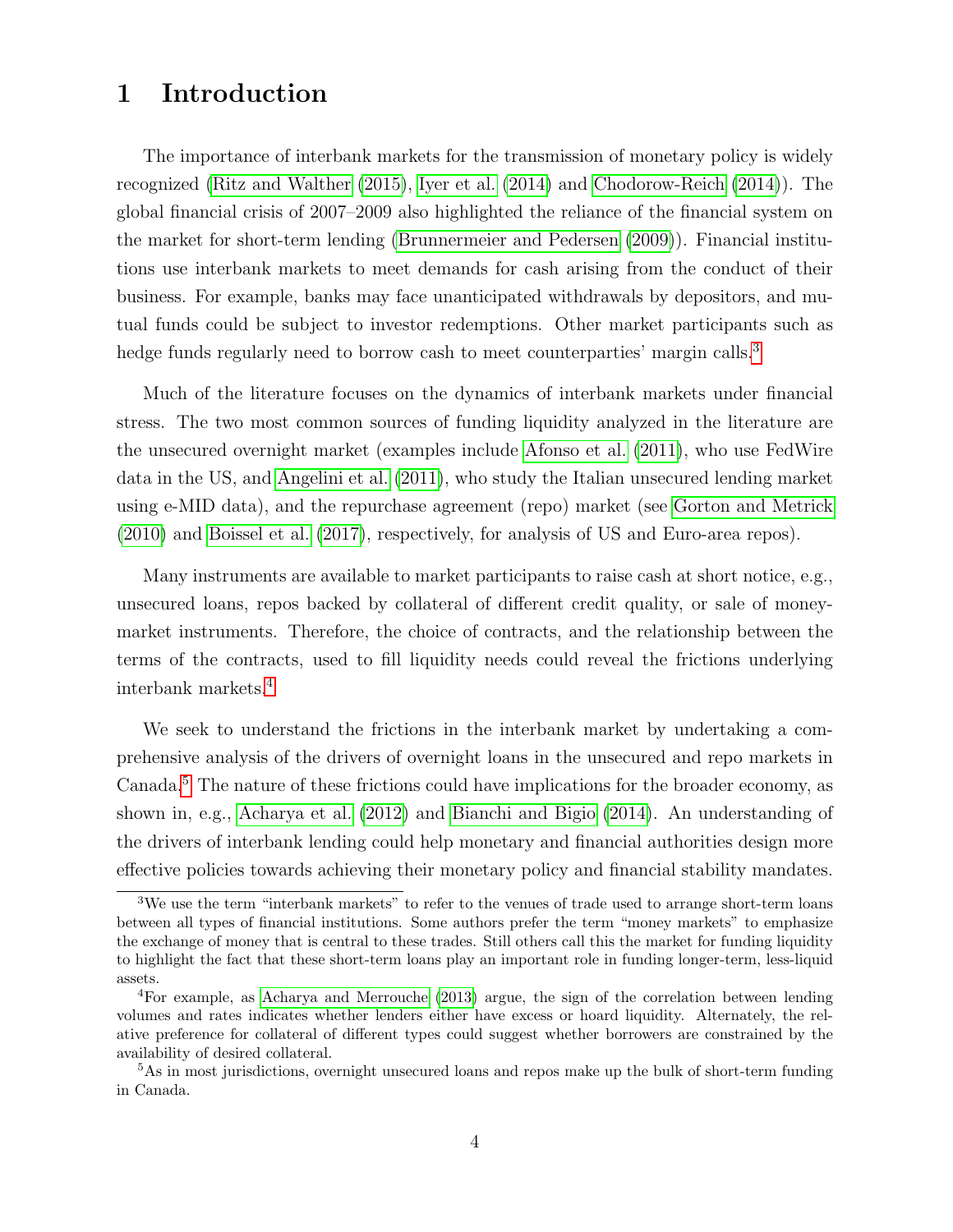However, given the pivotal role played by these markets in the transmission of monetary policy, it is also critical to understand the drivers of interbank lending even in "normal times."

Specifically, this paper attempts to identify the drivers of aggregate loan volumes, rates and haircuts for the four major collateral types in Canada using weekly aggregate data from September 2009 to December 2015.[6](#page-7-0) Since there is little agreement in the literature about the set of variables influencing the terms of interbank loans, we collect the broadest possible set of potential determinants spanning the following categories: (i) funding liquidity indicators, (ii) economic and financial indicators, (iii) proxies for collateral risk, and (iv) prices of alternate short-term sources of cash. As shown by [Gai et al.](#page-26-2) [\(2011\)](#page-26-2), the availability of other sources of cash has consequences for the particular instruments used to obtain funding liquidity. Since all the overnight loans we analyse in this paper are potential substitutes for each other, we include the lagged values of loan volumes, rates and haircuts of each collateral type as additional regressors. Along with dummies for seasonality and the period when a central counterparty (CCP) settles repos in Canada, we have a total of 65 potential explanatory variables for each of the overnight loan contract terms.

Given a large number of explanatory variables, it may be infeasible to estimate each of the possible linear models to choose the one with the best fit.<sup>[7](#page-7-1)</sup> To account for uncertainty about which of our 65 regressors is linearly related to the contract terms of interbank loans, we use the Bayesian Model Averaging (BMA) technique. BMA amounts to comparing the goodness of fit of a sequence of randomly chosen subset of regressors against alternatives, and estimating the posterior inclusion probability (PIP) of each regressor, along with its posterior mean and variance of the coefficient in a linear regression. BMA has previously been used in settings where the number of potential explanatory variables is large.[8](#page-7-2) To the best of our knowledge, our paper is the first to use this approach to study interbank loans.

Our results suggest that the cost incurred by borrowers to reallocate their collateral across different counterparties is the key friction in the interbank market. The principal cost of collateral reallocation is the time and effort required to renegotiate loan contracts on a bilateral basis with all the counterparties involved in the operation. Borrowers may

<span id="page-7-0"></span> $6G$ overnment of Canada securities, mortgage-backed securities (backed by the Government of Canada) issued by the Canadian Mortgage and Housing Association, and provincial government securities are the three major debt classes used as collateral for repos in Canada. Unsecured loans could be seen as being "collateralized" by the borrower's reputation, with an unobserved haircut.

<span id="page-7-1"></span><sup>7</sup> In our application, even if we were able to estimate a billion linear regressions per second, it would take over one thousand years to estimate all of the  $2^{65}$  possible linear models for each dependent variable.

<span id="page-7-2"></span><sup>8</sup>Examples include the literature on the determinants of economic growth [\(Fernandez et al.](#page-26-3) [\(2001\)](#page-26-3), corporate default [\(Gonz´alez-Aguado and Moral-Benito](#page-27-2) [\(2013\)](#page-27-2)), and foreign investment [\(Blonigen and](#page-25-6) [Piger](#page-25-6) [\(2014\)](#page-25-6)).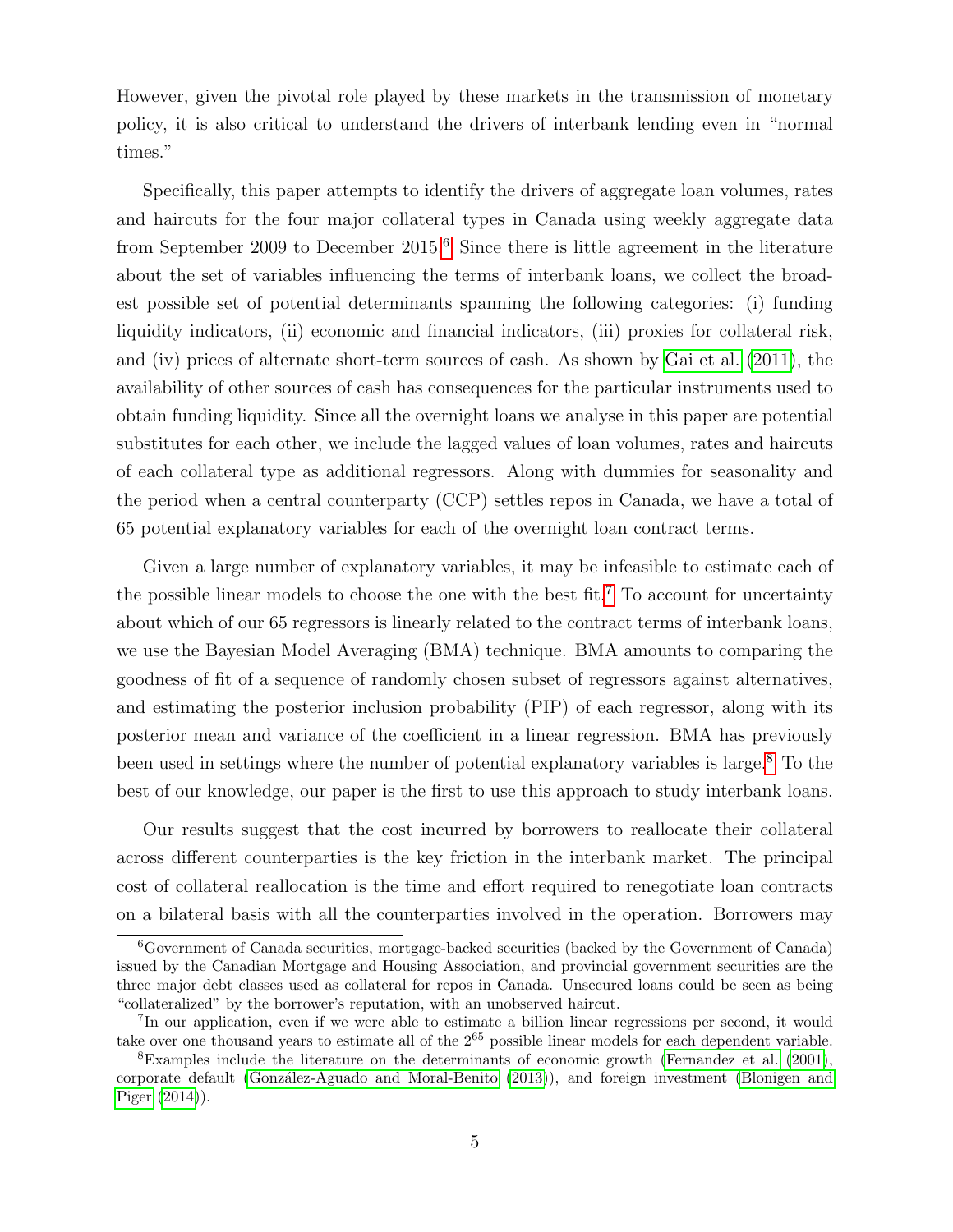be reluctant to pay these costs, especially for temporary changes in the demand for funding liquidity. Therefore, they seek to meet unexpected short-term cash needs by adjusting their borrowing in unsecured loans, while simply rolling over their repos.<sup>[9](#page-8-0)</sup> Lenders primarily appear to set rates and haircuts on repos to account for counterparty and collateral risk.

These results stand in contrast to the existing literature which argues that loan volumes against riskier collateral fall in times of financial stress, since lenders prefer safer collateral to protect them against the increased likelihood of counterparty default [\(Mancini et al.](#page-28-1) [\(2016\)](#page-28-1)). This fall in volume occurs concomitantly with higher rates and haircuts applied to riskier collateral, even as they remain unchanged for the safer collateral [\(Gorton and](#page-27-1) [Metrick](#page-27-1) [\(2010\)](#page-27-1), [Afonso et al.](#page-25-0) [\(2011\)](#page-25-0)). In the terminology employed by [Mancini et al.](#page-28-1) [\(2016\)](#page-28-1), repos collateralized by safer assets act as a shock absorber. In our view, the difference between our results and those in the literature could be explained by changes in lender behaviour between normal and stressed periods. During the former, lenders' assessment of counterparty credit risk remains somewhat unaffected by the demand for liquidity, which makes them willing to accede to borrower preferences to keep collateral reallocation to a minimum. However, lenders' heightened concerns about counterparty credit risk could trump borrower preferences in times of financial stress. This would lead lenders to increase rates and haircuts applied to loans against riskier collateral, which, in turn, could make borrowers shift towards posting safer collateral. Viewed through the lens of [Acharya and Merrouche](#page-25-5) [\(2013\)](#page-25-5), the "arbitrage effect" dominates in the former, while the "liquidity effect" takes precedence in the latter.

Our inference that the costs of collateral reallocation drive interbank funding choice is based on the following evidence.[10](#page-8-1) First, weekly repo volumes are persistent, with posterior mean coefficients on their own lags between 0.5 and 0.7 in BMA analysis for the three collateral types we study. Unsecured loan volume does not exhibit such persistence; the posterior mean of the coefficient of lagged unsecured volume is less than 0.03. Second, repo volumes respond to proxies for expectations of future economic activity (and by extension, expectations of persistent future liquidity needs), while unsecured loan volumes react to indices of short-term liquidity needs.

<span id="page-8-0"></span><sup>&</sup>lt;sup>9</sup>Much of the trading in the unsecured and repo markets is over the counter (see, e.g., [Ashcraft and](#page-25-7) [Duffie](#page-25-7) [\(2007\)](#page-25-7) and [Krishnamurthy et al.](#page-28-2) [\(2014\)](#page-28-2) for the case of the US). However, tri-party agents in the US undertake collateral management on behalf of their clients [\(Copeland et al.](#page-26-4) [\(2014\)](#page-26-4)). Thus, the friction identified in this paper could be less relevant for the tri-party lending market. Indeed, as [Krishnamurthy et al.](#page-28-2) [\(2014\)](#page-28-2) show, the tri-party and bilateral repo markets in the US exhibited markedly different behaviours during the crisis of 2007–2009.

<span id="page-8-1"></span><sup>10</sup>A variable is mentioned in this discussion only if its PIP as estimated by the BMA procedure exceeds 50%. This threshold is commonly used as a rule of thumb for a regressor to be judged as at least having a weak (as opposed to no) effect on the dependent variable [\(Kass and Raftery](#page-27-3) [\(1995\)](#page-27-3)).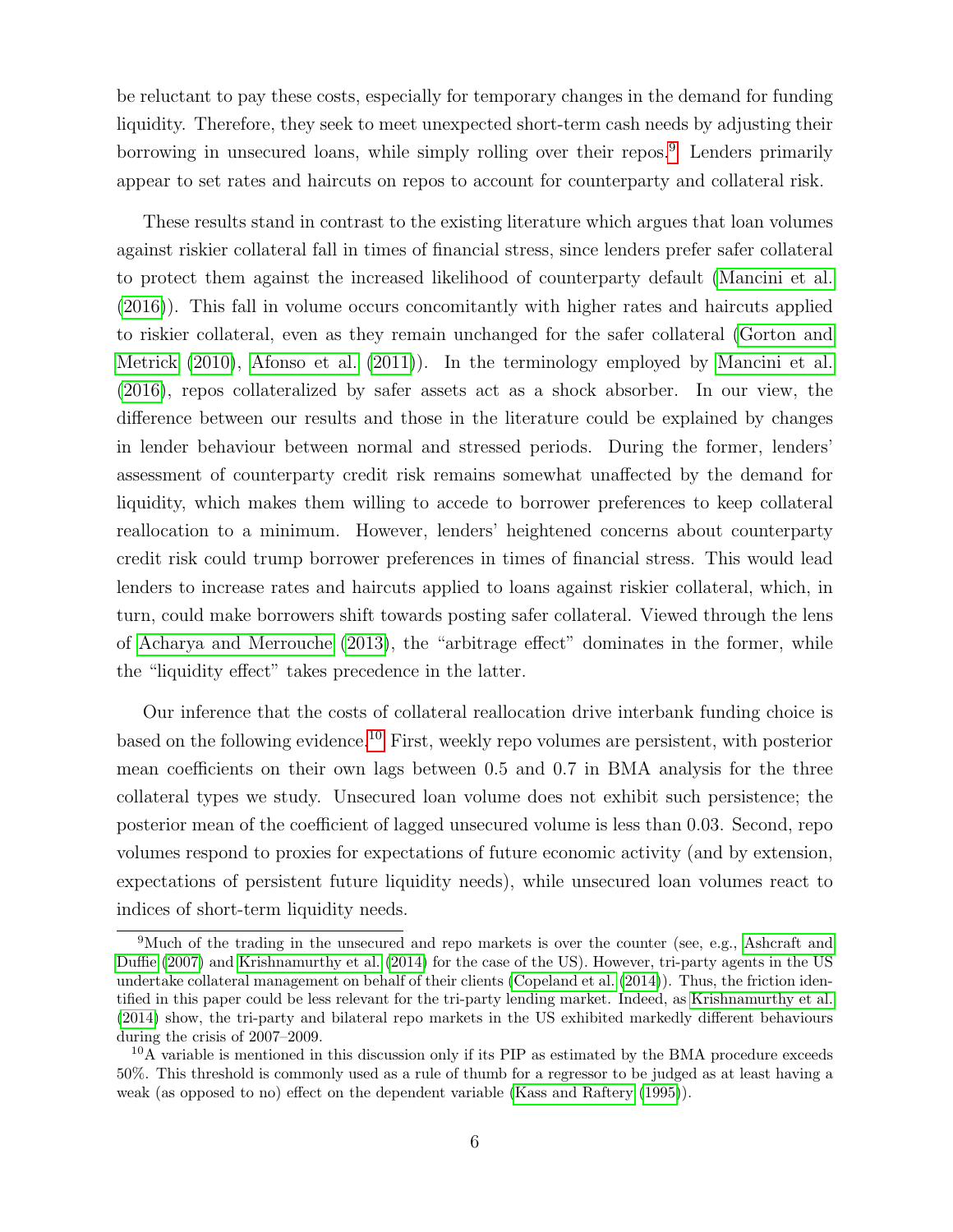To gain further intuition about the nature of the adjustment costs, we run bivariate vector autoregressions (VAR) on each of the loan contract terms separately with the variables related to temporary and persistent changes in the demand for liquidity. We find that temporary funding shocks affect unsecured loan volumes only in the short term (up to two weeks), which confirms our interpretation of the temporary nature of the liquidity shock. Changes to the proxy for the expectation of future economic activity, in contrast, lead to a gradual (lasting up to 25 weeks) adjustment of repo volumes. This suggests that adjustment costs prevent borrowers from immediately shifting to the new preferred loan contracts, following changes in the expectation of future demand for liquidity. The reaction of prices and haircuts to shocks to funding demand – both persistent and temporary – is short lived, lasting up to one month after the initial shock. This observation is consistent with lenders facing few constraints in changing loan contract terms.

Apart from studies investigating the effect of financial crises on interbank markets noted above, our paper is related to two other broad strands of the literature on interbank markets.[11](#page-9-0) First, a number of papers use loan-level data to relate contract terms to borrower and lender characteristics [\(King](#page-27-4) [\(2008\)](#page-27-4), [Cocco et al.](#page-26-5) [\(2009\)](#page-26-5), [Angelini et al.](#page-25-1) [\(2011\)](#page-25-1)). Our study complements this literature by focusing on the determinants of aggregate loan volumes, rates and haircuts by collateral type. Second, given the difficulties in gathering (historical) data on over-the-counter loan contracts, prior literature has tended to study one particular market for which data were available. Examples include [Afonso et al.](#page-25-0) [\(2011\)](#page-25-0), who study the unsecured market in the US; [Gorton and Metrick](#page-27-1) [\(2010\)](#page-27-1), who analyze the bilateral repo market in the US; and [Boissel et al.](#page-25-2) [\(2017\)](#page-25-2), who focus on repos settled through CCPs in Europe. A few papers that attempt to analyse multiple markets focus on only one contract term, such as loan rates [\(De Socio](#page-26-6) [\(2013\)](#page-26-6) and [Acharya and Merrouche](#page-25-5) [\(2013\)](#page-25-5)). Our novel data set of unsecured and repo markets in Canada allows us to conduct a more comprehensive analysis of the volumes, rates and haircuts of unsecured and repo markets jointly – a natural direction in which to advance the literature, given that the choice of the use of each collateral type is determined jointly.<sup>[12](#page-9-1)</sup>

The rest of the paper is organized as follows. We begin with a brief description of the Canadian interbank market in Section 2, and then describe the data we use in Section

<span id="page-9-0"></span> $11$ The full range of issues surrounding interbank markets that has been examined is far too large to fully do justice to here. Examples of strands of literature we have not discussed include the network analysis of participants in the interbank market (e.g., [Hatzopoulos et al.](#page-27-5) [\(2015\)](#page-27-5) and [Affinito](#page-25-8) [\(2012\)](#page-25-8)), the role of central bank interventions in the interbank market (see, e.g., [Brunetti et al.](#page-25-9) [\(2011\)](#page-25-9) and [Garcia-de Andoain et al.](#page-26-7) [\(2016\)](#page-26-7)), and the effects of policies determining access to unsecured lending facilities on the effectiveness of monetary policy implementation (notable examples include [Acharya and Merrouche](#page-25-5) [\(2013\)](#page-25-5) and [Kraenzlin](#page-27-6) [and Nellen](#page-27-6) [\(2015\)](#page-27-6)).

<span id="page-9-1"></span> $12$ One example of perhaps an even richer dataset than the one we use is the one used by [Martinez-](#page-28-3)[Jaramillo et al.](#page-28-3) [\(2014\)](#page-28-3); however, their focus is on mapping the network of interbank exposures in Mexico.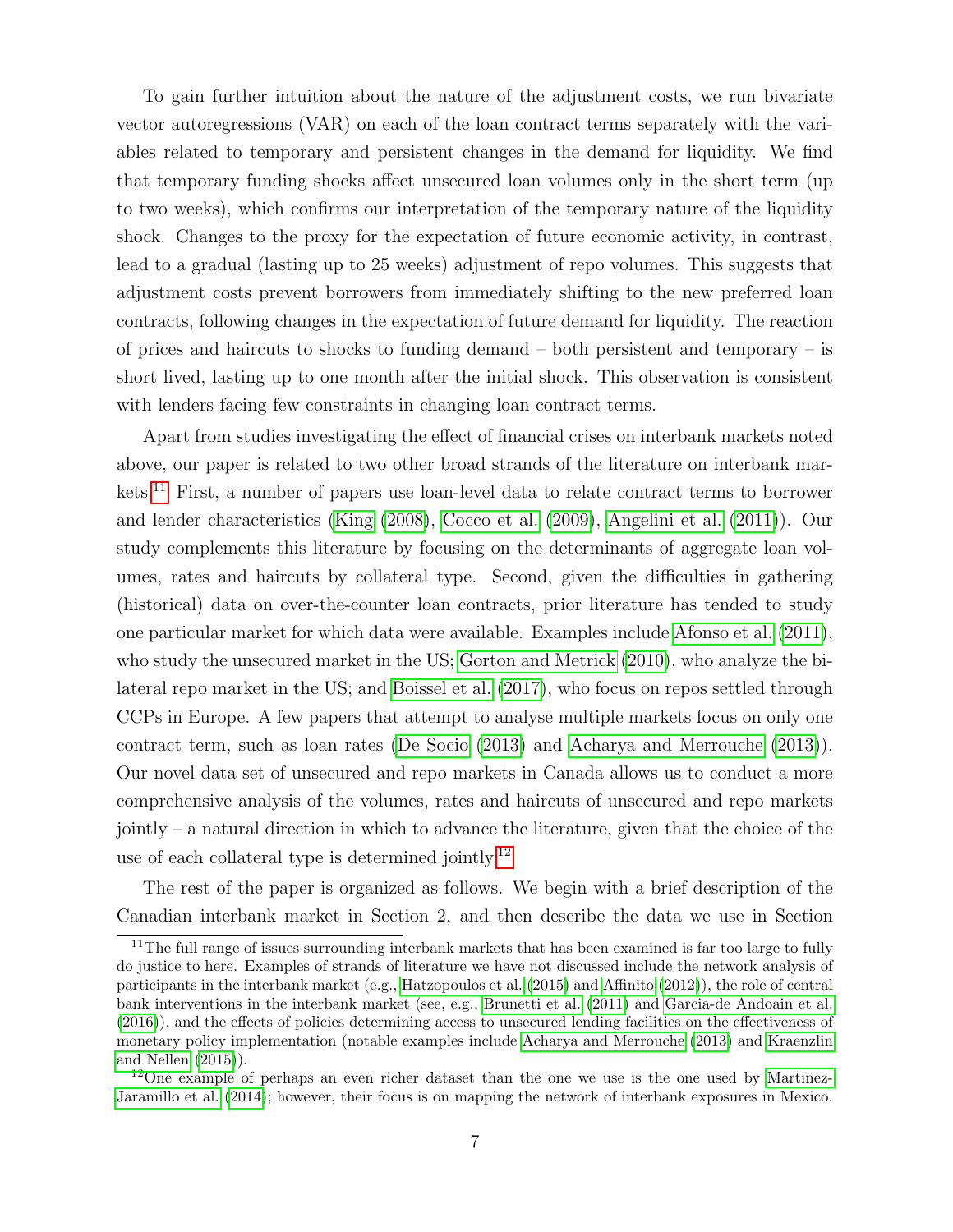3. We then present the econometric framework in Section 4, before discussing the modelaveraging results in Section 5. Section 6 presents the results of the dynamic analysis of the interbank market. Section 7 concludes.

# 2 The Canadian interbank market

We now briefly describe the relevant institutional features and the procedure we use to identify Canadian unsecured loan and repo trades.<sup>[13](#page-10-0)</sup> Our study focuses on repos and unsecured loans since discussions with market participants suggest that these are the predominant sources of overnight loans in Canada.[14](#page-10-1)

Financial institutions that are required to maintain reserves with a central bank are usually provided access to the payments network to be able to exchange large-value payments with other such institutions. This specialized payments system  $-e.g.,$  FedWire in the United States and Large Value Transfer System (LVTS) in Canada – which allows participants to quickly process payments of significant size between one another, is the platform used to execute unsecured lending. [Rempel](#page-28-4) [\(2016\)](#page-28-4) uses a refinement of the [Furfine](#page-26-8) [\(1999\)](#page-26-8) algorithm to identify overnight loans from the LVTS payments flows. Every unsecured loan consists of a pair of payments exchanged between the same two institutions on successive (working) days, with the interest payment included in the second day's payment. [Furfine](#page-26-8) [\(1999\)](#page-26-8) suggests applying filters on the data, e.g., to the initial loan amount and the plausible range of interest paid, to improve the identification of unsecured loans.[15](#page-10-2)

Repos in Canada are settled on the CDSX, the settlement system of the TMX Group. Every repo consists of a pair of trades, the first a sale of the security used as collateral to the cash lender, and the second a sale of the same security on a subsequent date to the borrower. The difference between the sale and repurchase prices allows us to identify the repo rate. The similarities in the way repos and unsecured loans are recorded suggests the use of a similar matching algorithm to identify repo trades. However, there is no

<span id="page-10-0"></span><sup>13</sup>[Rempel](#page-28-4) [\(2016\)](#page-28-4) provides a review of the unsecured lending market in Canada. [Garriott and Gray](#page-27-7) [\(2016\)](#page-27-7) describe the participants and infrastructure underlying the Canadian repo market in greater detail.

<span id="page-10-1"></span><sup>&</sup>lt;sup>14</sup>Other short-term funding sources, such as bank certificates of deposit, commercial paper, and securities lending, typically have longer maturities. Asset sales in the spot market is another possible means to raise cash; however, settlement conventions in Canada mean that only debt instruments with less than one year to maturity settle on the same day. More pertinently, since asset sales may be triggered by a plethora of motives unrelated to funding needs, we choose to exclude them from our analysis.

<span id="page-10-2"></span><sup>&</sup>lt;sup>15</sup>[Rempel](#page-28-4) [\(2016\)](#page-28-4) argues that a first leg with multiple feasible second legs ("non-unique loans") has a higher probability of being falsely identified as an overnight loan, and proposes retaining only such nonunique loans that share sufficient similarities with closest-in-time unique loans.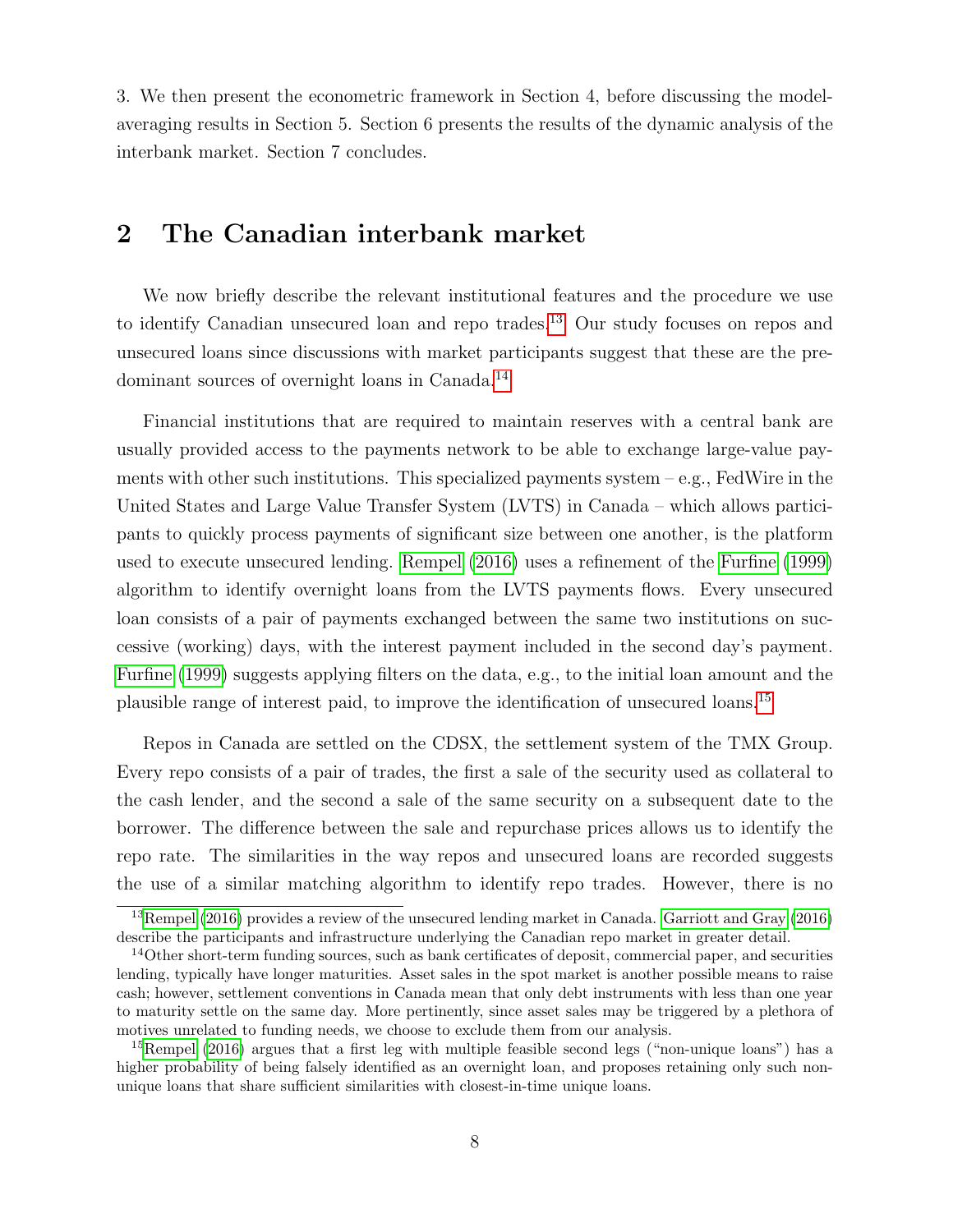information on the parties to the trade in the CDSX data. Since it is reasonable to expect that the counterparties to a repo enter both the first and second legs of the trade within a short interval of time, we use proximity of entry time as proxy for trades by the same counterparties.

In effect, our matching algorithm pairs up trades involving an exchange of an equal par value of the same security, but settling on different days, as long as the trades are entered into the CDSX system not too far apart in time. We are able to compute, from each trade pair, the volume, rate and tenor of the repo.[16](#page-11-0) We estimate the haircut applied to the collateral by comparing the price at which the first leg of the repo was settled with the price of the spot trade (in the same security as the repo collateral) closest in time on the date on which the first leg was traded.<sup>[17](#page-11-1)</sup>

Beginning 2012, the Canadian Derivatives Clearing Corporation (CDCC) began clearing repos. Since CDCC also records repos as a pair of sale/buyback trades, we apply the algorithm described above to the data provided by  $\text{CDCC}.^{18}$  $\text{CDCC}.^{18}$  $\text{CDCC}.^{18}$  We append these trades to those obtained from CDSX; this forms our data of repos in Canada. Since our interest is in identifying collateralized overnight interbank loans, we purge this sample of special repos, which may be motivated by reasons other than the search for funding liquidity (see [Duffie](#page-26-9) [\(1996\)](#page-26-9) for a description and analysis of special repos, and [Bulusu and Gungor](#page-26-10) [\(2017\)](#page-26-10) for details of the identification of special repos in our sample).

## 3 Data

The objective of our analysis is to uncover the underlying frictions in interbank markets by identifying the drivers of overnight lending. Therefore, in contrast to the literature on

<span id="page-11-0"></span><sup>&</sup>lt;sup>16</sup>The algorithm is discussed in detail in [Bulusu and Gungor](#page-26-10) [\(2017\)](#page-26-10). Final repo data matches about 60% (by volume) of security-for-cash trades identified as being possible first legs of a repo. The non-matched trades may be because our algorithm is not designed to identify forward, open term, evergreen, or floatingrate repos (see [Garriott and Gray](#page-27-7) [\(2016\)](#page-27-7) for a description of such repos). Moreover, since misidentification of repos by our algorithm is unlikely to be systematically correlated with security characteristics, we believe that the data are representative of the Canadian repo market.

<span id="page-11-1"></span><sup>&</sup>lt;sup>17</sup>The estimated haircuts may suffer from estimation errors to the extent that the closest-in-time spot trade is not representative of the base price from which the haircut was calculated. This could be because the difference between entry times of the spot and repo transactions is sufficiently large for the base price to have changed. Alternately, it could be because the price of the closest-in-time spot trade was not representative of the price at which the two repo counterparties would have traded the same security in the spot market. To account for possibly large errors, we set repos with estimated haircuts over 25% or below -5% to "missing."

<span id="page-11-2"></span><sup>&</sup>lt;sup>18</sup>The following copyright notice applies to the CDCC data used in this paper. "Copyright Canadian" Derivatives Clearning Corporation (CDCC), all rights reserved. Not to be reproduced or redistributed. Canadian Derivatives Clearing Corporation (CDCC) disclaims all representations and warranties with respect to this information, and shall not be liable to any person for any use of this information."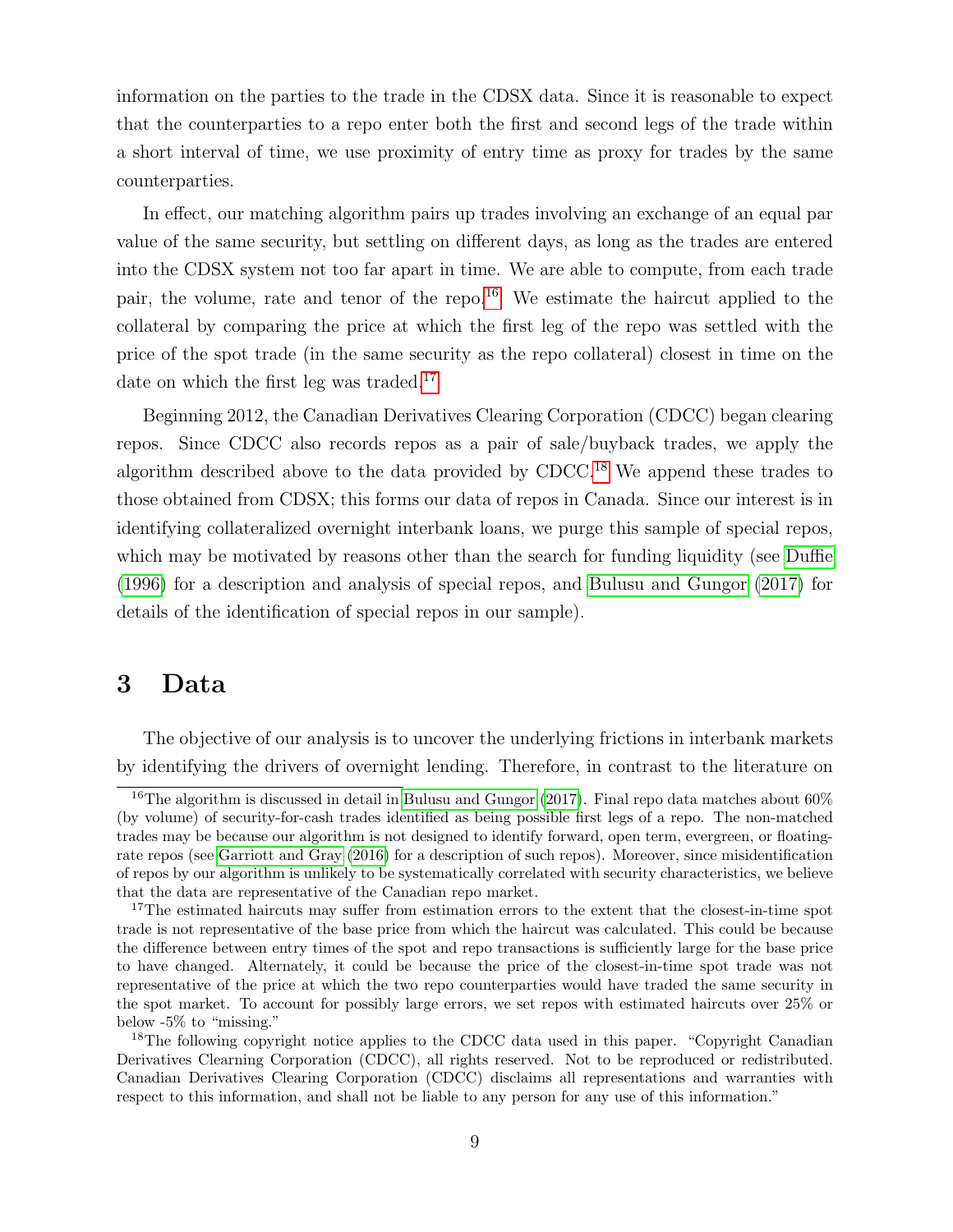the determinants of individual loans, we focus on aggregate weekly lending by collateral type. We believe that our choice of weekly aggregation strikes the right balance between having a large enough sample size and finding a sufficiently large number of variables to capture possible determinants. Thus, while daily aggregation of overnight loans would both increase sample size and reduce the loss of information due to aggregation, the number of variables available at the daily frequency would be too small to account for the key possible classes of determinants. Instead of taking weekly totals, which would be affected by the number of trading days in the week, we take each of the average daily overnight loan contract terms in a week as our dependent variable. We estimate these variables for each of the four collateral types – Government of Canada bills and bonds (GoC), mortgage-backed securities issued by the CMHC (CMB), provincial government bills and bonds (PRV), and unsecured.<sup>[19](#page-12-0)</sup>

Figure [1](#page-29-0) plots the average daily volume of interbank lending for each week in the sample for the different collateral types. Table [1](#page-35-0) summarizes the average daily values of each of the dependent variables in a week, along with the first-order coefficient of autocorrelation of the time series  $(\beta_{AR1})$ . It is clear that unsecured loans and GoC repos dominate the interbank loan market in Canada. GoC repos make up about 45% of the total interbank loan market, while unsecured loans form about  $35\%$  of the total volume.<sup>[20](#page-12-1)</sup> Log GoC repo volumes are highly autocorrelated, as can be seen from the AR(1) coefficient of 0.83. The share of CMB repo volumes rose from negligible at the beginning of the sample, to fluctuate between 10% and 30% of interbank loan volume. Log CMB repo volumes have an autocorrelation coefficient of 0.77. Provincial repos have taken an increasing share of the total interbank lending, rising from a negligible amount to nearly 15% of overall interbank lending towards the end of the sample. The logarithm of the daily volume of overnight unsecured lending exhibits a significantly lower degree of autocorrelation, 0.19.[21](#page-12-2)

Figure [2](#page-30-0) shows the evolution of the spread of the different rates over the Bank of Canada overnight target.[22](#page-12-3) Unsecured lending is systematically cheaper than collateralized lending

<span id="page-12-0"></span> $19$ We ignore the other bond classes (such as corporate bonds, Bankers' Acceptances, Commercial Paper) which are used as collateral for less than 5% of total repo volume in our sample. Moreover, repos backed by these collateral types are not traded in every week of our sample.

<span id="page-12-1"></span><sup>20</sup>Given that the average daily volumes are in the tens of billions of Canadian dollars for most of the collateral types, we use the logarithm of the volumes as the dependent variables.

<span id="page-12-2"></span><sup>&</sup>lt;sup>21</sup>The sharp fall in overnight unsecured loans twice a year coincides with the days when the financial markets are open in Canada but closed in the United States. Excluding these observations from our sample increases the  $AR(1)$  coefficient for unsecured lending to about 0.6, which is lower than the  $AR(1)$  coefficients for collateralized lending. More importantly, as discussed subsequently, excluding these observations does not change the central message of our paper.

<span id="page-12-3"></span> $22$ We use the spread of the overnight rates over target as the dependent variable of interest to take into account changes in the overnight rate due to changes in the target rate.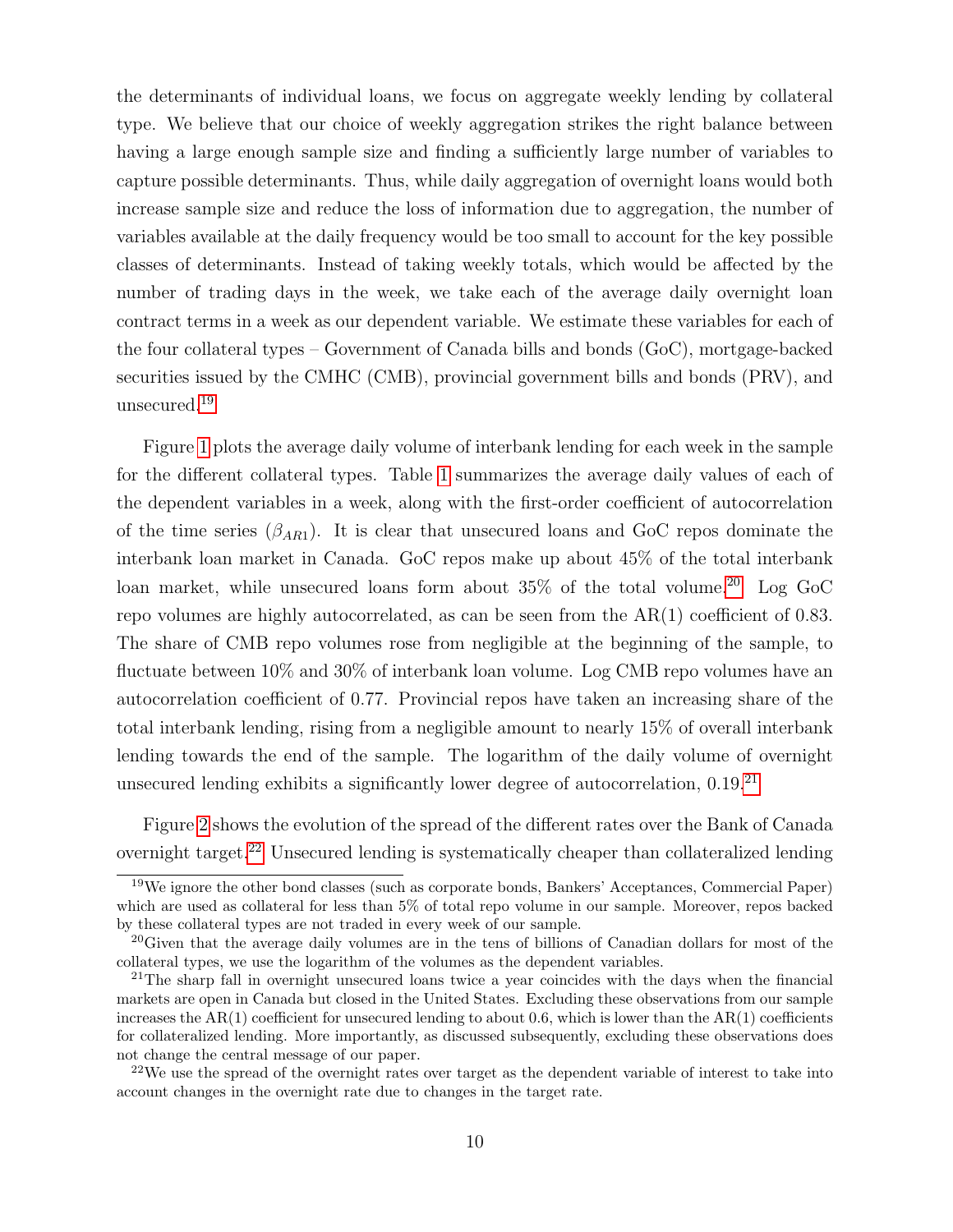in Canada, to the tune of between 5 basis points (bps) in 2009 and 7 bps in 2015.[23](#page-13-0) Among collateralized loans, as would be expected from loans backed by relatively riskier collateral, repos backed by provincial government bonds are on the average more expensive than those backed by CMBs, and GoC repos are the least expensive. As can be seen in Table [1,](#page-35-0) the spread over the overnight target rate of PRV repos varies significantly over time, ranging from -0.6 bps in 2011 to 2 bps in 2015. Using GoC bonds allows borrowers to obtain loans at between 0.04 bps and 0.7 bps below the overnight target rate until 2014. GoC repo rates are about 0.5 bps higher than the target rate in 2015. Interbank loan spreads are also highly persistent; however, the ADF test rejects the hypothesis that these series have a unit root at the 5% significance level. Since our object of study is not the target rate, we study the spread of the overnight lending rate over target. However, for brevity, we often use the term "overnight lending rate" to mean the spread of the overnight rate over target in the rest of this paper.

Figure [3](#page-31-0) plots the haircuts applied to the different collateral types. As would be expected, the haircut applied varies inversely with the perceived safety of the collateral class. In particular, the riskiest collateral class we analyse – Canadian provincial bonds – experiences large swings in haircuts over time. As Table [1](#page-35-0) shows, the average daily haircut applied to Canadian provincial bonds was about 22 bps. This rose sharply to 79 bps during the European debt crisis period. During the same period, the haircut on CMBs remained relatively low, at about 10 bps, even though that of GoC bonds grew to 15 bps. It is also interesting to note that while the overall level of haircut for CMBs has remained around 10 bps over the sample (with the exception of 2013), GoC haircuts steadily rose from about 5 bps in 2010 to over 32 bps in 2014.

#### 3.1 Choice of explanatory variables

Table [2](#page-36-0) contains the descriptions and the sources of all the independent variables used in the study. The number of variables is large; we consequently discuss the rationale for the choice of the broad categories into which these variables fall.

[Gorton et al.](#page-27-8) [\(2012\)](#page-27-8) highlights the role of substitute safe assets in the provision of liquidity to the financial system. We accordingly include variables reflecting the cost of substitute sources, viz., bank deposits, Commercial Paper, Bankers' Acceptances, and corporate

<span id="page-13-0"></span><sup>&</sup>lt;sup>23</sup>The lower cost of unsecured – when compared to collateralized – lending is observed both in the US and in Canada. [Rivadeneyra and Rempel](#page-28-5) [\(2017\)](#page-28-5) suggest that differential access to, and non-synchronicity of, the unsecured and repo markets could generate this seemingly counterintuitive result.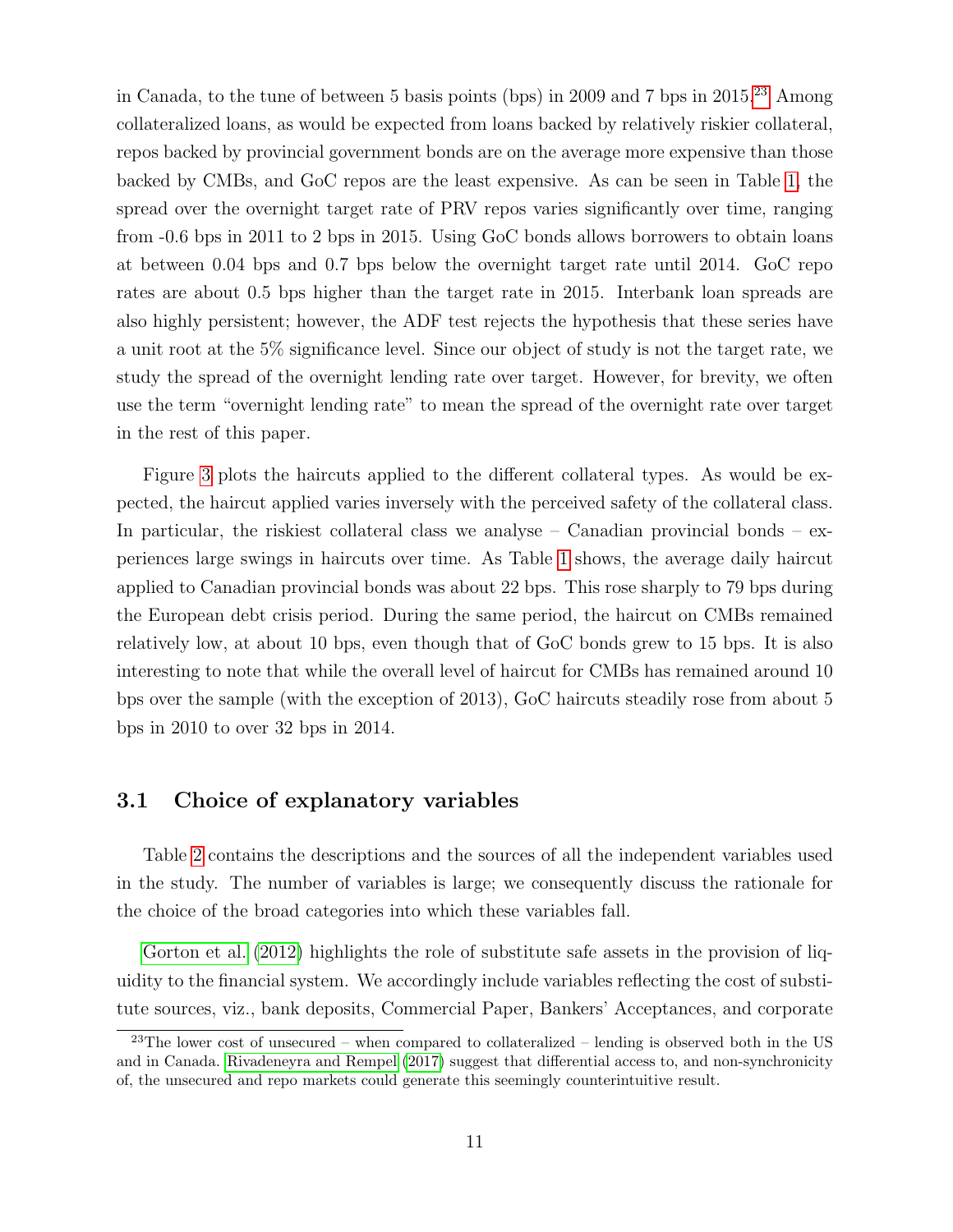bonds.[24](#page-14-0) Since the choice of interbank loan volumes, rates and haircuts could plausibly depend on the current and expected future state of the economy, we also include macroeconomic indicators that are available at the weekly frequency. Examples include West Texas Intermediate (WTI) crude oil spot prices and a measure of the Canadian effective exchange rate (to account for the importance of trade, especially with the US).

The extraordinary efforts undertaken by central banks since the great financial crisis have spurred efforts to measure the impact of such policies on interbank lending. Given the broad agreement about the influence of such liquidity provision in the literature (see, e.g., [Fleming et al.](#page-26-11) [\(2010\)](#page-26-11)), we include the actions of the Government of Canada and the Bank of Canada that could affect the interbank market. This includes results of auctions of cash by the Government of Canada, the balances of private participants in the LVTS, and liquidity provision by the Bank of Canada.

[Allen et al.](#page-25-10) [\(2009\)](#page-25-10) argue that aggregate demand for liquidity increases with asset price volatility. [Heider et al.](#page-27-9) [\(2015\)](#page-27-9) highlight the importance of market uncertainty in determining the level of interbank lending. [Gorton and Metrick](#page-27-10) [\(2012\)](#page-27-10) find that proxies for counterparty risk are strongly related to repo rates and haircuts. We therefore include a large set of variables that capture financial market conditions along two dimensions – financial stress indicators, and term premia in various markets. Since the terms of trade that lenders offer may depend on the riskiness of the collateral backing the overnight loan, we include proxies for the risk of each collateral type. Lenders do not typically distinguish between instruments in the same credit basket with different maturities and coupons. We therefore attempt to proxy for the riskiness of the collateral type in a week using the volatility of each of the three principal components of its zero-coupon yield curve within the week.

The Canadian CCP began processing repo trades in 2012, which could affect the mix of collateral used and their terms of trade. Accordingly, we introduce a dummy that takes the value 1 for the part of the sample in which the CCP processed repo trades, and 0 when it did not. In all the analyzes that follow, we also control for trend, and week-of-the-year, month-of-the-year and quarter-of-the-year effects, given the prior evidence of seasonality in the financial system's demand for liquidity [\(Bindseil et al.](#page-25-11) [\(2003\)](#page-25-11)).

While we attempt to obtain all possible variables from Canada that fall into the different classes of drivers described above, data availability limitations force us to turn to

<span id="page-14-0"></span><sup>24</sup>We only include prices since data on the stock of the substitutes are unavailable.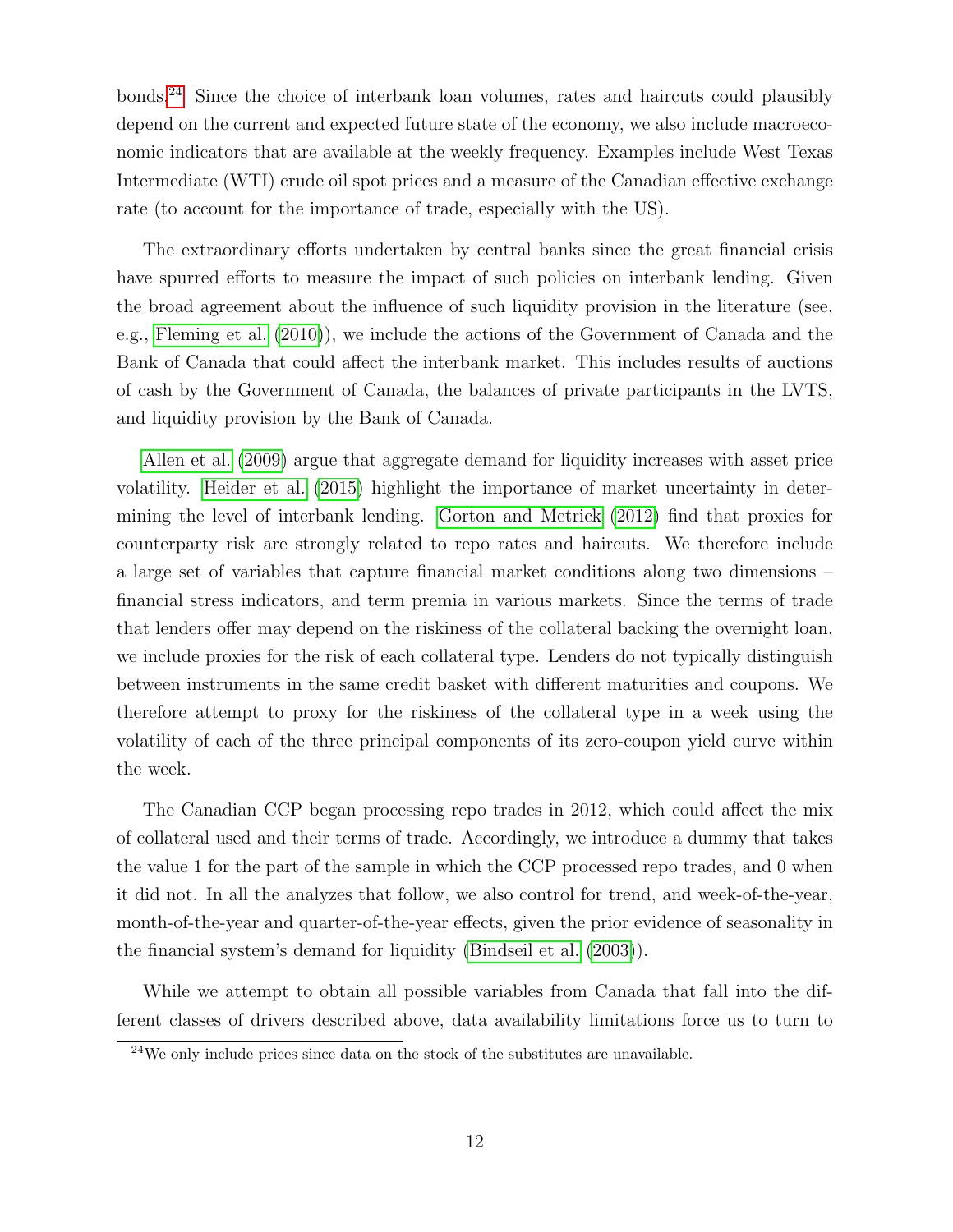corresponding variables in Canada's largest trading partner, the United States, for supplements. As a small open economy, Canada is influenced by the US economy in general; in particular, the US financial sector has a significant affect on the Canadian financial sector.

In all, our sample consists of 65 variables at weekly frequency from September 2009 to December 2015, including the trend and seasonality controls, and the lagged funding volume, rate and haircut for each week by collateral type. The dependent variables are the unsecured loan volume and rate, and the repo volume, rate and haircut for each of the three classes of collateral.

The use of variables from the US mitigates concerns about reverse-causality, since Canadian interbank markets are unlikely to have a significant impact on the real and financial sector in the US. However, using contemporaneous real and financial variables from Canada as independent variables could raise endogeneity concerns. We therefore lag all potential explanatory variables – even those drawn from the US – by one period to alleviate such apprehensions.

# 4 Econometric framework

Empirical studies of the determinants of interbank lending are scarce, typically due to the lack of data on these markets. Furthermore, the theoretical literature offers only limited guidance on which variables to include in an empirical model of the interbank lending market. Hence, there remains a substantial degree of uncertainty regarding the drivers of this market. For this reason, we consider a large number of predictors  $(K = 65$  in our paper) to explain the terms of trade of interbank loans (loan volume, lending rate, and, for collateralized loans, the haircuts applied), which leads to potentially  $2^{65}$  candidate models for each dependent variable. Further, our unique dataset of unsecured and collateralized lending in Canada allows us to explore possible heterogeneous responses in the sub-markets to the dependent variables we consider.

Bayesian model averaging (BMA) techniques can conveniently deal with model uncertainty in that this avoids presenting the results based on a single empirical specification, which is considered as known.<sup>[25](#page-15-0)</sup> Given the very large number of candidate models, we rely on an algorithm that only explores a subset of suitable models denoted as  $MC^3$ , which consists of an extension of Markov-chain Monte-Carlo (MCMC) methods. Generally speaking,

<span id="page-15-0"></span><sup>25</sup>Admittedly, while BMA techniques are suitable to perform model selection (i.e., decide which variables should be included in an empirical model), model uncertainty related to the functional form of the model or the distributional choices for the residuals are not explicitly addressed by standard BMA techniques.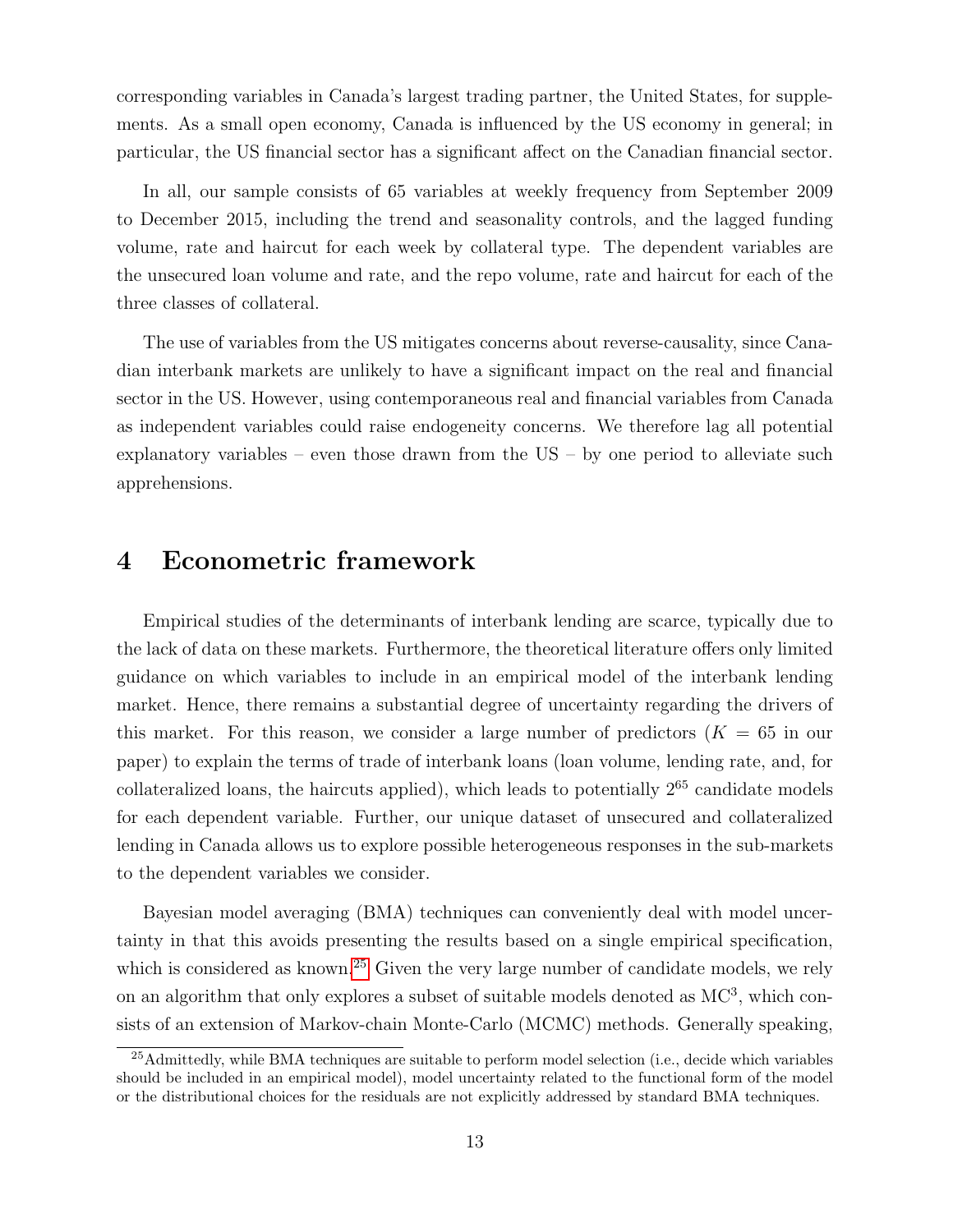MCMC methods allow one to draw from the posterior distribution of the parameters, and MC<sup>3</sup> draws from the posterior distribution of models (see, e.g., the textbook treatment in Chapter 11 of [Koop](#page-27-11) [\(2003\)](#page-27-11) for additional details). As a result, this means that the BMA algorithm we use will not explore every possible candidate model, but instead concentrate on the models with high posterior model probability.

The general econometric specification we consider is given by

$$
Y = \alpha + \mathbf{X}\beta + \epsilon,\tag{1}
$$

where  $\epsilon \sim N(0, \sigma^2 I_T)$ .  $Y = (y_1, ..., y_T)$  and  $\epsilon$  are  $T \times 1$  vectors of the dependent variable and the random shocks, respectively.  $X$  is a  $T \times K$  matrix of regressors that may or may not be included in the model, and  $\beta$  is a  $K \times 1$  vector that contains the parameters to be estimated. The BMA analysis is run separately for each scalar dependent variable  $Y$ , which is one of the log volume, rate and haircut of each of the four collateral types analysed in this paper: GoC repos, CMB repos, PRV repos and unsecured loans. The matrix of explanatory variables  $X$  includes n of the 65 predictors discussed earlier.

A few additional comments are required. First, we use a Normal-Gamma natural conjugate prior for the model parameters; hence, analytical results for the posterior moments exist. As such, this makes the estimation of a specific model straightforward, which is appealing given the computational burdens of BMA. Given that we have many explanatory variables that are likely to have no effect on the dependent variable, we centre the prior for  $\beta$  around 0. We choose a *q-prior* for the variance of  $\beta$  and we follow [Fernandez et al.](#page-26-3)  $(2001)$  to set  $g^{26}$  $g^{26}$  $g^{26}$ 

All  $MC<sup>3</sup>$  results are based on sampling 26 million draws, from which we discard the first 1 million draws to ensure convergence of the algorithm. Hence, all results are presented using 25 million draws. Sequential runs of the algorithm led to virtually identical results, providing evidence in favour of convergence of the algorithm.

# 5 Results of the BMA analysis

In Table [3,](#page-40-0) we present the posterior inclusion probability (PIP), posterior mean and standard deviation of the coefficients for the relevant subsets of determinants identified

<span id="page-16-0"></span> $^{26}$ In detail, g is set as

$$
g = \begin{cases} \frac{1}{K^2}, & \text{if } N \leq K^2\\ \frac{1}{N}, & \text{otherwise} \end{cases}
$$

where  $N$  indicates the total sample size.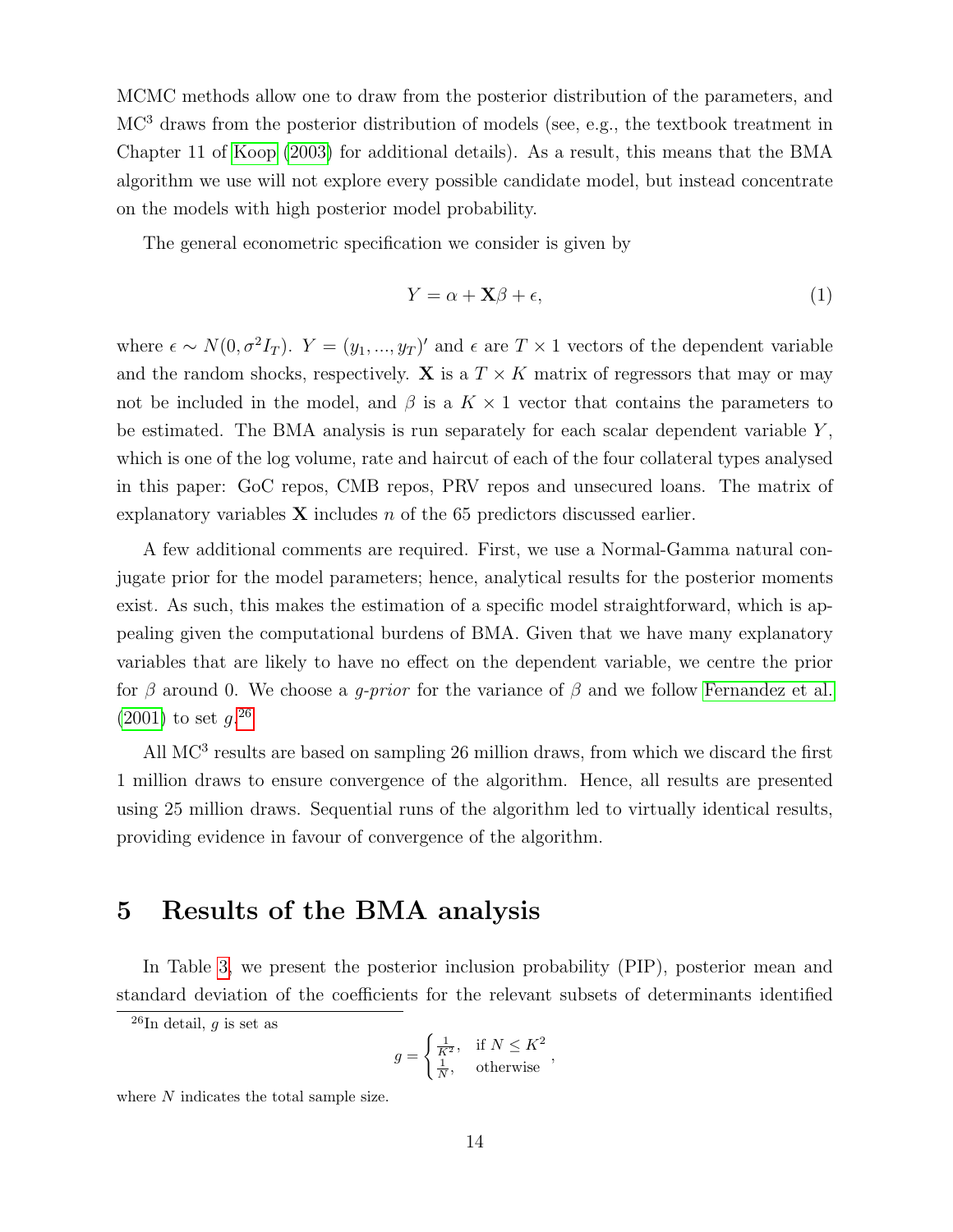in the BMA analysis. The dependent variable in each panel is one of the overnight loan contract terms, viz., volume, rate and haircut. For brevity, only variables with over 50% PIP for at least one of the four collateral types indicated in the columns are included in Table [3.](#page-40-0)[27](#page-17-0) For example, we include lagged GoC repo volume in Panel A because its PIP is above 50% for explaining the current GoC repo volume. We choose the cutoff value of 50% following [Kass and Raftery](#page-27-3) [\(1995\)](#page-27-3), who interpret a regressor as having weak, positive, strong and decisive effects, respectively, if its PIP is 50%–75%, 75%–95%, 95%–99%, and over 99%. For ease of comparison, in the sequel, we discuss the economic significance of our results looking at the change of the interbank lending variable in relation to a onestandard-deviation increase in a given determinant.

We infer that the key friction driving the interbank market is the cost of reallocating collateral across counterparties based on the determinants of volumes, rates and haircuts of overnight loans backed by the principal collateral types. Before undertaking a detailed discussion of these results, we begin by arguing that two conditions under which collateral reallocation could significantly impact the interbank market are (i) the stock of available collateral does not vary significantly in the short run, and (ii) institutions that participate in high-frequency trading are not the dominant owners of the stock of available collateral.

The aggregate supply of debt instruments – the preferred collateral for interbank loans (see [Dang et al.](#page-26-12) [\(2015\)](#page-26-12)) – by issuer does not exhibit large high-frequency fluctuations. For example, debt issuance by corporations is the culmination of a significantly expensive and time-consuming process, and is undertaken infrequently. At the other end of the spectrum, sovereign debt issuance is relatively more frequent; however, the bulk of it is usually to replace maturing debt. Large changes in the total stock outstanding of sovereign debt are not usually observed at a high frequency. Under the assumption that asset holders find productive uses for the entire stock of collateral at their disposal, the lack of short-term movements in the stock of debt by issuer type implies that a change of collateral with one counterparty would require changing the collateral provided to at least one other counterparty. Given the frictions involved in over-the-counter negotiations, collateral reallocation takes on significant costs.

Active traders who wish to employ their assets as collateral are, by definition, willing to pay the costs of reallocation necessitated by the frequent changes to their asset portfolios.[28](#page-17-1)

<span id="page-17-1"></span><span id="page-17-0"></span><sup>27</sup>The full set of results is available upon request.

<sup>28</sup>Since counterparties in some cases do not have preferences for individual securities, but for collateral types, active trading between different securities of the same type may not involve reallocation costs. Thus, the more relevant set of active traders for this argument are those that switch between instruments of different collateral classes.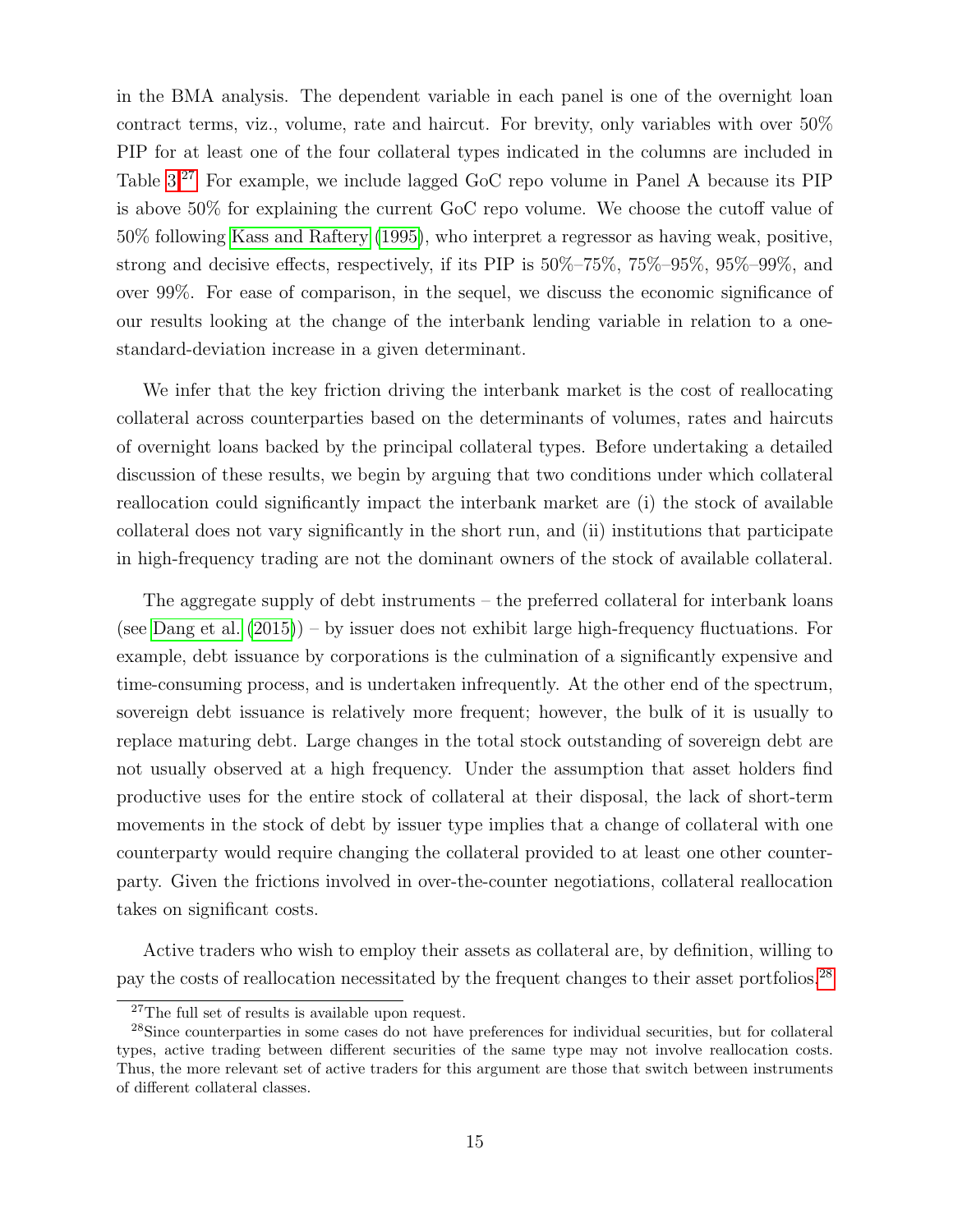The larger the fraction of total stock of collateral in the portfolios of active traders, therefore, the less the behaviour of the interbank market is affected by collateral reallocation costs. The fraction of all collateral held by active traders is hard to estimate. However, given that large, long-horizon investors such as pension funds and insurance companies are significant buyers of fixed-income securities, there is reason to believe that collateral reallocation costs play a significant role in the aggregate.

Having established the plausibility of the presence of significant collateral reallocation costs in the interbank market, we now proceed to the detailed results of the BMA analysis.

#### 5.1 Determinants of lending volumes

We now show evidence that unsecured lending reacts to short-term cash needs, while repo volumes change in response to expectations of long-term funding liquidity demand.

Unsecured loan volume responds positively to one indicator of short-term cash needs – the lagged change in the coverage at the Bank of Canada's Receiver General auctions. An increase in the total bid-offer ratio at the short-term auctions of the Government of Canada's cash suggests an unexpected temporary demand for cash among market participants. The PIP of this variable is 72% for explaining unsecured loan volumes (it is below 4% for each of the repo volumes), and a standard-deviation increase in this variable results in higher log unsecured volume of 0.0281. Repo volumes are not determined by any of the other usual indicators of short-term liquidity needs, such as the VIX or the Financial Stress Index. For example, the lagged changes of the Canadian VIX has a PIP of 36%, 4% and 2%, respectively, in explaining GoC, CMB and PRV repo volume. The lag of the change in the Canadian Financial Stress Indicator has a PIP of less than 5% for each of the repo volumes.

However, all repo volumes fall in response to an expected decrease in the long-term demand for liquidity in the financial system. More specifically, the lagged one-year adjustablerate mortgage margin has a PIP of 98%, 60% and 86%, respectively, in explaining the GoC, CMB and PRV repo volume. The margin on adjustable-rate mortgages is increasing with uncertainty about the future path of interest rates, which in turn leads to weaker economic activity (see, e.g., [Istrefi and Mouabbi](#page-27-12)  $(2017)$ ) and lower liquidity demand.<sup>[29](#page-18-0)</sup> In contrast,

<span id="page-18-0"></span><sup>&</sup>lt;sup>29</sup>[Elliehausen and Hwang](#page-26-13) [\(2010\)](#page-26-13) argue that financial institutions set margins to protect themselves against the risk of prepayment, which increases with interest-rate uncertainty. [Bretscher et al.](#page-25-12) [\(2016\)](#page-25-12) show that the latter reduces investment, which manifests itself in declining credit, and consequently, lower demand for liquidity in the financial system.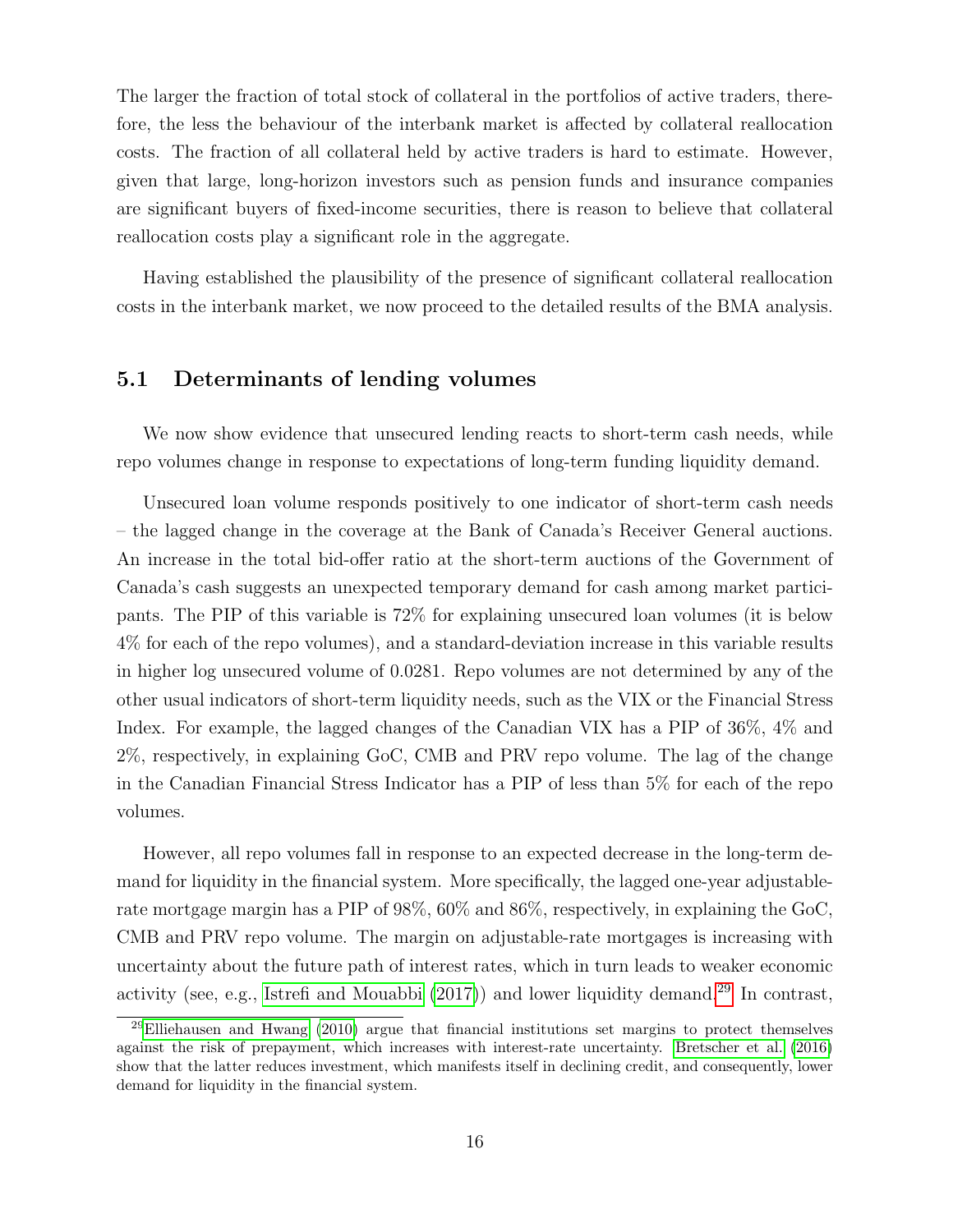the PIP of this variable for unsecured lending is 7%. The economic impact of a fall in expected liquidity demand is strongest for PRV, followed by GoC and CMB repos. A onestandard-deviation rise in the mortgage margin reduces log PRV repo volume by 0.1612, log GoC volume by 0.0843, and log CMB repos by 0.0485. It is perhaps worthwhile noticing that the magnitude of the effect of changes in long-term expectations on collateralized loan volumes is larger than that of temporary funding liquidity shocks on unsecured lending volumes, further lending credence to the short-term disruption implied by the latter. Additionally, repo volumes of each collateral type are strongly autocorrelated; the PIP of lagged repo volume of the same collateral type is over 99% in each case. This is consistent with the well-known market practice of rolling over overnight loans, which is a strategy used to meet the large persistent component of total liquidity demand. The autocorrelation term for unsecured lending has a PIP of less than 3%, suggesting no signs of a significant roll-over in the aggregate.[30](#page-19-0)

We conclude this section with a discussion of the other drivers of interbank loan volumes. First, the price of substitute sources of short-term funding liquidity appears to matter for loans against the riskier collateral, viz., PRV repos and unsecured loans. In particular, the spread between the 3-month and 1-month Bankers' Acceptance rates has 97% PIP for PRV repo volume. Higher spreads indicate cheaper borrowing through BA over the short term, which decreases borrowing in PRV repos – to the extent of 0.0988 (in log volume) for a one-standard-deviation increase in the spread. A comparable alternative source of funding for unsecured lending is bank deposits. Indeed, the lagged change in retail loan spread has 99% PIP, and a one-standard-deviation rise in this variable increases log unsecured loan volume by  $0.0525.^{31}$  $0.0525.^{31}$  $0.0525.^{31}$ 

Finally, we find that the introduction of the CCP to settle repos in Canada resulted in an increase of 0.1784 in the log GoC repo, and 0.1313 in the log PRV repo volume. This dummy variable has over 99% PIP for the former, and 58% for the latter. The increased use of the safest collateral (GoC securities) after the introduction of the CCP is evidence

<span id="page-19-0"></span><sup>30</sup>As shown in Figure [1,](#page-29-0) unsecured lending drops dramatically twice every year – during the days when the US financial markets are shut. We check that our results are robust to the exclusion of these data points. We find that while the autocorrelation term becomes a decisive driver (with over 99% PIP), its coefficient is 0.3, smaller than that for repo volumes. Further, the key result that unsecured loans respond to short-term changes in cash needs remains unchanged: the PIP of another short-term liquidity indicator, the lagged CBOE oil price index volatility, is above 90%.

<span id="page-19-1"></span> $31$ The retail loan spread can be decomposed into its components as follows: loan premium + deposit rate - overnight target rate. An increase in the spread could be due to a rise in the deposit rate (the alternative funding source becomes more expensive). Alternately, it could be due to a rise in the premium (which is a monotonous function of economic uncertainty). Since an increase in economic uncertainty increases temporary cash demand, this variable could also be interpreted as showing the reaction of unsecured lending to short-term liquidity demand.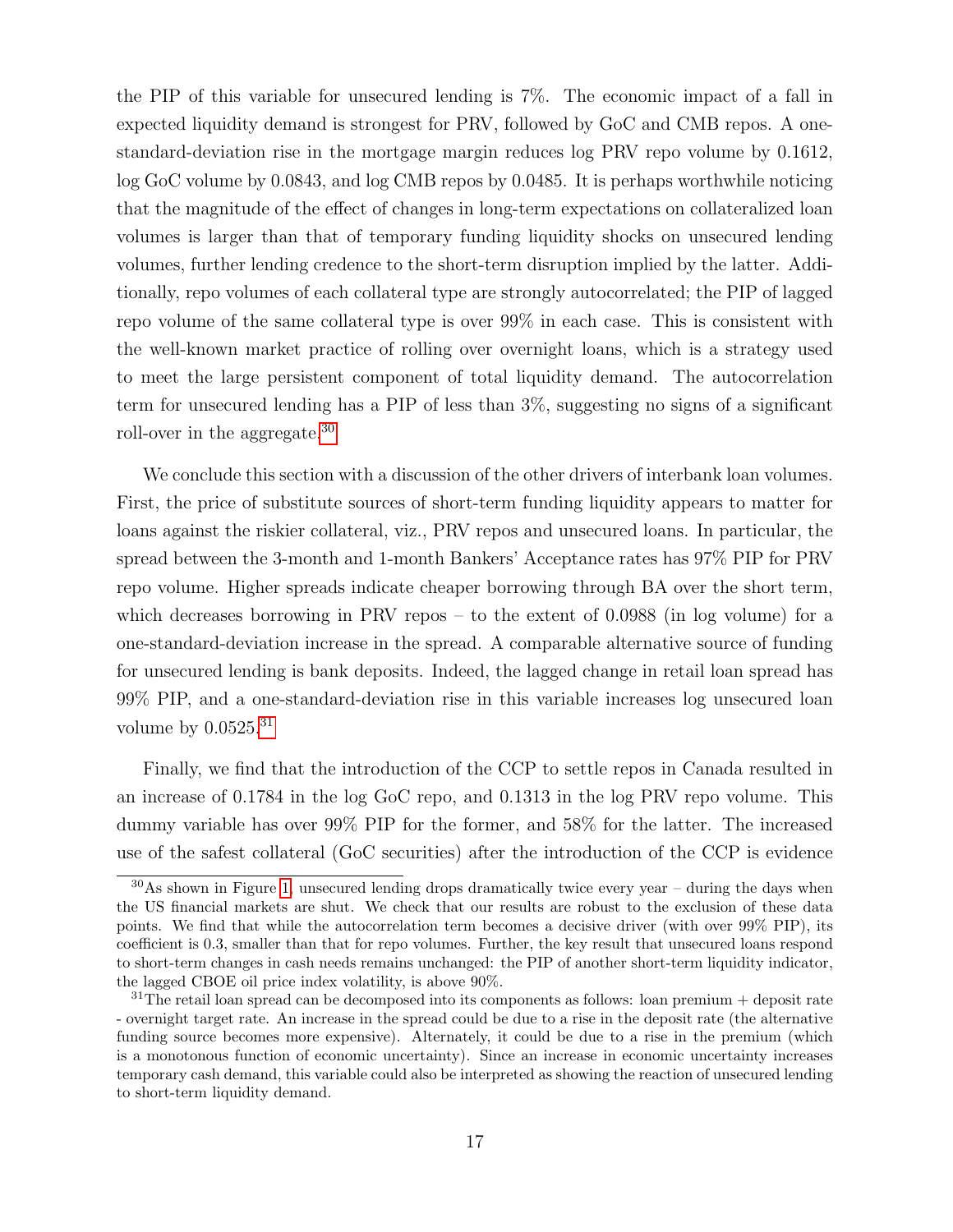in favour of the benefits of netting, which decreases the effective cost of collateral and encourages their use in the financial system.

#### 5.2 Determinants of lending rates and haircuts

We now present evidence in favour of the hypothesis that lenders' primary concern while providing overnight funding is the risk of counterparty default and the market price risk of posted collateral in the event of default.

First, overnight repos are more expensive and the haircuts are higher when the systemic demand for cash is lower (or alternative funding is readily available) – presumably because participants who seek to borrow in times of low liquidity demand may be perceived to be riskier. The spread on repos backed by the safer collateral (GoCs and CMBs) increases with the net amount of cash disbursed by the Government of Canada in Cash Management (CM) auctions in the week. The higher the net disbursement of cash through CM auctions, the more plentiful the liquidity in the system, which could raise concerns that any potential borrowers in such a state could be risky. The PIP of the net cash disbursed in CM auctions is 77% and 99%, respectively, for GoC and CMB repo rates. A one-standard-deviation increase in this liquidity indicator increases GoC rates by 0.0006 bps, and CMB rates by 0.0012 bps. CMB rates also increase with the change in the the 3-month euro-dollar rate: over 99% PIP, with a 0.0014 bps increase with a one-standard-deviation increase in the euro-dollar rate. Since higher euro-dollar rates are used as a proxy for US recessions, lenders may wish to protect themselves from heightened counterparty risk by increasing the interest rate charged on their loans.

The haircut on GoC repos increases with the volatility of the second principal component of the zero-coupon yield curve of mortgate-backed securities issued by CMHC, an indicator of collateral risk. This variable has a 52% PIP, and a one-standard-deviation increase in volatility raises GoC haircuts by 0.0069 bps. CMB haircuts rise by 0.1028 bps with a one-standard-deviation increase in the Government of Canada's deposits at the Bank of Canada; the PIP is 88%. Since higher government cash deposits indicate easy availability of liquidity in the system, any demand for borrowing could make the lender wary of the credit risk of the borrower.

In addition to counterparty credit and collateral market risks, lenders also appear to change rates and haircuts in expected ways in response to changes in demand. First, an increase in the retail loan spread has a negative impact on CMB and unsecured lending rates (PIP of 98% and 70% respectively). As described earlier, this determinant could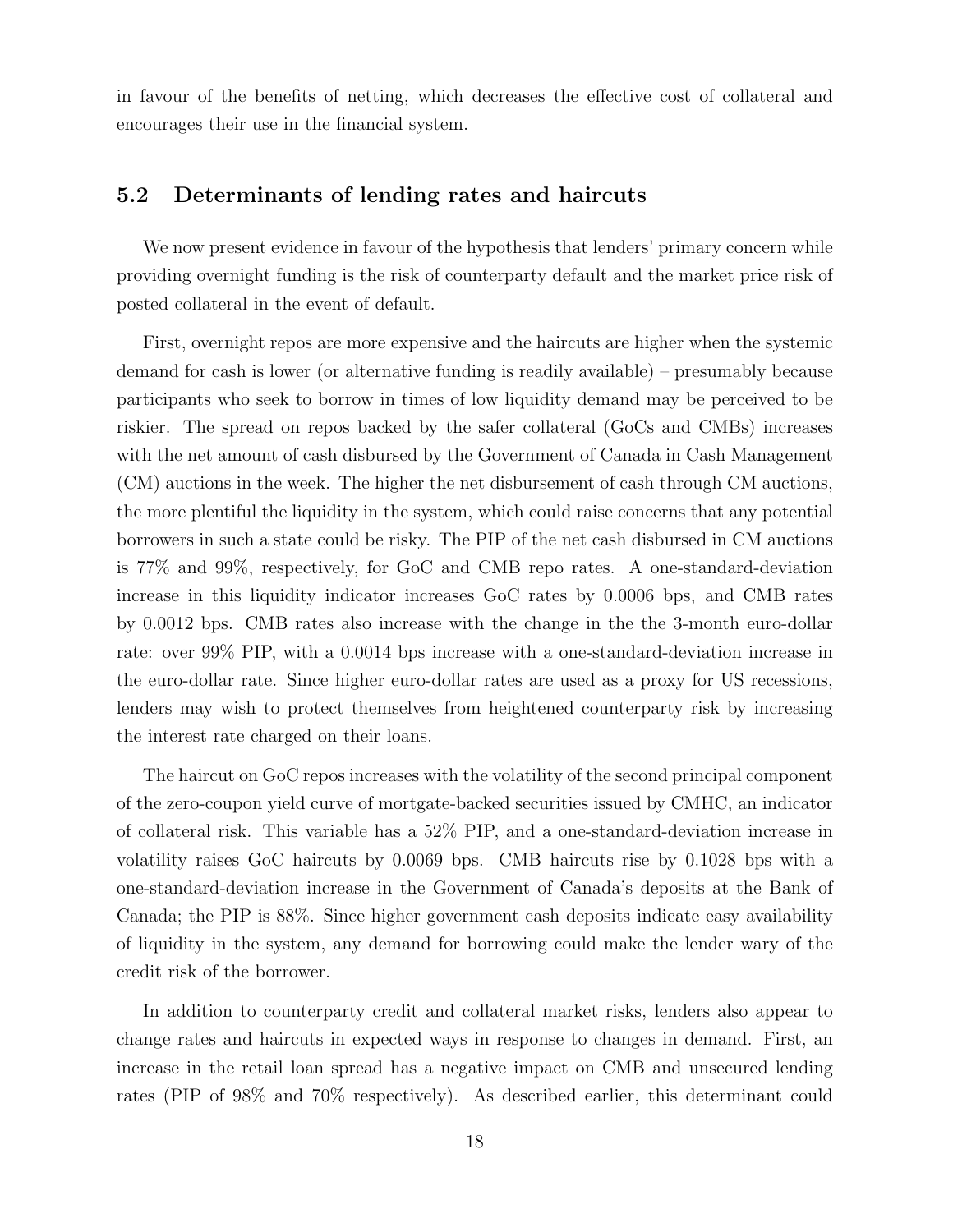be interpreted as being driven by an increase in economic uncertainty, which decreases persistent funding liquidity demand. A one-standard-deviation increase in this spread lowers CMB repo rates by 0.0012 bps and unsecured rates by 0.00158 bps. Haircuts on PRV repos fall by 0.0936 bps for a one-standard-deviation increase in the average balance held by market participants in the LVTS. Higher balances are indicative of lower liquidity needs in the financial system.

# 6 A dynamic analysis of interbank lending

The BMA analysis is helpful to obtain evidence on the possible factors affecting repo market activity. In this section, we examine the dynamic effects of these different factors.

One drawback of the analysis in the previous section is that we only obtain static effects of a given predictor on the dependent variable of interest. In contrast, vector autoregression (VAR) models permit us to model the dynamic interactions in the data. We use bivariate structural VARs to provide a quantitative assessment of the channels of transmission of the different drivers of the repo market. In doing so, we calculate structural impulse responses to quantify the causal relationships in the data. In particular, we consider the dynamic relationship of important determinant–dependent variable pairs identified as having significant association in the previous section. We place the determinants first in the bivariate VAR systems, which means that they are predetermined with respect to the interbank lending variable (volume, rate and haircut for all repos, and volume and rate of unsecured lending). This assumption means that unpredictable changes in one of the determinants affect the interbank lending variable of interest within a given week, but are not themselves subject to instantaneous feedback from the interbank lending variable. This is intuitive when the drivers of the repo market variable are US variables (i.e., the margin on 1-year adjustable-rate mortgages and the 3-month euro-dollar spread), since such variables are not expected to reflect changes in Canadian repo market variables simultaneously. When both variables in the system are Canadian variables, it is harder to defend a recursive identification scheme; hence, in those cases, our impulse response analysis should be interpreted as characterizing dynamic correlations in the data.

A few additional comments are required. First, we choose not to include the price of substitute sources of liquidity in our analyses. The identification of the VAR would be complicated by the fact that the prices and volumes of interbank loans and their substitutes are jointly determined. Second, we also limit ourselves to bivariate VARs, motivated by the fact that structural VAR based on larger systems of variables would necessitate longer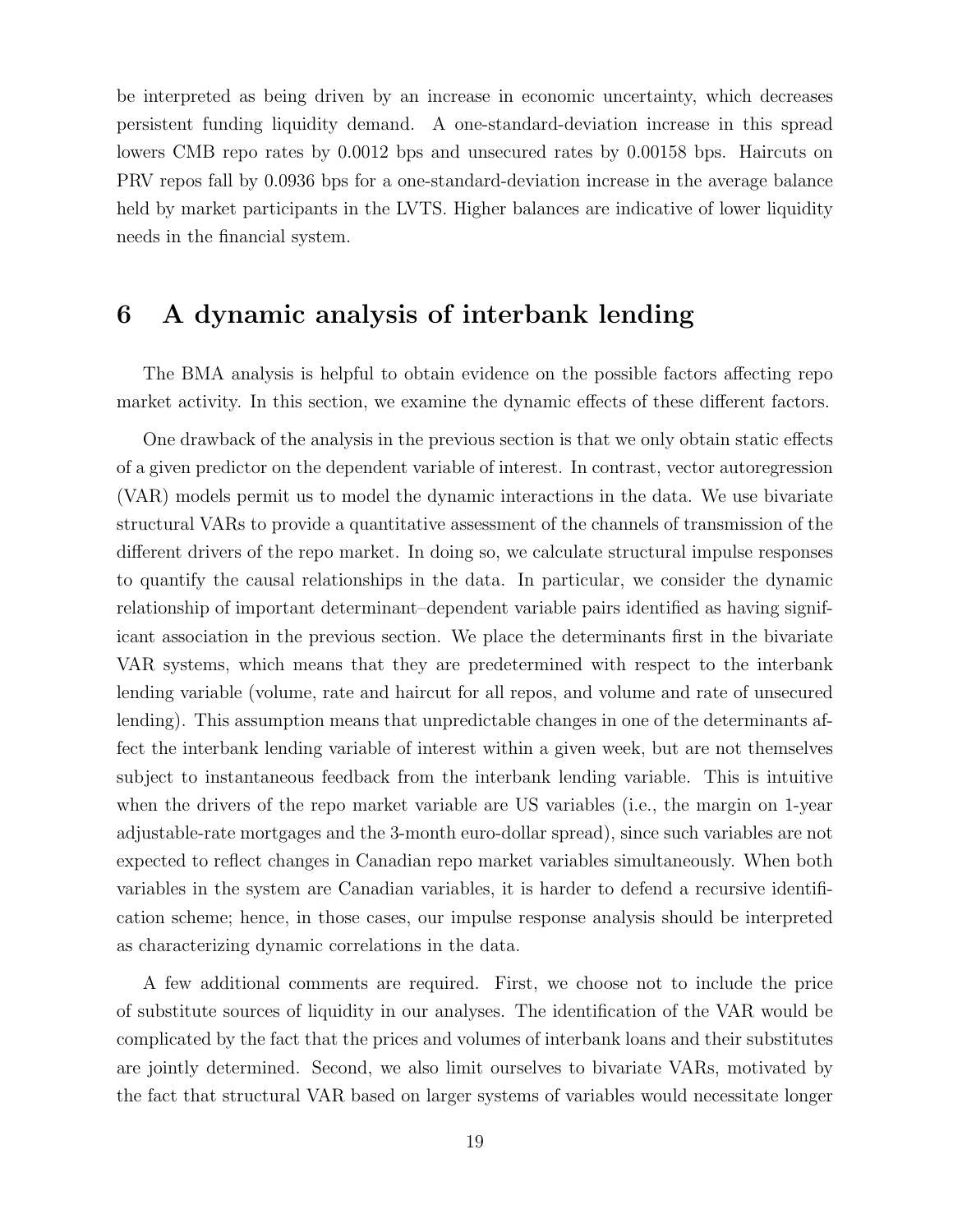sample sizes than the data we use (weekly data from September 2009 to December 2015). Given this setting, we limit our analysis to the dynamic response of the terms of interbank lending to shocks to variables that have been identified as key determinants from the preceding BMA analysis.

In detail, we consider the following bivariate VAR model, which is written in reducedform as follows:

$$
Z_t = A_0 + \sum_{i=1}^p A_i Z_{t-1} + e_t,
$$

where  $e_t$  is a Gaussian white noise process with mean zero and covariance matrix  $\Sigma$ . The vector  $Z_t$  includes one of the drivers mentioned above and one interbank loan variable. Let  $e_t$  denote the reduced-form VAR innovations such that  $e_t = B_t^{-1}u_t$ . The structural innovations  $u_t$  are derived by imposing exclusion restrictions on the  $B_t^{-1}$  matrix, assuming a recursive identification scheme. For all collateral types, the loan volume is taken in loglevel. All other variables (rates and haircuts) are in level. Such specifications are chosen to ensure consistency of the estimates regardless of the possible cointegration between the variables (see, e.g., [Sims et al.](#page-28-6) [\(1990\)](#page-28-6)).<sup>[32](#page-22-0)</sup> All shocks are scaled as a one-standard-deviation increase in the first variable of the system. Scaling the shocks in terms of an increase in observable variables allows us to perform a fair comparison of the effect of a given shock on the different terms of trade of interbank lending (volume, rate and haircut). Moreover, as the VAR models we estimate are linear, the scaling of the shocks is innocuous.

As in Section 3, the sample size extends from the first week of September 2009 to the last week of December 2015. All VAR models are estimated using the least squares method. The lag length of the VAR system is set according to the Akaike Information Criterion (AIC) using a maximum lag of 52. Impulse responses are plotted up to a 25-week horizon, and 90% bootstrapped confidence bands display the precision of the estimates.

The results of the bivariate VAR analysis are organized as follows. Figures [4,](#page-32-0) [5](#page-33-0) and [6](#page-34-0) plot the impulse-response functions for volume, rate and haircut for the selected type of lending (unsecured, GoC repos, CMB repos, and PRV repos). Each row of figures plots the response of the dependent variable to shocks to the variable indicated in the title. On the top of each panel, we report the name of the first variable in the system from which the shock originates, and each panel represents the response of the second variable in the

<span id="page-22-0"></span><sup>&</sup>lt;sup>32</sup>[Gospodinov et al.](#page-27-13) [\(2013\)](#page-27-13) also show that impulse response analysis conducted with the VAR levels specification tends to be more robust compared with the pretest approach for VAR models. This is especially acute in small sample sizes when the magnitude of the unit roots and the co-movement between the variables is not known.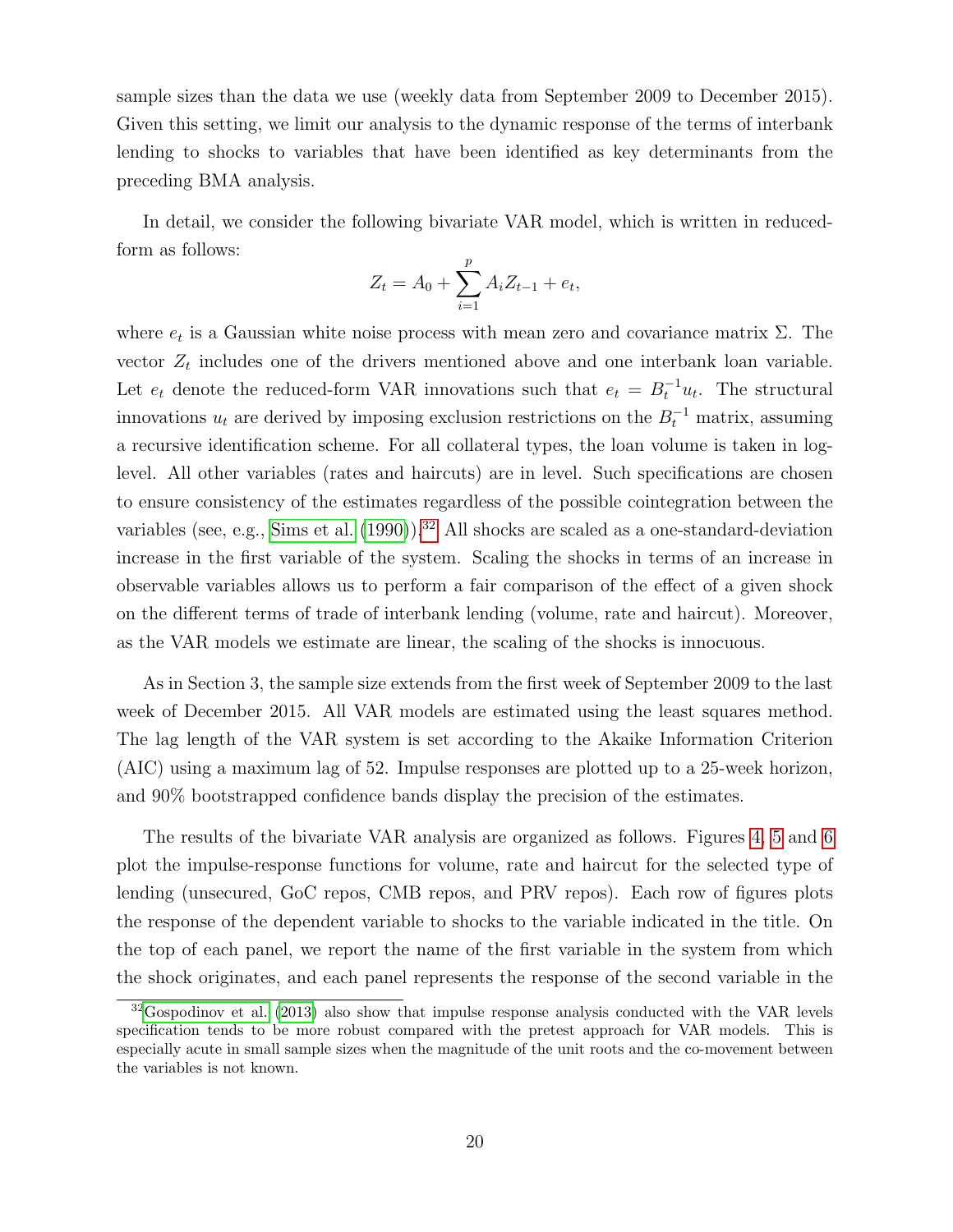system, displayed on the y-axis. The choice of the variables in the bivariate system directly follows from the BMA analysis presented earlier.

This dynamic analysis helps us understand that the impact of changes in expected future liquidity demand has a long-term impact on volume, and short-term funding liquidity needs have a temporary effect on unsecured loans. On the other hand, shocks to the determinants do not have long-lasting effects on rates and haircuts.

Figure [4](#page-32-0) shows the responses of the volume variables. The first three figures plot the response of repo volumes to persistent changes in funding requirements, which the BMA analysis suggested would be negative. With the exception of the GoC repo volume, a shock to the margin of the one-year adjustable rate mortgage leads to a sizeable decline in provincial bonds repo volume (up to a 60% decline at a 20-week horizon) and to a lesser extent in CMB repo volume, which declines by about 30% at a 3-week horizon. The persistent impact of a shock to liquidity demanded by the financial sector suggests that market participants are unable to immediately adjust either their expectations of liquidity needs, or their ability to finance themselves in the collateralized market with the riskier collateral type (CMB or PRV bonds). In contrast, GoC repo volume does not react significantly to such a shock, perhaps indicating that market participants find it costlier to adjust their GoC collateral, and prefer to begin adjusting the repos with riskier collateral first.

The response of unsecured lending to a shock to the coverage at the RG auction suggests that an unanticipated increase in the demand for cash (reflected in the higher bid/offer ratio at RG auctions) has only a temporary impact on the demand for unsecured lending. This is consistent with the temporary nature of the shock to cash demand.

The remaining two impulse-response functions plotted in Figure [4](#page-32-0) suggest that the impact of greater cash availability through substitute sources has a long-term impact on the CMB and PRV repo volumes.

Figures [5](#page-33-0) and [6](#page-34-0) show that the response of prices and haircuts to shocks to substitute sources of supply is temporary, lasting at most up to one month after the initial shock. The increase in repo rates during periods of lower systemic demand for cash is temporary. Haircuts applied to safer collateral temporarily spike when collateral becomes riskier or when cash demand is low. The sharper, less prolonged, reaction is consistent with lenders facing little cost in quickly reacting to altered economic conditions and changing rates and haircuts on overnight loan contracts.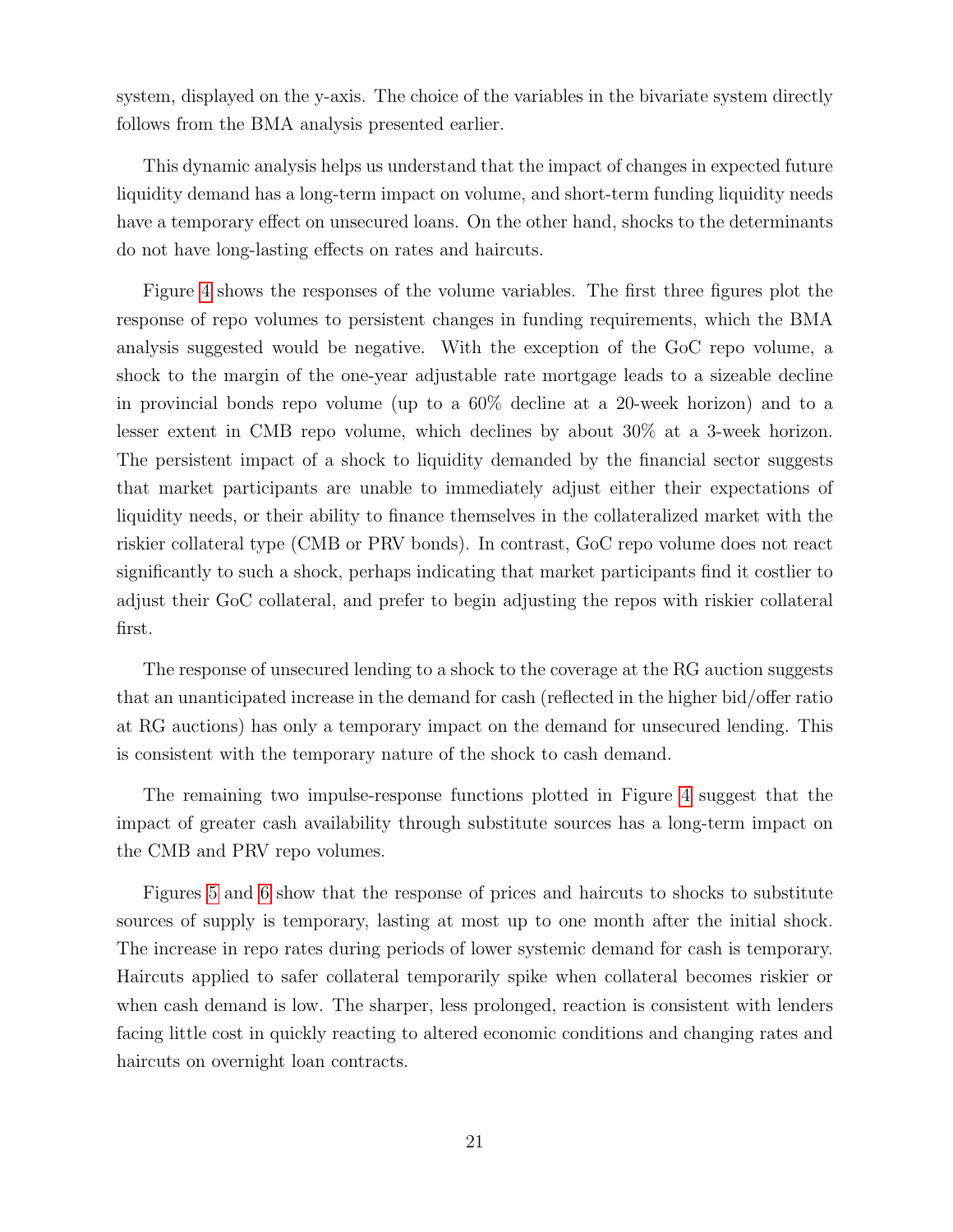# 7 Conclusion

This paper investigates the drivers of interbank loans in Canada using a unique dataset of unsecured and collateralized (repo) loans, using the Bayesian model averaging technique to evaluate the effect of a large number of potential determinants. The analysis suggests that – at least in our non-crisis sample period – the key friction governing the interbank market is the cost faced by borrowers of reallocating collateral. We provide evidence consistent with this interpretation: collateralized lending is largely used to cover persistent liquidity needs, while unsecured loans primarily react to short-term cash needs. This complements the existing literature, which has provided evidence that in times of crisis, expectations of counterparty risk faced by lenders appear to dominate the preference of borrowers not to reallocate collateral for short-term changes in liquidity needs.

The importance of the interbank market both for the implementation of monetary policy and for maintaining financial stability is well known. This paper, by uncovering the drivers of market participants' collateral choice, could aid policy makers in designing policies that could improve the implementation of monetary and regulatory authorities' mandates.

Given the increasing use of central counterparties following the great financial crisis as a means to reduce systemic risk (see the discussion in [Duffie and Zhu](#page-26-14) [\(2011\)](#page-26-14) and [Boissel](#page-25-2) [et al.](#page-25-2) [\(2017\)](#page-25-2)), the reaction of market participants to their introduction deserves attention (see [Koeppl](#page-27-14) [\(2013\)](#page-27-14) for a theoretical treatment). Our results show that the introduction of the CCP in Canada has had a significant impact on the type of collateral used to back repos, and the price of such loans. Hampered as we are due to limitations coming from small post-CCP sample size, we leave the larger question of the mechanisms underlying changes in the interbank loan market due to the CCP to future work.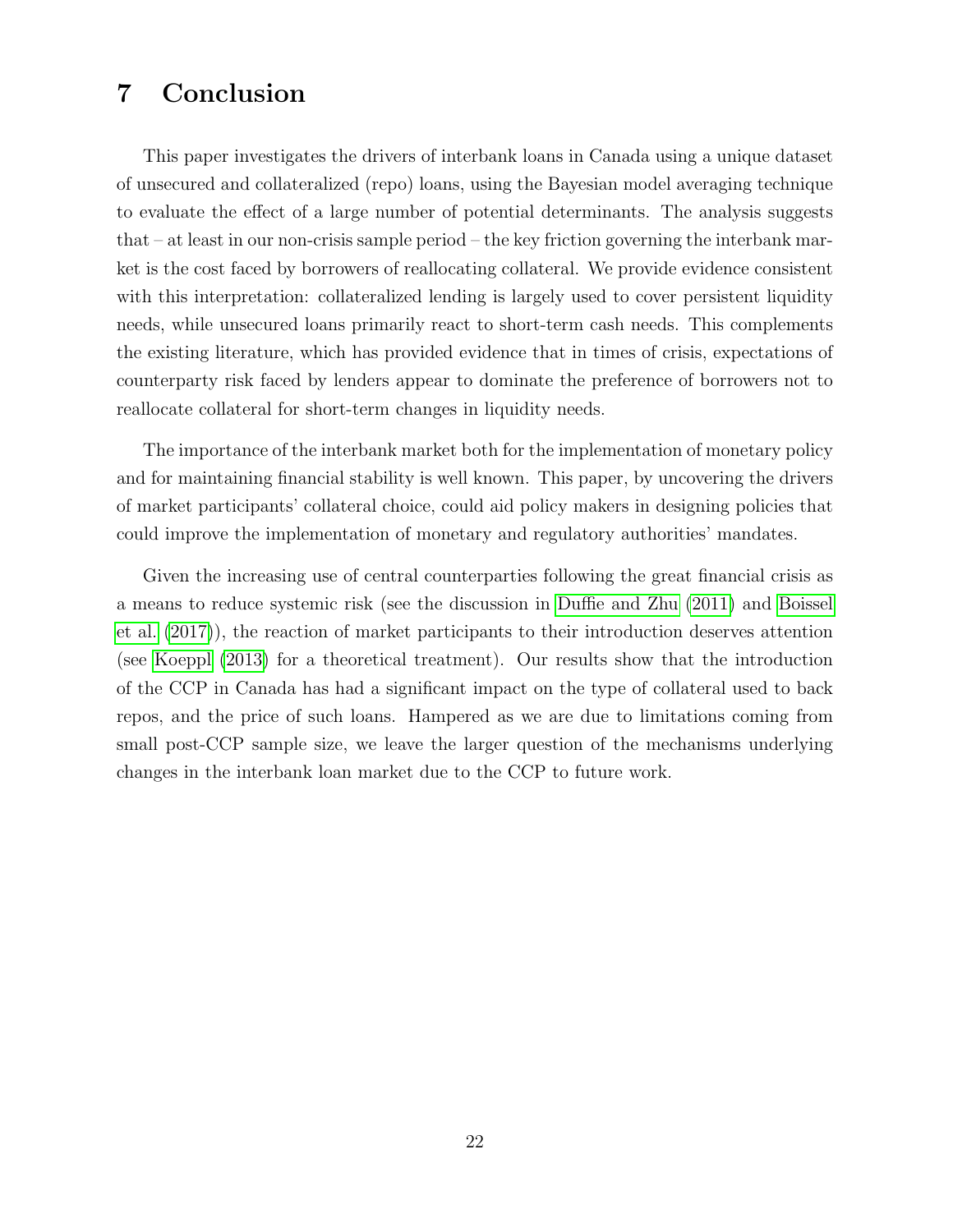# References

- <span id="page-25-3"></span>Acharya, V. V., Gromb, D., and Yorulmazer, T. (2012). Imperfect competition in the interbank market for liquidity as a rationale for central banking. American Economic Journal: Macroeconomics, 4(2):184–217.
- <span id="page-25-5"></span>Acharya, V. V. and Merrouche, O. (2013). Precautionary hoarding of liquidity and interbank markets: Evidence from the subprime crisis. Review of Finance,  $17(1)$ :107-160.
- <span id="page-25-8"></span>Affinito, M. (2012). Do interbank customer relationships exist? And how did they function in the crisis? Learning from Italy. Journal of Banking & Finance,  $36(12):3163-3184$ .
- <span id="page-25-0"></span>Afonso, G., Kovner, A., and Schoar, A. (2011). Stressed, not frozen: The federal funds market in the financial crisis. *Journal of Finance*, 66(4):1109–1139.
- <span id="page-25-10"></span>Allen, F., Carletti, E., and Gale, D. (2009). Interbank market liquidity and central bank intervention. Journal of Monetary Economics, 56(5):639–652.
- <span id="page-25-1"></span>Angelini, P., Nobili, A., and Picillo, C. (2011). The interbank market after August 2007: What has changed, and why? *Journal of Money, Credit and Banking*, 43(5):923–958.
- <span id="page-25-7"></span>Ashcraft, A. B. and Duffie, D. (2007). Systemic illiquidity in the federal funds market. American Economic Review, 97(2):221–225.
- <span id="page-25-13"></span>Baker, S. R., Bloom, N., and Davis, S. J. (2016). Measuring economic policy uncertainty. Quarterly Journal of Economics, 131(4):1593–1636.
- <span id="page-25-14"></span>Barnett, R., Charbonneau, K., and Poulin-Bellisle, G. (2016). A new measure of the Canadian Effective Exchange Rate. Bank of Canada Staff Discussion Paper No. 2016-1.
- <span id="page-25-4"></span>Bianchi, J. and Bigio, S. (2014). Banks, liquidity management and monetary policy. NBER Working Paper No. 20490.
- <span id="page-25-11"></span>Bindseil, U., Weller, B., and Wuertz, F. (2003). Central bank and commercial banks' liquidity management - What is the relationship? Economic Notes, 32(1):37–66.
- <span id="page-25-6"></span>Blonigen, B. A. and Piger, J. (2014). Determinants of foreign direct investment. Canadian Journal of Economics, 47(3):775–812.
- <span id="page-25-2"></span>Boissel, C., Derrien, F., Ors, E., and Thesmar, D. (2017). Systemic risk in clearing houses: Evidence from the European repo market. *Journal of Financial Economics*, 125(3):511– 536.
- <span id="page-25-12"></span>Bretscher, L., Schmid, L., and Vedolin, A. (2016). Interest rate risk management in uncertain times. SSRN.
- <span id="page-25-9"></span>Brunetti, C., Di Filippo, M., and Harris, J. H. (2011). Effects of central bank intervention on the interbank market during the subprime crisis. Review of Financial Studies, 24(6):2053– 2083.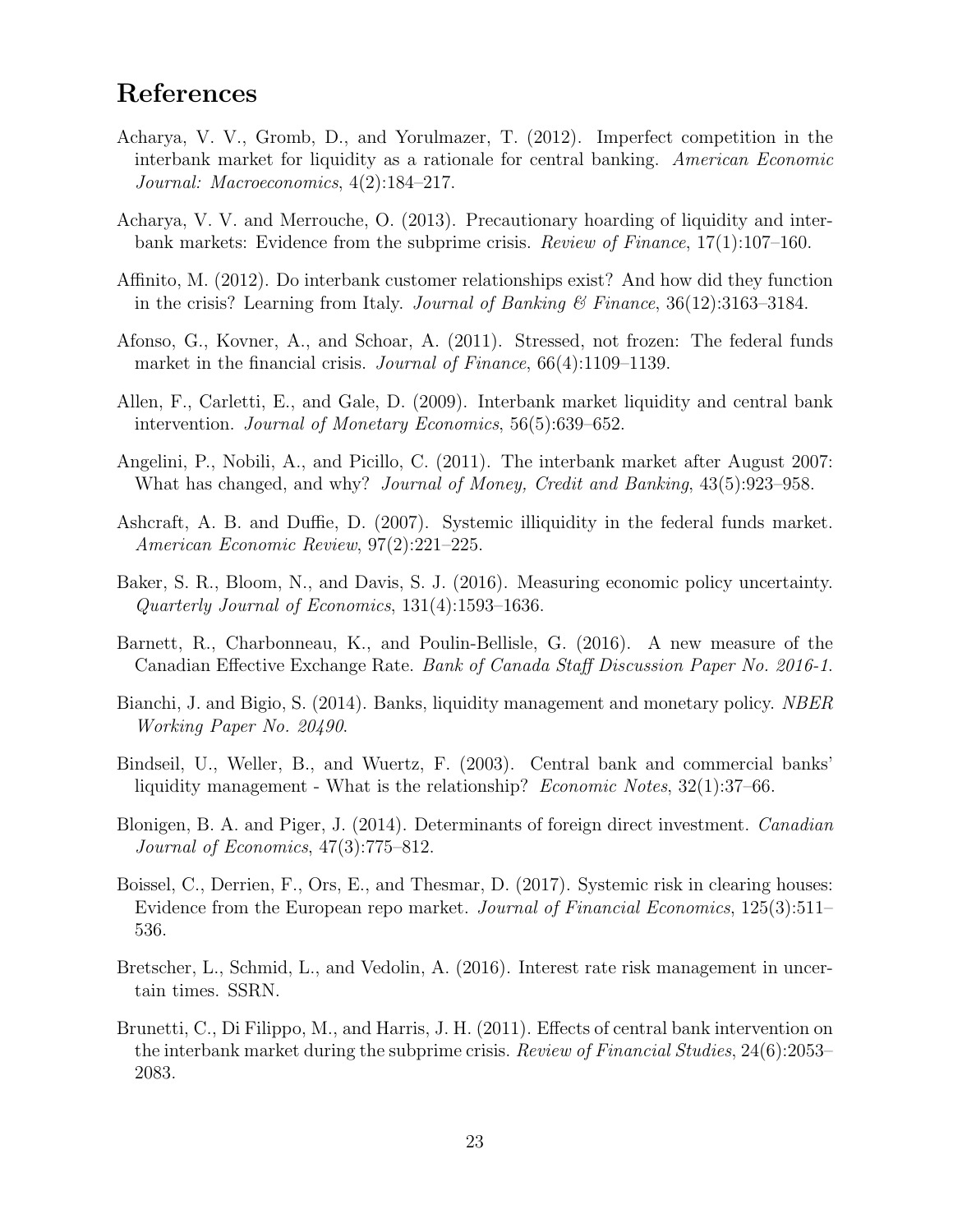- <span id="page-26-1"></span>Brunnermeier, M. K. and Pedersen, L. H. (2009). Market liquidity and funding liquidity. Review of Financial Studies, 22(6):2201–2238.
- <span id="page-26-10"></span>Bulusu, N. and Gungor, S. (2017). Government of Canada securities in the cash, repo and securities lending markets. Bank of Canada Staff Discussion Paper, forthcoming.
- <span id="page-26-0"></span>Chodorow-Reich, G. (2014). The employment effects of credit market disruptions: Firmlevel evidence from the 2008–9 financial crisis. Quarterly Journal of Economics, 129(1):1– 59.
- <span id="page-26-5"></span>Cocco, J. F., Gomes, F. J., and Martins, N. C. (2009). Lending relationships in the interbank market. Journal of Financial Intermediation, 18(1):24–48.
- <span id="page-26-4"></span>Copeland, A., Martin, A., and Walker, M. (2014). Repo runs: Evidence from the tri-party repo market. Journal of Finance, 69(6):2343–2380.
- <span id="page-26-12"></span>Dang, T. V., Gorton, G., and Holmström, B. (2015). Ignorance, debt and financial crises. Mimeo.
- <span id="page-26-6"></span>De Socio, A. (2013). The interbank market after the financial turmoil: Squeezing liquidity in a "lemons market" or asking liquidity "on tap". Journal of Banking  $\mathcal C$  Finance, 37(5):1340–1358.
- <span id="page-26-9"></span>Duffie, D. (1996). Special repo rates. Journal of Finance, 51(2):493–526.
- <span id="page-26-14"></span>Duffie, D. and Zhu, H. (2011). Does a central clearing counterparty reduce counterparty risk? Review of Asset Pricing Studies, 1(1):74–95.
- <span id="page-26-15"></span>Duprey, T. (2017). Canadian financial stress and macroeconomic conditions. Bank of Canada Working Paper, forthcoming.
- <span id="page-26-13"></span>Elliehausen, G. and Hwang, M. (2010). Mortgage contract choice in subprime mortgage markets. Mimeo.
- <span id="page-26-3"></span>Fernandez, C., Ley, E., and Steel, M. F. J. (2001). Model uncertainty in cross-country growth regressions. Journal of Applied Econometrics, 16(5):563–576.
- <span id="page-26-11"></span>Fleming, M. J., Hrung, W. B., and Keane, F. M. (2010). Repo market effects of the Term Securities Lending Facility. American Economic Review,  $100(2):591-96$ .
- <span id="page-26-8"></span>Furfine, C. H. (1999). The microstructure of the federal funds market. Financial Markets, Institutions & Instruments, 8(5):24-44.
- <span id="page-26-2"></span>Gai, P., Haldane, A., and Kapadia, S. (2011). Complexity, concentration and contagion. Journal of Monetary Economics, 58(5):453–470.
- <span id="page-26-7"></span>Garcia-de Andoain, C., Heider, F., Hoerova, M., and Manganelli, S. (2016). Lending-of-lastresort is as lending-of-last-resort does: Central bank liquidity provision and interbank market functioning in the euro area. *Journal of Financial Intermediation*, 28(C):32–47.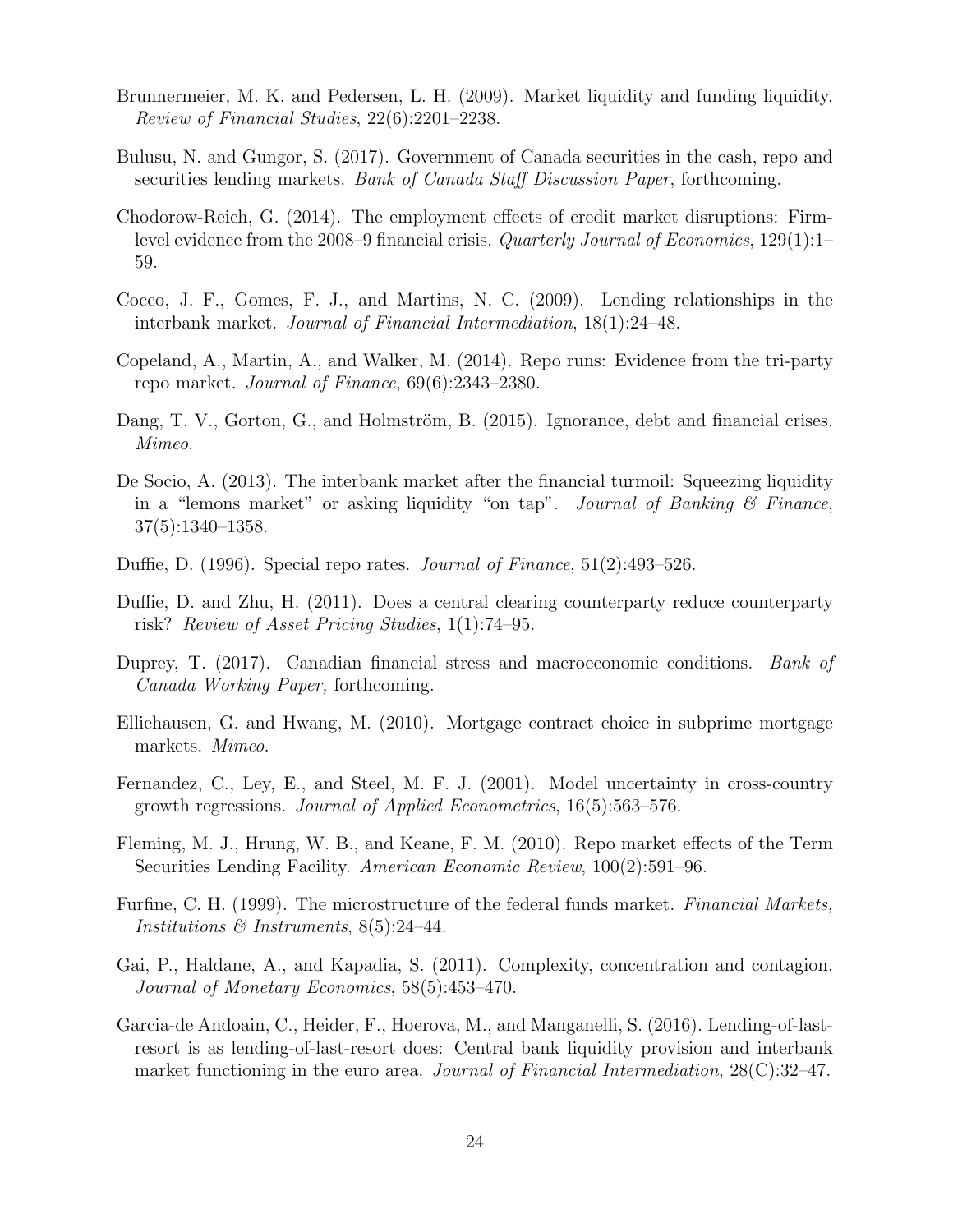- <span id="page-27-7"></span>Garriott, C. and Gray, K. (2016). Repo market ecology. *Bank of Canada Staff Discussion* Paper No. 2016-8.
- <span id="page-27-2"></span>González-Aguado, C. and Moral-Benito, E. (2013). Determinants of corporate default: A BMA approach. Applied Economics Letters, 20(6):511–514.
- <span id="page-27-8"></span>Gorton, G., Lewellen, S., and Metrick, A. (2012). The safe-asset share. American Economic Review, 102(3):101–106.
- <span id="page-27-1"></span>Gorton, G. and Metrick, A. (2010). Haircuts. Federal Reserve Bank of St. Louis Review, November/December:507–520.
- <span id="page-27-10"></span>Gorton, G. and Metrick, A. (2012). Securitized banking and the run on repo. *Journal of* Financial Economics, 104(3):425–451.
- <span id="page-27-13"></span>Gospodinov, N., Herrera, A. M., and Pesavento, E. (2013). Unit roots, cointegration, and pretesting in VAR models. In Fomby, T. B., Kilian, L., and Murphy, A., editors, VAR Models in Macroeconomics - New Developments and Applications: Essays in Honor of Christopher A. Sims, pages 81–115. Bingley: Emerald Group Publishing Limited.
- <span id="page-27-5"></span>Hatzopoulos, V., Iori, G., Mantegna, R. N., Miccichè, S., and Tumminello, M. (2015). Quantifying preferential trading in the e-MID interbank market. Quantitative Finance, 15(4):693–710.
- <span id="page-27-9"></span>Heider, F., Hoerova, M., and Holthausen, C. (2015). Liquidity hoarding and interbank market rates: The role of counterparty risk. Journal of Financial Economics, 118(2):336– 354.
- <span id="page-27-12"></span>Istrefi, K. and Mouabbi, S. (2017). Subjective interest rate uncertainty and the macroeconomy: A cross-country analysis. Journal of International Money and Finance, forthcoming.
- <span id="page-27-0"></span>Iyer, R., Peydró, J.-L., da Rocha-Lopes, S., and Schoar, A. (2014). Interbank liquidity crunch and the firm credit crunch: Evidence from the 2007–2009 crisis. Review of Financial studies, 27(1):347–372.
- <span id="page-27-3"></span>Kass, R. E. and Raftery, A. E. (1995). Bayes factors. Journal of the American Statistical Association, 90(430):773–795.
- <span id="page-27-4"></span>King, T. B. (2008). Discipline and liquidity in the interbank market. *Journal of Money*, Credit and Banking, 40(2-3):295–317.
- <span id="page-27-14"></span>Koeppl, T. V. (2013). The limits of central counterparty clearing: Collusive moral hazard and market liquidity. Queen's Economics Department Working Paper.
- <span id="page-27-11"></span>Koop, G. (2003). Bayesian Econometrics. Wiley.
- <span id="page-27-6"></span>Kraenzlin, S. and Nellen, T. (2015). Access policy and money market segmentation. Journal of Monetary Economics, 71:1–12.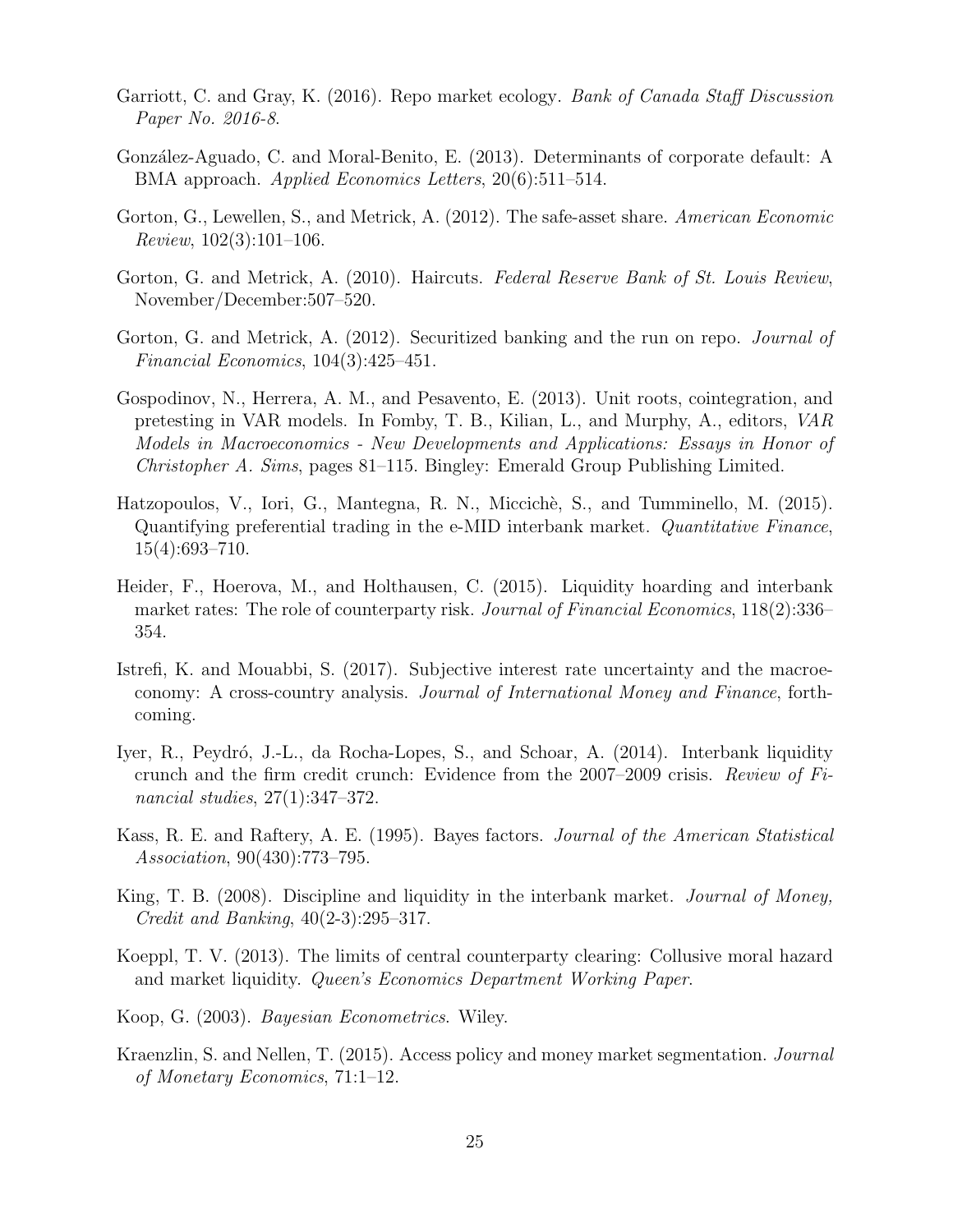- <span id="page-28-2"></span>Krishnamurthy, A., Nagel, S., and Orlov, D. (2014). Sizing up repo. *Journal of Finance*, 69(6):2381–2417.
- <span id="page-28-7"></span>Kumar, G. (2013). High-frequency real economic activity indicator for Canada. Bank of Canada Working Paper 2013-42.
- <span id="page-28-1"></span>Mancini, L., Ranaldo, A., and Wrampelmeyer, J. (2016). The Euro interbank repo market. Review of Financial Studies, 29(7):1747–1779.
- <span id="page-28-3"></span>Martinez-Jaramillo, S., Alexandrova-Kabadjova, B., Bravo-Benitez, B., and Solórzano-Margain, J. P. (2014). An empirical study of the Mexican banking systems network and its implications for systemic risk. Journal of Economic Dynamics and Control, 40:242–265.
- <span id="page-28-4"></span>Rempel, M. (2016). Improving overnight loan identification in payments systems. Journal of Money, Credit & Banking,  $48(2-3):549-564$ .
- <span id="page-28-0"></span>Ritz, R. A. and Walther, A. (2015). How do banks respond to increased funding uncertainty? Journal of Financial Intermediation, 24(3):386–410.
- <span id="page-28-5"></span>Rivadeneyra, F. and Rempel, M. (2017). Intraday trade dynamics in short-term funding markets. Mimeo.
- <span id="page-28-6"></span>Sims, C. A., Stock, J. H., and Watson, M. W. (1990). Inference in linear time series models with some unit roots. *Econometrica*,  $58(1):113-144$ .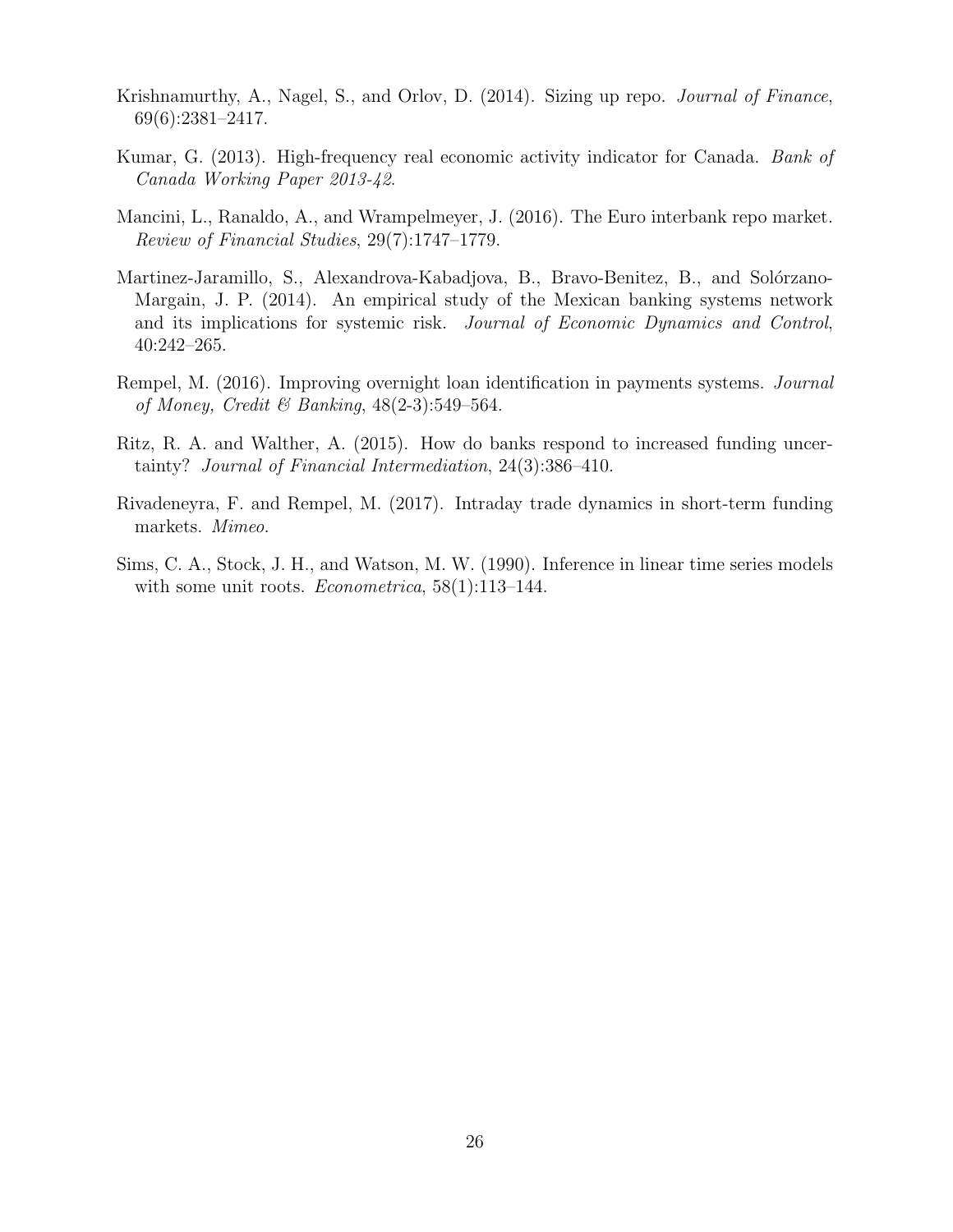<span id="page-29-0"></span>

Note: Time series of the average daily volume of overnight interbank loans per week by collateral type. Note: Time series of the average daily volume of overnight interbank loans per week by collateral type.

Figure 1: Overnight interbank lending volume Figure 1: Overnight interbank lending volume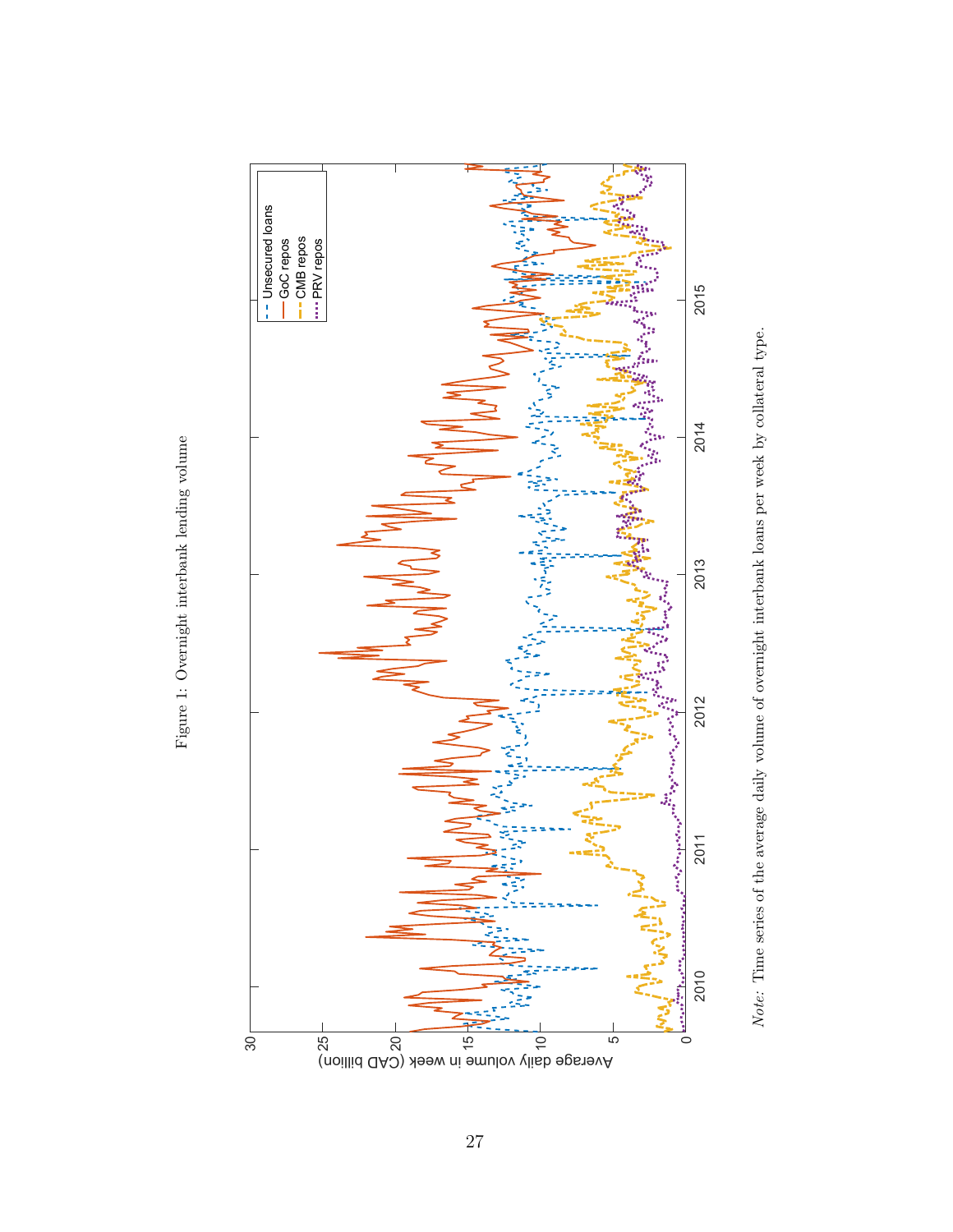<span id="page-30-0"></span>



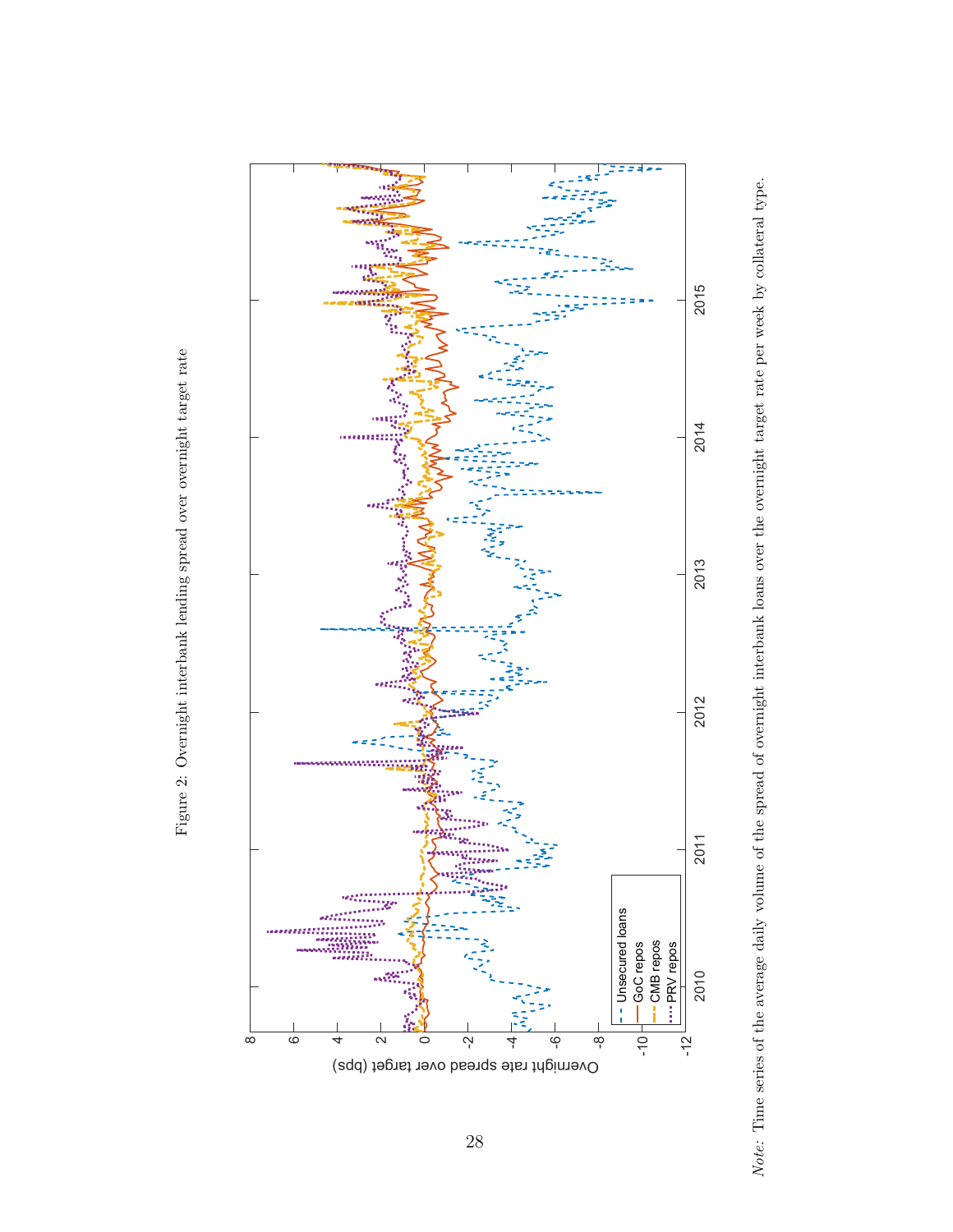<span id="page-31-0"></span>



Figure 3: Overnight repo haircuts Figure 3: Overnight repo haircuts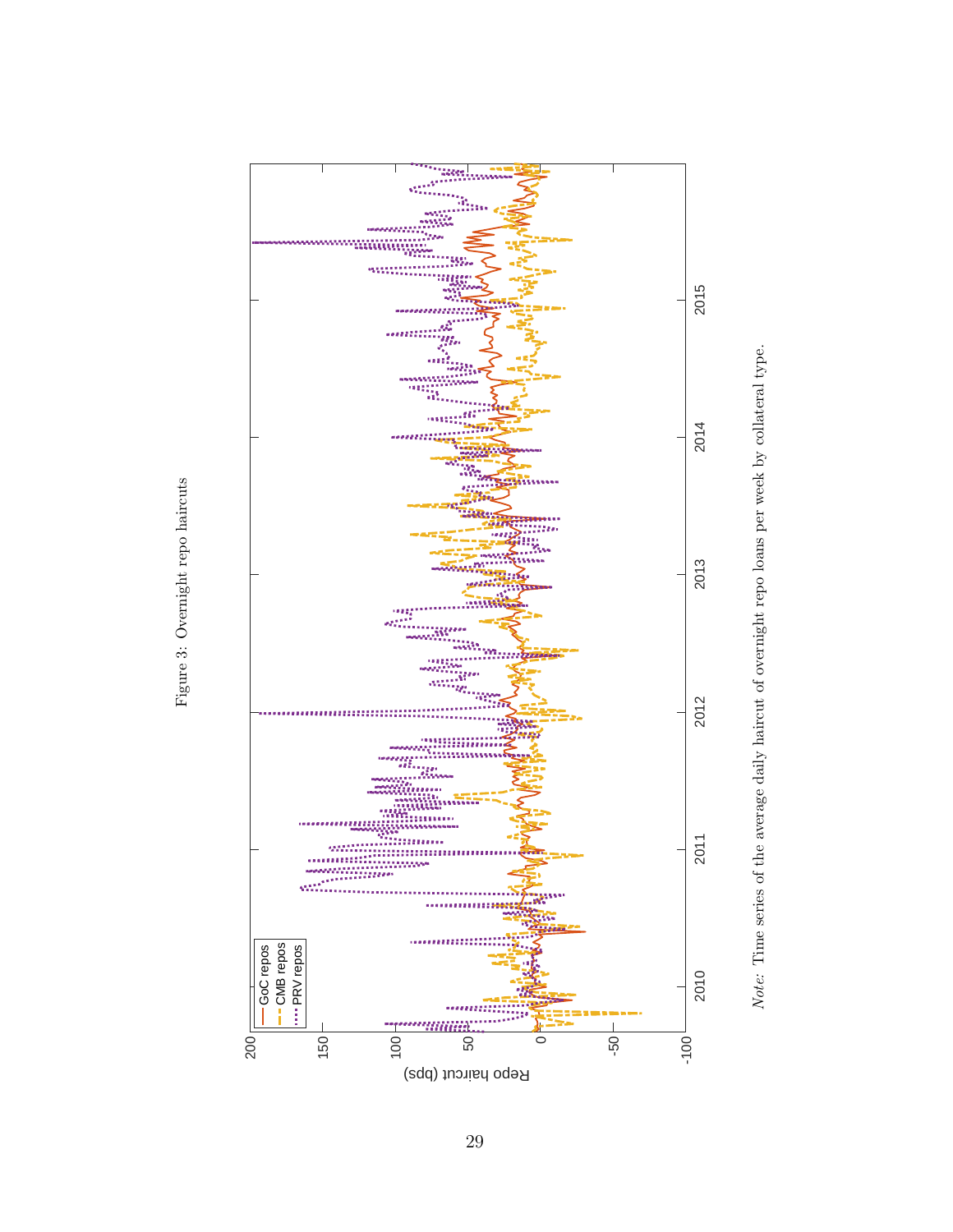<span id="page-32-0"></span>



Figure 4: Impulse responses of the volume of overnight lending to shocks in selected indicators Figure 4: Impulse responses of the volume of overnight lending to shocks in selected indicators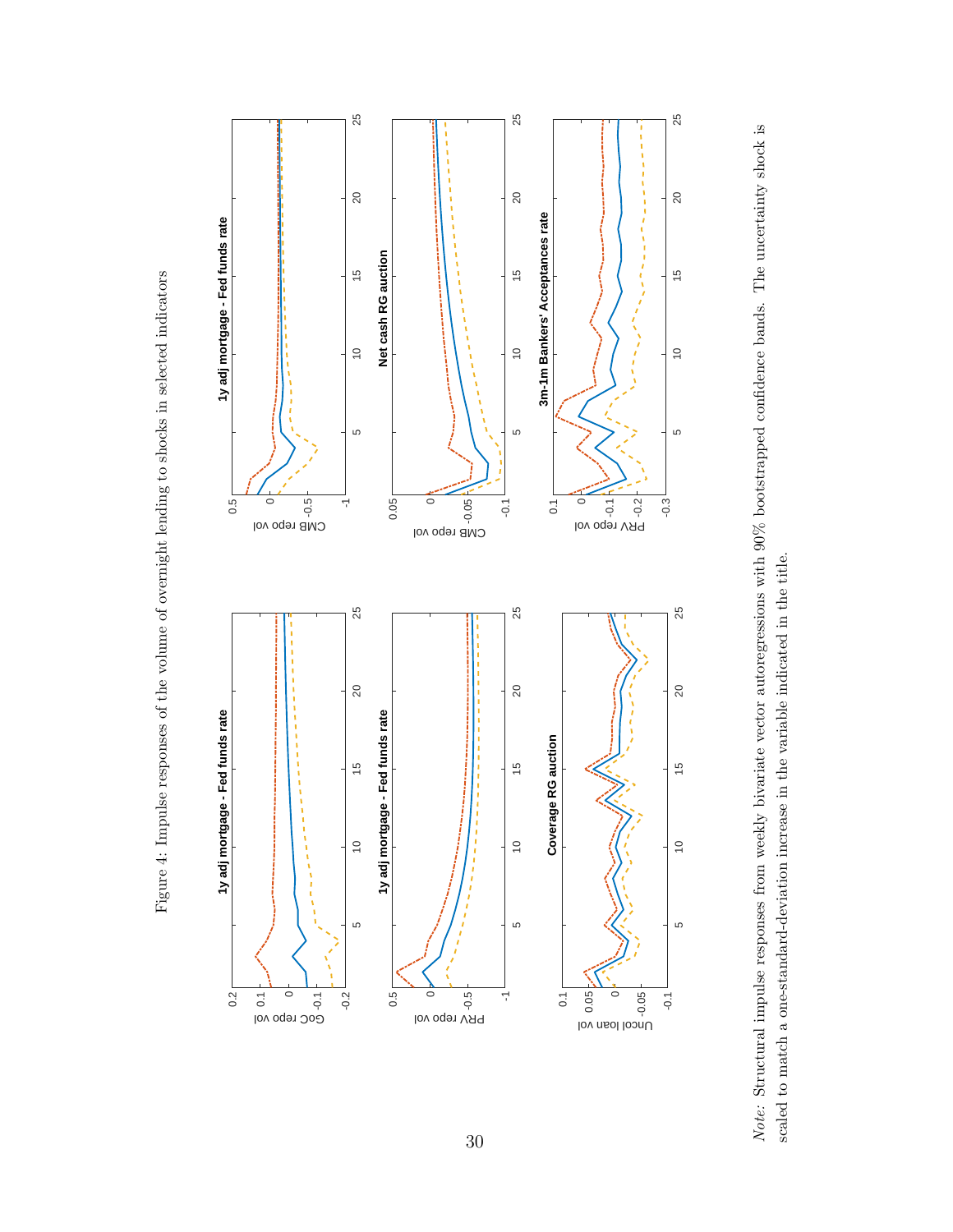<span id="page-33-0"></span>



Figure 5: Impulse responses of the spread of overnight lending rate over the overnight target rate to shocks in selected indicators Figure 5: Impulse responses of the spread of overnight lending rate over the overnight target rate to shocks in selected indicators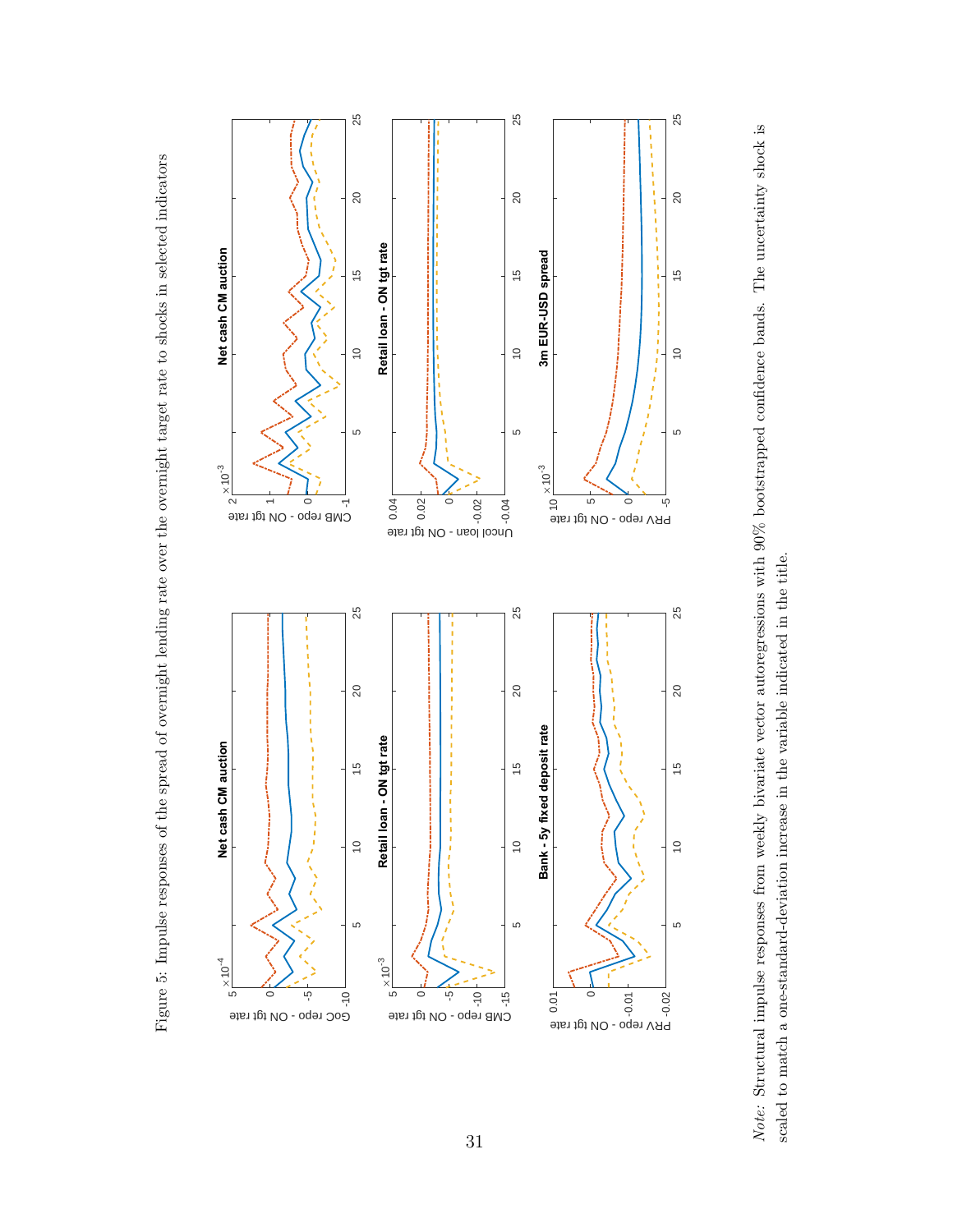Figure 6: Impulse responses of the overnight repo haircuts to shocks in selected indicators Figure 6: Impulse responses of the overnight repo haircuts to shocks in selected indicators

<span id="page-34-0"></span>

Note: Structural impulse responses from weekly bivariate vector autoregressions with 90% bootstrapped confidence bands. The uncertainty shock is Note: Structural impulse responses from weekly bivariate vector autoregressions with 90% bootstrapped confidence bands. The uncertainty shock is scaled to match a one-standard-deviation increase in the variable indicated in the title. scaled to match a one-standard-deviation increase in the variable indicated in the title.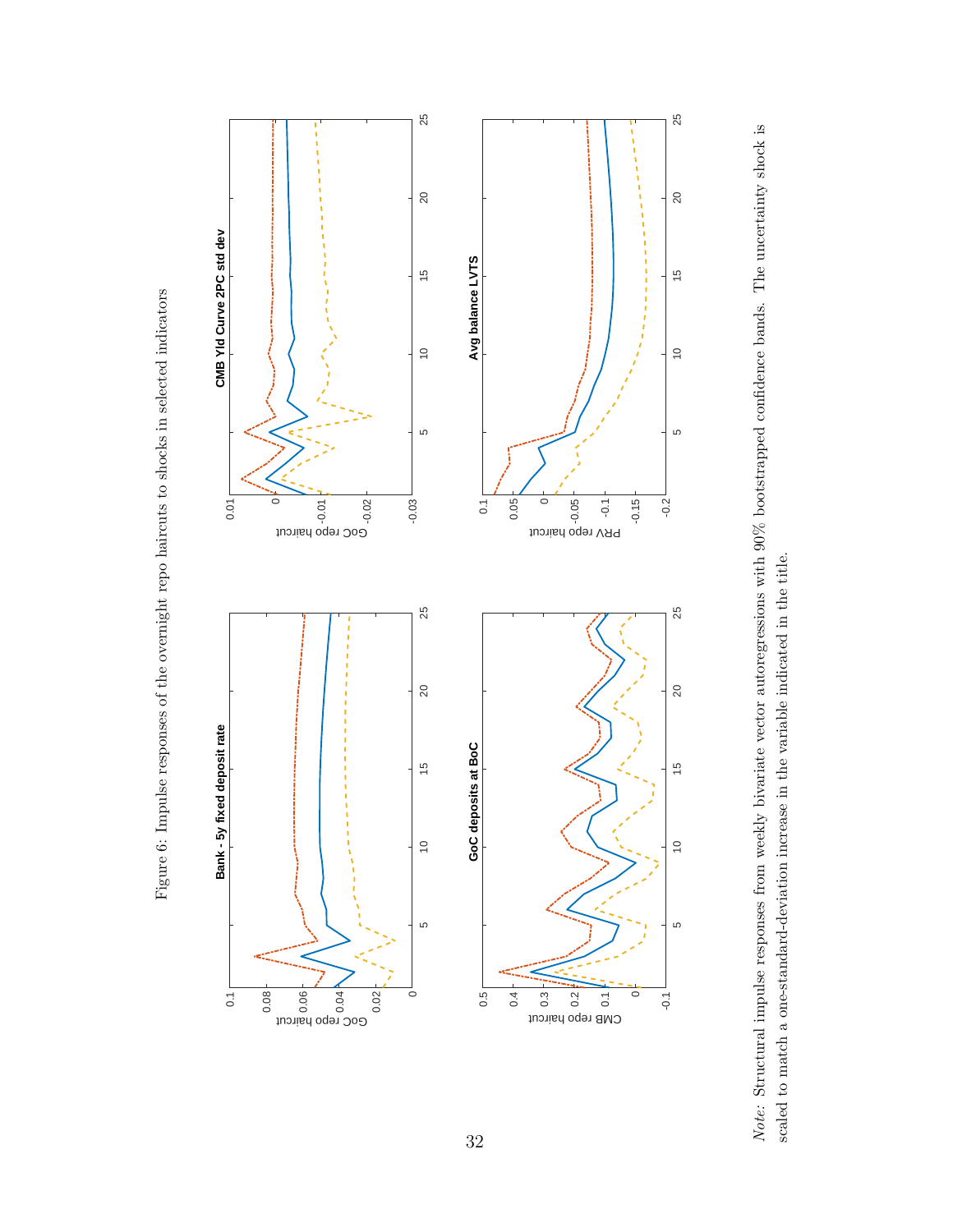|                                    | 2009     | 2010     | 2011     | 2012     | 2013     | 2014     | 2015     | $\beta_{AR1}$ |
|------------------------------------|----------|----------|----------|----------|----------|----------|----------|---------------|
| $log(GoC$ repo volume)             | 23.519   | 23.429   | 23.449   | 23.632   | 23.601   | 23.310   | 23.062   | 0.83          |
|                                    | (0.121)  | (0.181)  | (0.100)  | (0.143)  | (0.146)  | (0.138)  | (0.186)  |               |
| $log(CMB$ repo volume)             | 21.237   | 21.682   | 22.283   | 21.962   | 22.080   | 22.439   | 22.212   | 0.77          |
|                                    | (0.439)  | (0.463)  | (0.337)  | (0.213)  | (0.228)  | (0.302)  | (0.347)  |               |
| $log(PRV$ repo volume)             | 19.461   | 19.251   | 20.462   | 21.207   | 21.903   | 21.746   | 21.794   | 0.94          |
|                                    | (0.588)  | (0.749)  | (0.362)  | (0.340)  | (0.232)  | (0.253)  | (0.316)  |               |
| $log(U$ nsecured loan volume)      | 23.245   | 23.224   | 23.186   | 23.009   | 22.971   | 22.973   | 23.085   | 0.19          |
|                                    | (0.132)  | (0.173)  | (0.166)  | (0.336)  | (0.169)  | (0.235)  | (0.252)  |               |
| $GoC$ repo - ON tgt rate (bps)     | $-0.043$ | $-0.143$ | $-0.484$ | $-0.285$ | $-0.223$ | $-0.697$ | 0.525    | 0.79          |
|                                    | (0.144)  | (0.252)  | (0.183)  | (0.229)  | (0.458)  | (0.453)  | (0.989)  |               |
| CMB repo - ON tgt rate (bps)       | 0.124    | 0.300    | 0.044    | 0.039    | $-0.042$ | 0.481    | 1.257    | 0.71          |
|                                    | (0.086)  | (0.23)   | (0.36)   | (0.335)  | (0.478)  | (0.826)  | (1.197)  |               |
| PRV repo - ON tgt rate (bps)       | 0.544    | 1.028    | $-0.597$ | 0.879    | 1.039    | 1.201    | 1.982    | 0.81          |
|                                    | (0.31)   | (2.755)  | (1.376)  | (0.614)  | (0.354)  | (0.615)  | (0.817)  |               |
| Unsecured loan - ON tgt rate (bps) | $-0.048$ | $-0.026$ | $-0.025$ | $-0.038$ | $-0.033$ | $-0.045$ | $-0.066$ | 0.95          |
|                                    | (0.006)  | (0.017)  | (0.021)  | (0.017)  | (0.013)  | (0.014)  | (0.019)  |               |
| GoC repo haircut (bps)             | 0.360    | 5.811    | 14.618   | 15.392   | 21.826   | 32.288   | 26.255   | 0.94          |
|                                    | (7.151)  | (7.48)   | (6.181)  | (6.184)  | (6.869)  | (5.85)   | (15.972) |               |
| CMB repo haircut (bps)             | $-1.421$ | 8.641    | 9.927    | 15.404   | 42.698   | 11.923   | 10.944   | 0.75          |
|                                    | (24.325) | (13.334) | (15.046) | (17.212) | (20.814) | (12.311) | (11.177) |               |
| PRV repo haircut (bps)             | 22.695   | 46.809   | 79.786   | 52.600   | 34.175   | 59.777   | 72.470   | 0.88          |
|                                    | (30.197) | (61.847) | (41.535) | (28.243) | (23.848) | (20.571) | (27.433) |               |

Table 1: Summary statistics of dependent variables

<span id="page-35-0"></span>Note: This table presents the daily averages and standard deviation (in parentheses below) by year for all the dependent variables in the study, along with the first-order autocorrelation of the time series  $(\beta_{AR1})$ .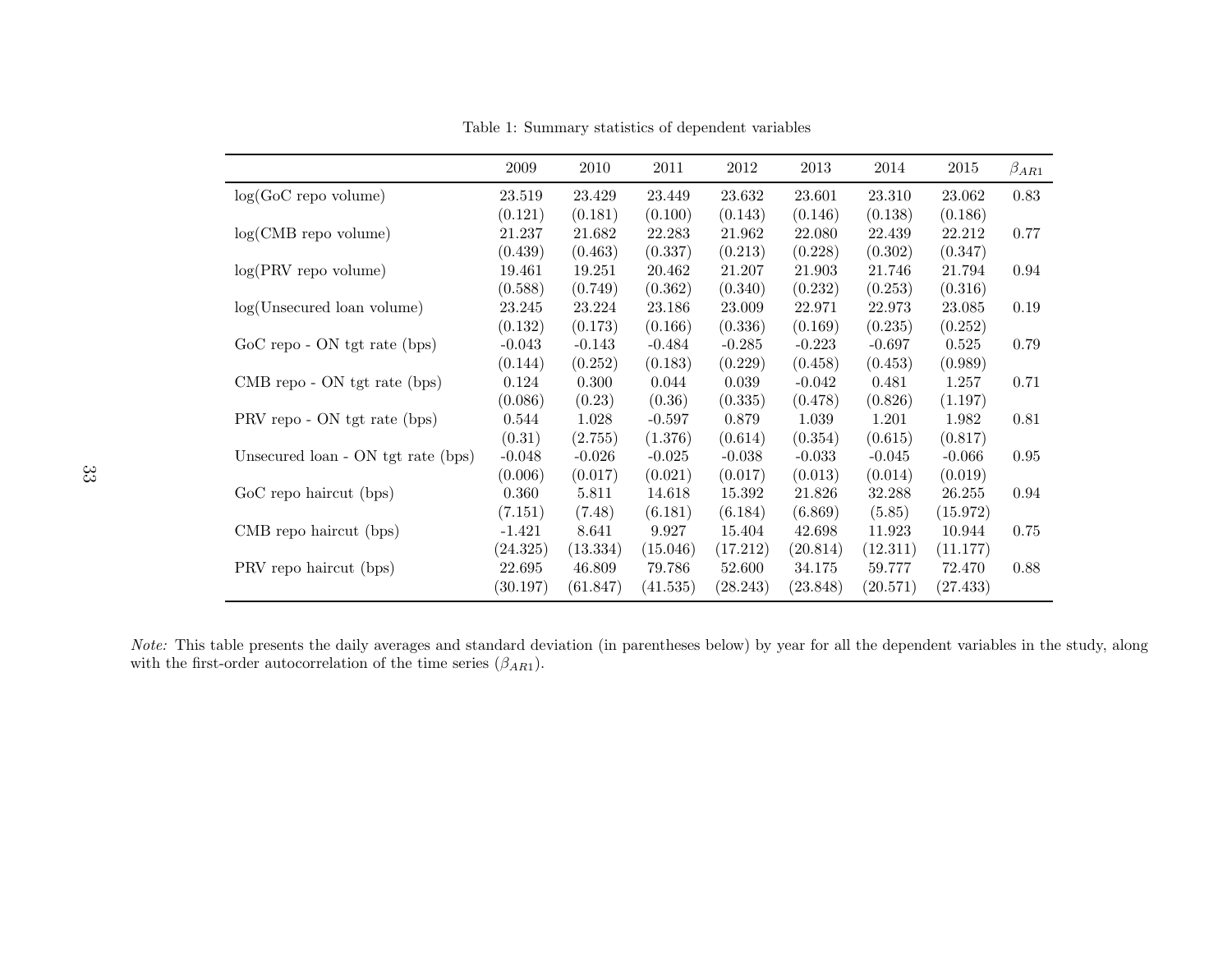<span id="page-36-1"></span>

| Table 2: Variable definitions |
|-------------------------------|
|-------------------------------|

<span id="page-36-0"></span>

| Variable                          | Description and sources                                                                                                                                                                                                                                                                                                                                                                                                                                                                                                                                         |
|-----------------------------------|-----------------------------------------------------------------------------------------------------------------------------------------------------------------------------------------------------------------------------------------------------------------------------------------------------------------------------------------------------------------------------------------------------------------------------------------------------------------------------------------------------------------------------------------------------------------|
|                                   | Substitute market prices                                                                                                                                                                                                                                                                                                                                                                                                                                                                                                                                        |
| Interbank funding rate            | Spread of value-weighted average of daily total overnight lending (collateralized and all<br>repo) in a week over the Bank of Canada overnight target rate. Sources: Uncollateralized<br>lending volumes and rates are from Rempel (2016). Collateralised repo volumes and rates<br>are from Bulusu and Gungor (2017). Daily overnight target rate in Canada is from the<br>Bank of Canada's website.                                                                                                                                                           |
| IOER - Fed funds rate             | Average daily spread between Interest Rate on Excess Reserves and the Fed-<br>Source:<br>Federal Reserve Bank of St.<br>Louis, In-<br>eral funds rate in week.<br>terest Rate on Excess Reserves and Federal Funds Rate, retrieved from FRED,<br>Federal Reserve Bank of St.<br>Louis; https://fred.stlouisfed.org/series/IOER and<br>https://fred.stlouisfed.org/series/FEDFUNDS.                                                                                                                                                                              |
| Retail loan - ON tgt rate         | Spread between the rate at which Canadian Chartered Banks offer retail loans and the<br>Bank of Canada's overnight target. Sources: Consumer loan rates are from Table 176-<br>0078 from Statistics Canada. Daily overnight target rate in Canada is from the Bank of<br>Canada's website.                                                                                                                                                                                                                                                                      |
| 3m-1m Commerical Paper rate       | Weekly average spread between Commerical Paper with three months and one month<br>to maturity in Canada. Source: BFS Table F1 of the Bank of Canada weekly financial<br>statistics bulletin, archived at http://epe.lac-bac.gc.ca/100/201/301/weekly_fin_stats/.                                                                                                                                                                                                                                                                                                |
| 3m-1m Bankers' Acceptances rate   | Weekly average spread between Bankers' Acceptances with three months and one month<br>to maturity in Canada. Source: One-month and three-month Bankers' Acceptances<br>yields are from Table 176-0078 from Statistics Canada.                                                                                                                                                                                                                                                                                                                                   |
| Bank - 90d deposit rate           | Spread between the Bank of Canada overnight target rate and the rate offered by Char-<br>tered Banks in Canada for 90-day term deposits. Source: The Canadian overnight target<br>rate is from the Bank of Canada's website. The 90-day term deposit rate is from Table<br>176-0078 from Statistics Canada.                                                                                                                                                                                                                                                     |
| Bank - 5y fixed deposit rate      | Spread between the Bank of Canada overnight target rate and the rate offered by Char-<br>tered Banks in Canada for five-year personal fixed term deposits. Source: The Canadian<br>overnight target rate is from the Bank of Canada's website. The five-year fixed deposit<br>rate is from Table 176-0078 from Statistics Canada.                                                                                                                                                                                                                               |
| 3m AA finan bond - Fed funds rate | Average daily spread between the three-month yield on bonds issued by AA-rated<br>financial firms and the Federal funds rate in week. Sources: Yield on AA-rated<br>financial firms from Board of Governors of the Federal Reserve System (US), 3-<br>Month AA Financial Commercial Paper Rate, retrieved from FRED, Federal Re-<br>Louis; https://fred.stlouisfed.org/series/WCPF3M. The Fed-<br>serve Bank of St.<br>eral funds rate is at the website of the Federal Reserve Bank of New York,<br>https://apps.newyorkfed.org/markets/autorates/fed%20funds. |
| Aaa corp bond - Fed funds rate    | Average daily spread between Moody's seasoned Aaa corporate bond yield and the Fed-<br>eral funds rate in week. Source: Federal Reserve Bank of St. Louis, Moody's Seasoned<br>Aaa Corporate Bond Minus Federal Funds Rate, retrieved from FRED, Federal Reserve<br>Bank of St. Louis; https://fred.stlouisfed.org/series/AAAFFM.                                                                                                                                                                                                                               |
|                                   | <b>Economic indicators</b>                                                                                                                                                                                                                                                                                                                                                                                                                                                                                                                                      |
| Canadian Real Econ Activity Ind   | Weekly value of the Canadian Economic Activity Indicator. Source: Kumar (2013).                                                                                                                                                                                                                                                                                                                                                                                                                                                                                 |
| ADS index                         | Daily average of the Aruoba-Diebold-Scotti Business Conditions Index in the<br>United States in the week.<br>Source: The website of the Federal Reserve Bank<br>of Philadelphia, available at https://www.philadelphiafed.org/research-and-data/real-<br>time-center/business-conditions-index.                                                                                                                                                                                                                                                                 |
| Econ Policy Uncertainty Index     | The weekly average of the Baker et al. (2016) measure of economic policy uncertainty<br>in the United States. Source: Baker, Scott R., Bloom, Nick and Davis, Stephen J.,<br>Economic Policy Uncertainty Index for United States, retrieved from FRED, Federal<br>Reserve Bank of St. Louis; https://fred.stlouisfed.org/series/USEPUINDXD.                                                                                                                                                                                                                     |
| WTI spot price                    | Average West Texas Intermeidate spot price in week.<br>Source: US Energy In-<br>formation Administration, Crude Oil Prices: West Texas Intermediate (WTI) -<br>Cushing, Oklahoma., retrieved from FRED, Federal Reserve Bank of St. Louis;<br>https://fred.stlouisfed.org/series/WCOILWTICO.                                                                                                                                                                                                                                                                    |
|                                   |                                                                                                                                                                                                                                                                                                                                                                                                                                                                                                                                                                 |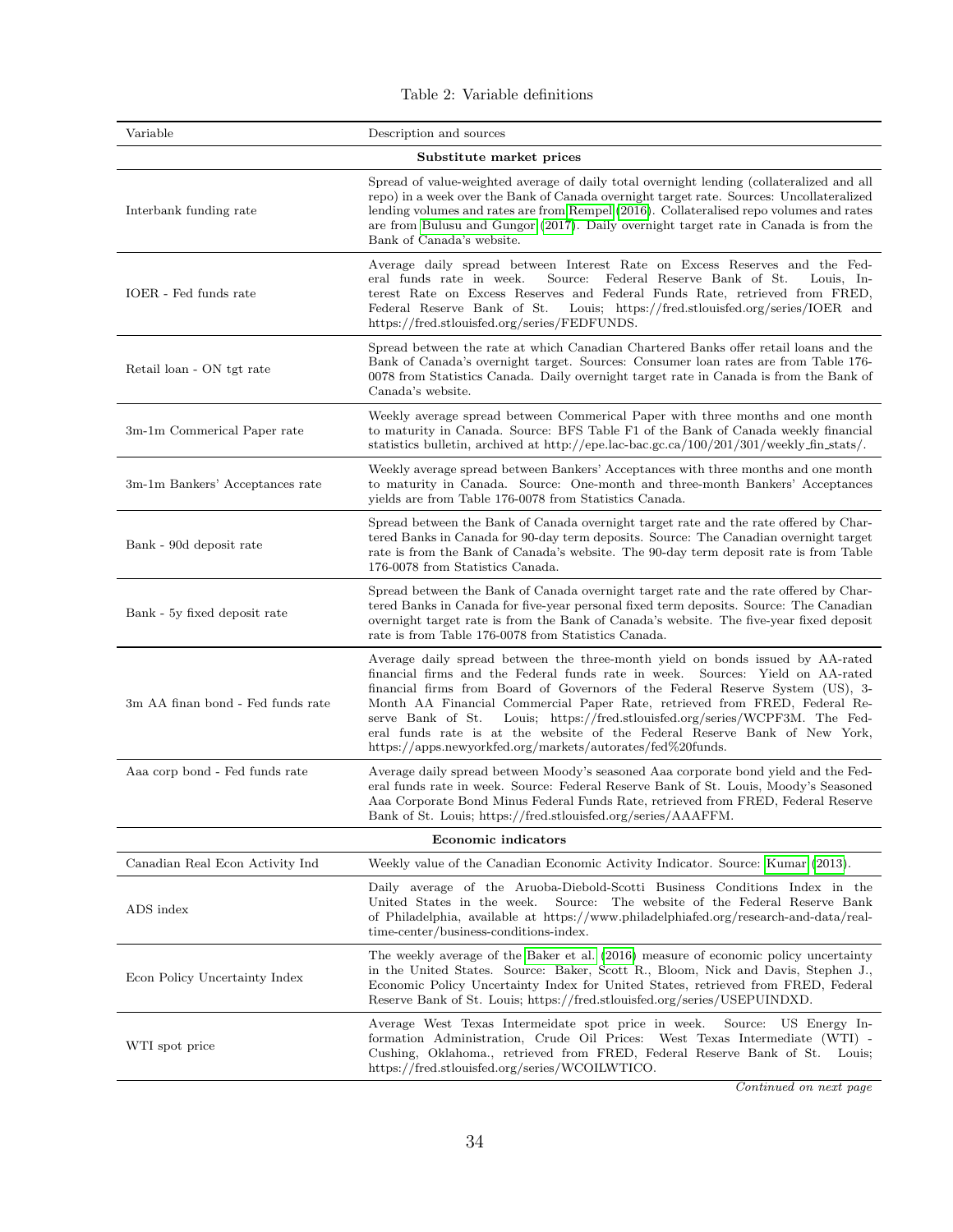Table 2 – Continued from previous page

| CBOE Crude Oil Volatility Index | The daily average of the expectation of 30-day crude oil price volatility in<br>week. Source: The website of the CBOE, http://www.cboe.com/products/vix-index-<br>volatility/volatility-on-etfs/cboe-crude-oil-etf-volatility-index-ovx.                                                                                                                                                                                                                                                    |
|---------------------------------|---------------------------------------------------------------------------------------------------------------------------------------------------------------------------------------------------------------------------------------------------------------------------------------------------------------------------------------------------------------------------------------------------------------------------------------------------------------------------------------------|
| <b>CERI</b>                     | Canadian dollar effective exchange rate index, the Bank of Canada's measure of the value<br>of the Canadian dollar against the currencies of its most important trading partners.<br>See Barnett et al. (2016) for details. Source: Bank of Canada weekly financial statistics<br>bulletin, archived at http://epe.lac-bac.gc.ca/100/201/301/weekly_fin_stats/.                                                                                                                             |
| ly adj mortgage margin          | Daily average of the spread between the rate on 1-year adjustable rate mortgages in<br>the United States and the Fed funds rate in week. Sources: Freddie Mac, 1-Year<br>Adjustable Rate Mortgage Average in the United States, retrieved from FRED, Fed-<br>eral Reserve Bank of St. Louis; https://fred.stlouisfed.org/series/MORTGAGE1US.<br>The Fed funds rate is at the website of the Federal Reserve Bank of New York,<br>https://apps.newyorkfed.org/markets/autorates/fed%20funds. |
|                                 | Bank of Canada / Government of Canada liquidity indicators                                                                                                                                                                                                                                                                                                                                                                                                                                  |
| BoC OMO volume                  | Net amount of open market operations conducted by the Bank of Canada in week.<br>Source: BFS Table B3 of the Bank of Canada weekly financial statistics bulletin, archived<br>at http://epe.lac-bac.gc.ca/100/201/301/weekly_fin_stats/.                                                                                                                                                                                                                                                    |
| BoC term repo volume            | Volume of term repo operations conducted by the Bank of Canada in week. Source:<br>BFS Table B3 of the Bank of Canada weekly financial statistics bulletin, archived at<br>http://epe.lac-bac.gc.ca/100/201/301/weekly_fin_stats/.                                                                                                                                                                                                                                                          |
| GoC T-bill auction volume       | Net amount of T-bills auctioned by BoC in week.<br>Source:<br>BFS Table B2 of<br>the Bank of Canada weekly financial statistics bulletin, archived at http://epe.lac-<br>bac.gc.ca/ $100/201/301$ /weekly_fin_stats/.                                                                                                                                                                                                                                                                       |
| GoC deposits at BoC             | Daily average Government of Canada cash deposits with the Bank of Canada in week.<br>Source: BFS Table B2 of the Bank of Canada weekly financial statistics bulletin, archived<br>at http://epe.lac-bac.gc.ca/100/201/301/weekly_fin_stats/.                                                                                                                                                                                                                                                |
| Overdraft loans at BoC          | Daily average overdraft loans provided by the Bank of Canada to members of Payments<br>Canada (formerly Canadian Payments Association) in week. Source: BFS Table B3<br>of the Bank of Canada weekly financial statistics bulletin, archived at http://epe.lac-<br>bac.gc.ca/ $100/201/301$ /weekly_fin_stats/.                                                                                                                                                                             |
| Avg balance LVTS                | Average balance held by members of Payments Canada (formerly Canadian Payments<br>Association) in week. Source: Bank of Canada.                                                                                                                                                                                                                                                                                                                                                             |
| Excess avg balance LVTS         | Average balance held by members of Payments Canada (formerly Canadian Payments<br>Association) in excess of requirements in week. Source: Bank of Canada.                                                                                                                                                                                                                                                                                                                                   |
| Coverage RG auction             | Auction-volume weighted-average of the coverage (total amount bid/total auctioned)<br>of cash loaned through all GoC Receiver General auctions in week. Source: Bank of<br>Canada.                                                                                                                                                                                                                                                                                                          |
| Fail size RG auction            | Average amount of cash (in CAD billion) per GoC Receiver General auction that was<br>not taken up in the week. Source: Bank of Canada.                                                                                                                                                                                                                                                                                                                                                      |
| Net cash RG auctions            | Difference (in CAD billion) between cash loaned and cash returned from previous GoC<br>Receiver General auctions in the week. Source: Bank of Canada.                                                                                                                                                                                                                                                                                                                                       |
| Net cash CM auctions            | Difference (in CAD billion) between cash loaned and cash returned from previous GoC<br>Cash Management auctions in the week. Source: Bank of Canada.                                                                                                                                                                                                                                                                                                                                        |
| Notes in circulation            | Volume of CAD notes in cicrulation in week.<br>Source:<br>BFS Table B2 of the<br>Bank of Canada weekly financial statistics bulletin, archived at http://epe.lac-<br>bac.gc.ca/ $100/201/301$ /weekly_fin_stats/.                                                                                                                                                                                                                                                                           |
|                                 | Collateral risk indicators                                                                                                                                                                                                                                                                                                                                                                                                                                                                  |
| GoC Yld Curve 1PC std dev       | Standard deviation of the first principal component of the Government of Canada zero-<br>coupon yield curve in the week. Source: Zero-coupon yield curves constructed using bond<br>settlement data provided by the Canadian Depository for Securities FIPS database. Prin-<br>cipal components obtained using daily GoC zero-coupon yield curves for the complete<br>sample period.                                                                                                        |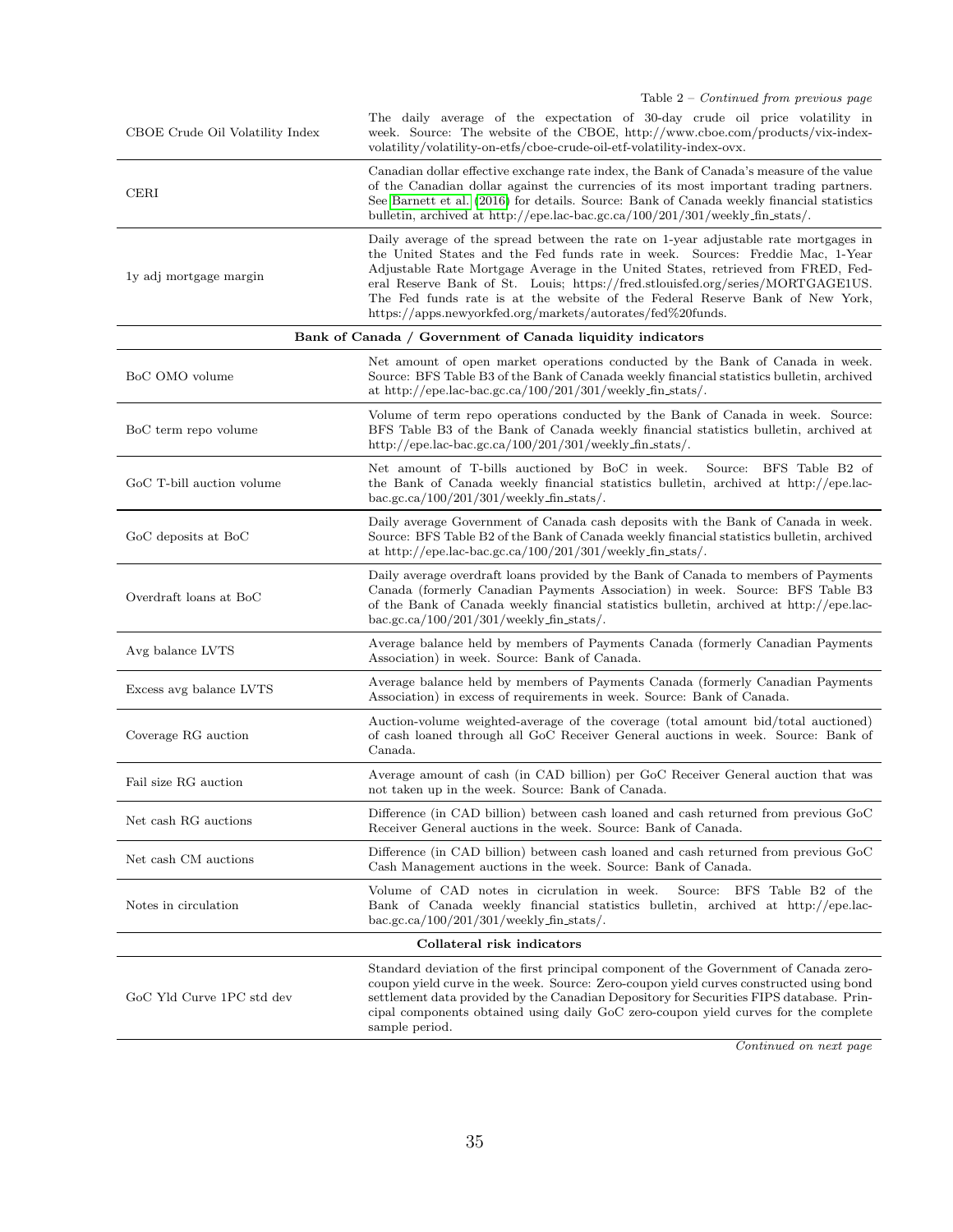| GoC Yld Curve 2PC std dev   | Standard deviation of the second principal component of the Government of Canada<br>zero-coupon yield curve in the week. Source: Zero-coupon yield curves constructed<br>using bond settlement data provided by the Canadian Depository for Securities FIPS<br>database. Principal components obtained using daily zero-coupon yield curves for the<br>complete sample period.                                                    |  |  |  |  |  |  |  |
|-----------------------------|-----------------------------------------------------------------------------------------------------------------------------------------------------------------------------------------------------------------------------------------------------------------------------------------------------------------------------------------------------------------------------------------------------------------------------------|--|--|--|--|--|--|--|
| GoC Yld Curve 3PC std dev   | Standard deviation of the third principal component of the Government of Canada zero-<br>coupon yield curve in the week. Source: Zero-coupon yield curves constructed using bond<br>settlement data provided by the Canadian Depository for Securities FIPS database.<br>Principal components obtained using daily zero-coupon yield curves for the complete<br>sample period.                                                    |  |  |  |  |  |  |  |
| CMB Yld Curve 1PC std dev   | Standard deviation of the first principal component of the Canadian Mortgage-Backed<br>zero-coupon yield curve in the week. Source: Zero-coupon yield curves constructed<br>using bond settlement data provided by the Canadian Depository for Securities FIPS<br>database. Principal components obtained using daily zero-coupon yield curves for the<br>complete sample period.                                                 |  |  |  |  |  |  |  |
| CMB Yld Curve 2PC std dev   | Standard deviation of the second principal component of the Canadian Mortgage-Backed<br>zero-coupon yield curve in the week. Source: Zero-coupon yield curves constructed using<br>bond settlement data provided by the Canadian Depository for Securities FIPS database.<br>Principal components obtained using daily zero-coupon yield curves for the complete<br>sample period.                                                |  |  |  |  |  |  |  |
| CMB Yld Curve 3PC std dev   | Standard deviation of the third principal component of the Canadian Mortgage-Backed<br>zero-coupon yield curve in the week. Source: Zero-coupon yield curves constructed<br>using bond settlement data provided by the Canadian Depository for Securities FIPS<br>database. Principal components obtained using daily zero-coupon yield curves for the<br>complete sample period.                                                 |  |  |  |  |  |  |  |
| PRV Yld Curve 1PC std dev   | Standard deviation of the first principal component of the Canadian provincial zero-<br>coupon yield curve in the week. Source: Zero-coupon yield curves constructed using<br>settlement data provided by the Canadian Depository for Securities FIPS database for<br>all bonds issued by Canadian provincial governments. Principal components obtained<br>using daily zero-coupon yield curves for the complete sample period.  |  |  |  |  |  |  |  |
| PRV Yld Curve 2PC std dev   | Standard deviation of the second principal component of the Canadian provincial zero-<br>coupon yield curve in the week. Source: Zero-coupon yield curves constructed using<br>settlement data provided by the Canadian Depository for Securities FIPS database for<br>all bonds issued by Canadian provincial governments. Principal components obtained<br>using daily zero-coupon yield curves for the complete sample period. |  |  |  |  |  |  |  |
| PRV Yld Curve 3PC std dev   | Standard deviation of the third principal component of the Canadian provincial zero-<br>coupon yield curve in the week. Source: Zero-coupon yield curves constructed using<br>settlement data provided by the Canadian Depository for Securities FIPS database for<br>all bonds issued by Canadian provincial governments. Principal components obtained<br>using daily zero-coupon yield curves for the complete sample period.  |  |  |  |  |  |  |  |
|                             | <b>Financial indicators</b>                                                                                                                                                                                                                                                                                                                                                                                                       |  |  |  |  |  |  |  |
| CDOR-OIS spread             | The spread between the Canadian Dollar Offer Rate (CDOR) and the Overnight Indexed<br>Swap rate.                                                                                                                                                                                                                                                                                                                                  |  |  |  |  |  |  |  |
| U.S. Financial Stress Index | Louis Fed Financial Stress Index in week.<br>Average of St.<br>Source: Federal Re-<br>serve Bank of St. Louis, retrieved from FRED, Federal Reserve Bank of St. Louis;<br>https://fred.stlouisfed.org/series/STLFSI, February 27, 2017.                                                                                                                                                                                           |  |  |  |  |  |  |  |
| BoC Financial Stress Index  | Canadian Financial Stress Index in week. Source: Duprey (2017).                                                                                                                                                                                                                                                                                                                                                                   |  |  |  |  |  |  |  |
| U.S. VIX                    | Average of the index of 30-day implied volatility of the S&P 500 index in week. Source:<br>Available from the website of the CBOE, http://www.cboe.com/products/vix-index-<br>volatility/vix-options-and-futures/vix-index.                                                                                                                                                                                                       |  |  |  |  |  |  |  |
| Canadian VIX                | Average of the index of 30-day implied volatility of the Canadian S&P/TMX 60 index in<br>week. Source: Available at the website of the TMX Montreal Exchange from 1 October<br>2009. Back-filled for the month of September 2009 using the daily percentage change<br>in the previous volatility index (MVX) provided on the website of the TMX Montreal<br>Exchange, https://www.m-x.ca/indicesmx_vixc_en.php.                   |  |  |  |  |  |  |  |
| Term premia                 |                                                                                                                                                                                                                                                                                                                                                                                                                                   |  |  |  |  |  |  |  |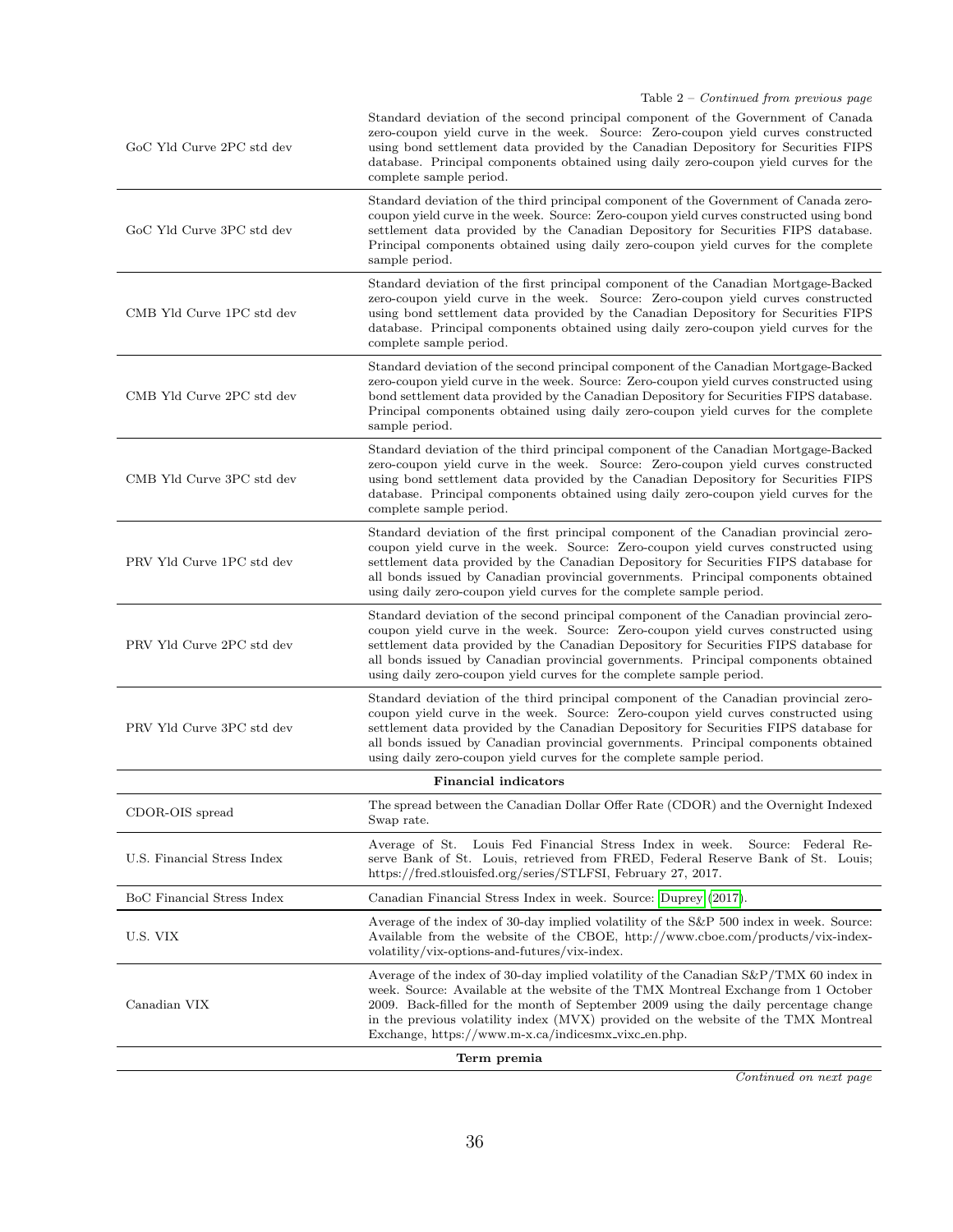Table 2 – Continued from previous page

| 1y-1m yield spread    | Weekly average spread between yields on Government of Canada bills with one year<br>and one month to maturity. Source: The yields on one-year and one-month Candian<br>government bills are available in Table 176-0078 from Statistics Canada.                                                                                                                                                                                                                                               |
|-----------------------|-----------------------------------------------------------------------------------------------------------------------------------------------------------------------------------------------------------------------------------------------------------------------------------------------------------------------------------------------------------------------------------------------------------------------------------------------------------------------------------------------|
| $10y-6m$ yield spread | Weekly average spread between yields on Government of Canada bonds with ten years<br>and Government of Canada bills with six months to maturity. Source: The yields on<br>ten-year and one-month Candian government bonds/bills are available in Table 176-0078<br>from Statistics Canada.                                                                                                                                                                                                    |
| 5y-1y mortgage rate   | The spread between the rate on conventional mortgages offered by commercial banks<br>with five years and one year to maturity. Sources: The five-year and one-year mortgage<br>rates are available from Table 176-0078 from Statistics Canada.                                                                                                                                                                                                                                                |
| 3m-1m fwd premium     | The spread between the three-month and one-month forward premium of United States<br>dollars in Canada. Source: The one-month and three-month forward premium is from<br>Table 176-0078 from Statistics Canada.                                                                                                                                                                                                                                                                               |
| 3m fwd spread         | Closing value of the three-month USD-CAD forward spread in week. Source: BFS Table<br>F1 of the Bank of Canada weekly financial statistics bulletin, archived at http://epe.lac-<br>$bac.gc.ca/100/201/301/weakly-fin\_stats/$ .                                                                                                                                                                                                                                                              |
| 3m EUR-USD spread     | Average annualized daily yield on three-month Eurodollar deposits in week. Source:<br>Board of Governors of the Federal Reserve System (US), three-month Eurodollar De-<br>posit Rate (London), retrieved from FRED, Federal Reserve Bank of St.<br>Louis:<br>https://fred.stlouisfed.org/series/WED3, February 27, 2017.                                                                                                                                                                     |
| ly swap spread        | The spread between the rate payed on a one-year swap by a fixed-rate payer in ex-<br>change for the three-month LIBOR, and the Federal Funds rate. Sources: Board of<br>Governors of the Federal Reserve System (US), one-year Swap Rate, retrieved from<br>FRED, Federal Reserve Bank of St. Louis; https://fred.stlouisfed.org/series/WSWP1.<br>The Fed funds rate is at the website of the Federal Reserve Bank of New York,<br>https://apps.newyorkfed.org/markets/autorates/fed%20funds. |

Note: This table contains the description and sources of the determinant variables used in this paper.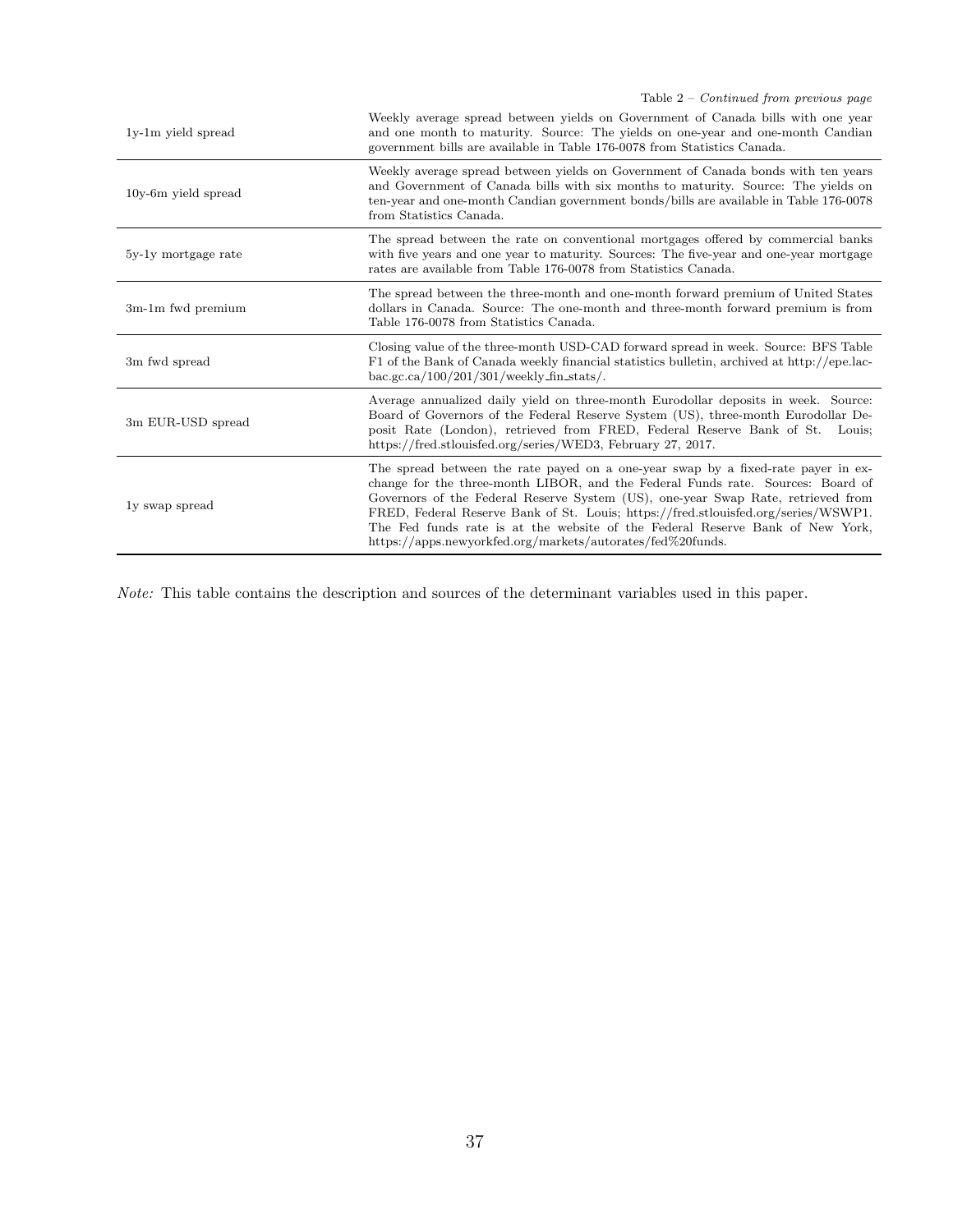<span id="page-40-0"></span>

|                                                    |      | GoC repos    |                 | CMB repos |              |                 | PRV repos |              |                 | Uncollateralized loans     |              |                 |
|----------------------------------------------------|------|--------------|-----------------|-----------|--------------|-----------------|-----------|--------------|-----------------|----------------------------|--------------|-----------------|
|                                                    | PIP  | $\mu_{post}$ | $\sigma_{post}$ | PIP       | $\mu_{post}$ | $\sigma_{post}$ | PIP       | $\mu_{post}$ | $\sigma_{post}$ | PIP                        | $\mu_{post}$ | $\sigma_{post}$ |
| Panel A: Overnight lending volumes                 |      |              |                 |           |              |                 |           |              |                 |                            |              |                 |
| GoC repo volume                                    | 1.00 | 0.5226       | 0.15            | 0.14      | $-0.0216$    | 0.07            | 0.11      | 0.0320       | 0.11            | 0.07                       | $-0.0067$    | 0.04            |
| CMB repo volume                                    | 0.02 | 0.0000       | 0.00            | 1.00      | 0.6708       | 0.07            | 0.04      | 0.0032       | 0.02            | 0.04                       | 0.0022       | 0.02            |
| PRV repo volume                                    | 0.02 | 0.0001       | 0.01            | 0.03      | 0.0000       | 0.00            | 1.00      | 0.6769       | 0.06            | 0.83                       | $-0.0660$    | 0.04            |
| GoC repo haircut                                   | 0.95 | $-0.2882$    | 0.25            | 0.12      | $-0.0491$    | 0.17            | 0.02      | $-0.0023$    | 0.04            | 0.02                       | $-0.0029$    | 0.04            |
| $\Delta$ Retail loan - ON tgt rate                 | 0.02 | $-0.0003$    | 0.02            | 0.02      | $-0.0009$    | 0.03            | 0.06      | $-0.0144$    | 0.08            | 0.99                       | 0.4283       | 0.19            |
| 3m-1m Bankers' Acceptances rate                    | 0.02 | $-0.0011$    | 0.15            | 0.02      | $-0.0060$    | 0.18            | 0.97      | $-4.3847$    | 1.69            | 0.03                       | 0.0193       | 0.25            |
| ly adj mortgage - Fed funds rate                   | 0.98 | $-0.1413$    | 0.09            | 0.60      | $-0.0813$    | 0.09            | 0.86      | $-0.2702$    | 0.15            | 0.07                       | 0.0080       | 0.04            |
| $\Delta$ Coverage RG auction                       | 0.03 | 0.0004       | 0.01            | 0.02      | 0.0000       | 0.00            | 0.01      | 0.0000       | 0.00            | 0.72                       | 0.0593       | 0.06            |
| Fail size RG auction                               | 0.07 | $-0.0045$    | 0.03            | 0.90      | $-0.2552$    | 0.15            | 0.38      | $-0.1046$    | 0.16            | 0.02                       | $-0.0012$    | 0.02            |
| CDCC indicator                                     | 1.00 | 0.1784       | 0.11            | 0.09      | $-0.0095$    | 0.04            | 0.58      | 0.1312       | 0.14            | 0.09                       | $-0.0095$    | 0.04            |
| Time trend                                         | 1.00 | $-0.0018$    | 0.00            | 0.16      | 0.0001       | 0.00            | 0.13      | 0.0002       | 0.00            | 0.03                       | 0.0000       | 0.00            |
| Panel B: Overnight lending spread over target rate |      |              |                 |           |              |                 |           |              |                 |                            |              |                 |
| GoC repo volume                                    | 0.73 | $-0.0029$    | 0.00            | 0.96      | $-0.0069$    | 0.00            | 0.09      | $-0.0004$    | 0.00            | 0.03                       | 0.0001       | 0.00            |
| Unsecured loan volume                              | 0.02 | 0.0000       | 0.00            | 0.02      | 0.0000       | 0.00            | 0.02      | 0.0000       | 0.00            | 0.68                       | 0.0072       | 0.01            |
| GoC repo - ON tgt rate                             | 1.00 | 0.6457       | 0.05            | 0.13      | 0.0256       | 0.07            | 0.04      | 0.0074       | 0.05            | 0.15                       | $-0.0629$    | 0.17            |
| CMB repo - ON tgt rate                             | 0.02 | 0.0000       | 0.00            | 1.00      | 0.4947       | 0.06            | 0.04      | 0.0053       | 0.03            | 0.39                       | $-0.1483$    | 0.21            |
| PRV repo - ON tgt rate                             | 0.03 | 0.0005       | 0.00            | 0.02      | 0.0004       | 0.00            | 1.00      | 0.5758       | 0.05            | 0.03                       | 0.0019       | 0.02            |
| Unsecured loan - ON tgt rate                       | 0.02 | 0.0005       | 0.01            | 0.02      | 0.0005       | 0.01            | 0.27      | 0.0238       | 0.04            | 1.00                       | 0.6640       | 0.10            |
| GoC repo haircut                                   | 1.00 | $-0.0151$    | 0.00            | 0.89      | $-0.0127$    | 0.01            | 0.03      | 0.0002       | 0.00            | 0.09                       | 0.0015       | 0.01            |
| $\Delta$ Retail loan - ON tgt rate                 | 0.03 | $-0.0001$    | 0.00            | 0.98      | $-0.0099$    | 0.00            | 0.02      | $-0.0001$    | 0.00            | 0.70                       | $-0.0129$    | 0.01            |
| Bank - 5y fixed deposit rate                       | 0.07 | $-0.0002$    | 0.00            | 0.03      | $-0.0001$    | 0.00            | 0.91      | $-0.0106$    | 0.00            | 0.49                       | 0.0056       | 0.01            |
| Net cash CM auctions                               | 0.77 | 0.0002       | 0.00            | 0.99      | 0.0004       | 0.00            | 0.04      | 0.0000       | 0.00            | 0.02                       | 0.0000       | 0.00            |
| $\Delta$ 1y-1m yield spread                        | 0.02 | 0.0000       | 0.00            | 0.02      | 0.0000       | 0.00            | 0.59      | $-0.0203$    | 0.02            | 0.02                       | $-0.0001$    | 0.00            |
| $\Delta$ 3m EUR-USD spread                         | 0.40 | 0.0106       | 0.01            | 1.00      | 0.0621       | 0.01            | 0.07      | 0.0031       | 0.01            | 0.06                       | 0.0029       | 0.01            |
| CDCC indicator                                     | 0.16 | 0.0003       | 0.00            | 0.06      | 0.0001       | 0.00            | 0.54      | 0.0044       | 0.00            | 0.21                       | $-0.0014$    | 0.00            |
| Time trend                                         | 0.83 | 0.0000       | 0.00            | 0.87      | 0.0000       | 0.00            | 0.70      | 0.0000       | 0.00            | 0.53                       | 0.0000       | 0.00            |
| Panel C: Repo haircuts                             |      |              |                 |           |              |                 |           |              |                 |                            |              |                 |
| GoC repo volume                                    | 0.04 | $-0.0014$    | 0.01            | 0.18      | 0.0173       | 0.04            | 0.84      | $-0.2408$    | $\bf 0.13$      |                            |              |                 |
| GoC repo - ON tgt rate                             | 0.76 | $-2.2573$    | 1.53            | 0.03      | 0.0571       | 0.54            | 0.02      | $-0.0537$    | 0.66            |                            |              |                 |
|                                                    |      |              |                 |           |              |                 |           |              |                 | $\gamma$ $\cdots$ $\gamma$ |              |                 |

Table 3: Determinants of terms of interbank lending